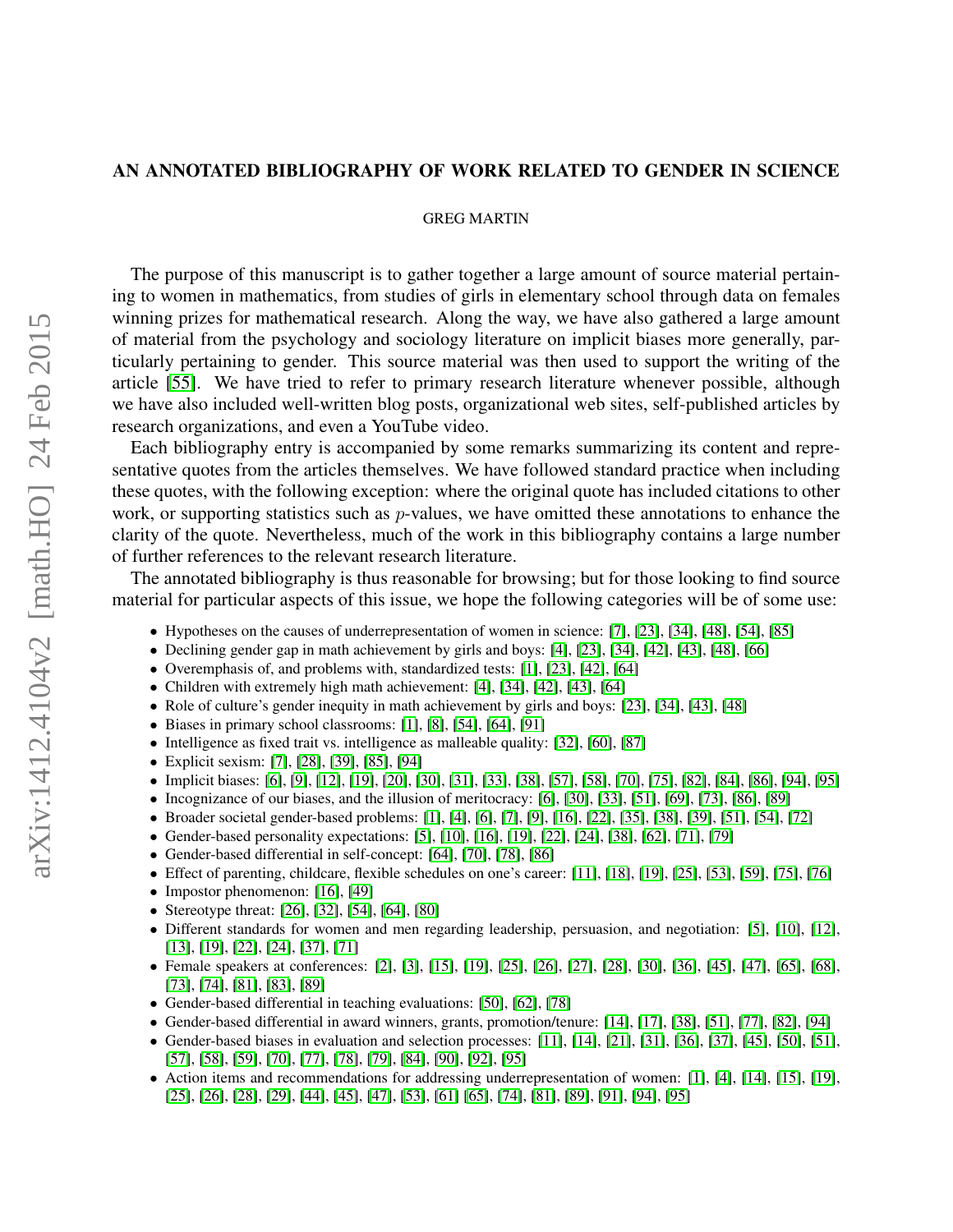• Further references: [\[1\]](#page-1-0), [\[4\]](#page-2-0), [\[19\]](#page-6-0), [\[21\]](#page-7-1), [\[23\]](#page-8-0), [\[24\]](#page-9-0), [\[26\]](#page-9-2), [\[32\]](#page-11-1), [\[34\]](#page-11-0), [\[48\]](#page-15-0), [\[51\]](#page-15-1), [\[62\]](#page-19-1), [\[69\]](#page-21-1), [\[71\]](#page-22-2), [\[91\]](#page-28-0), [\[94\]](#page-28-1)

This manuscript also includes an appendix containing tables of data from the 2014 ICM and the 2014 Joint Meetings of the AMS and MAA, listing the various sessions and the numbers of female speakers and total speakers (and the same for organizers, where given). Some data from mathematics prizes will also be included.

As we write in [\[55\]](#page-17-0): "We have made the conscious choice to include only initials and last names in the bibliography and in both manuscripts. We have observed a tendency to be curious about the gender of the authors of the research referred to herein, and perhaps to involuntarily wonder how the authors' gender should affect our evaluation of their conclusions. These reflexive speculations, we believe, tellingly illuminate the depth to which these implicit biases about gender are ingrained in us, even though we rationally know that possessing one gender or another does not affect a person's objectivity. Being socialized to have biases is not our fault; but preventing our biases from negatively affecting the world around us is nonetheless our responsibility."

### ACKNOWLEDGMENTS

We thank W. Miao for gathering the data appearing in the appendix, as well as for locating copies of several of the papers in this bibliography; we also thank J. Bryan for performing the statistical analysis described in the appendix.

### **REFERENCES**

<span id="page-1-0"></span>[1] American Association of University Women, How schools shortchange girls: executive summary, The AAUW Report, 1992.<http://www.aauw.org/files/2013/02/how-schools-shortchange-girls-executive-summary.pdf> (accessed September 15, 2014)

This report documents the many ways in which inequity is (unintentionally) demonstrated, and bias demonstrated and transmitted, in primary and secondary school classrooms in the united states.

"Girls receive significantly less attention from classroom teachers than do boys."

"African American girls have fewer interactions with teachers than do white girls, despite evidence that they attempt to initiate interactions more frequently."

"The contributions and experiences of girls and women are still marginalized or ignored in many of the textbooks used in our nation's schools."

"Incest, rape, and other physical violence severely compromise the lives of girls and women all across the country. These realities are rarely, if ever, discussed in schools."

"Test scores can provide an inaccurate picture of girls' and boys' abilities. Other factors such as grades, portfolios of student work, and out-of-school achievements must be considered in addition to test scores when making judgments about girls' and boys' skills and abilities."

The report includes forty Recommendations: Actions for Change, as well as several references to the AAUW Gender Equity Library.

<span id="page-1-1"></span>[2] American Mathematical Association, Annual survey of the mathematical sciences: full reports. <http://www.ams.org/profession/data/annual-survey/survey-reports> (accessed September 5, 2014)

This report contains data on PhDs earned in mathematics in the United States, broken down by gender (and ethnicity and employment and starting salary), from 1957–2010.

For some information about PhDs earned in other countries, see: [http://www.scientificamerican.com/article/how](http://www.scientificamerican.com/article/how-nations-fare-in-phds-by-sex-interactive)[nations-fare-in-phds-by-sex-interactive](http://www.scientificamerican.com/article/how-nations-fare-in-phds-by-sex-interactive)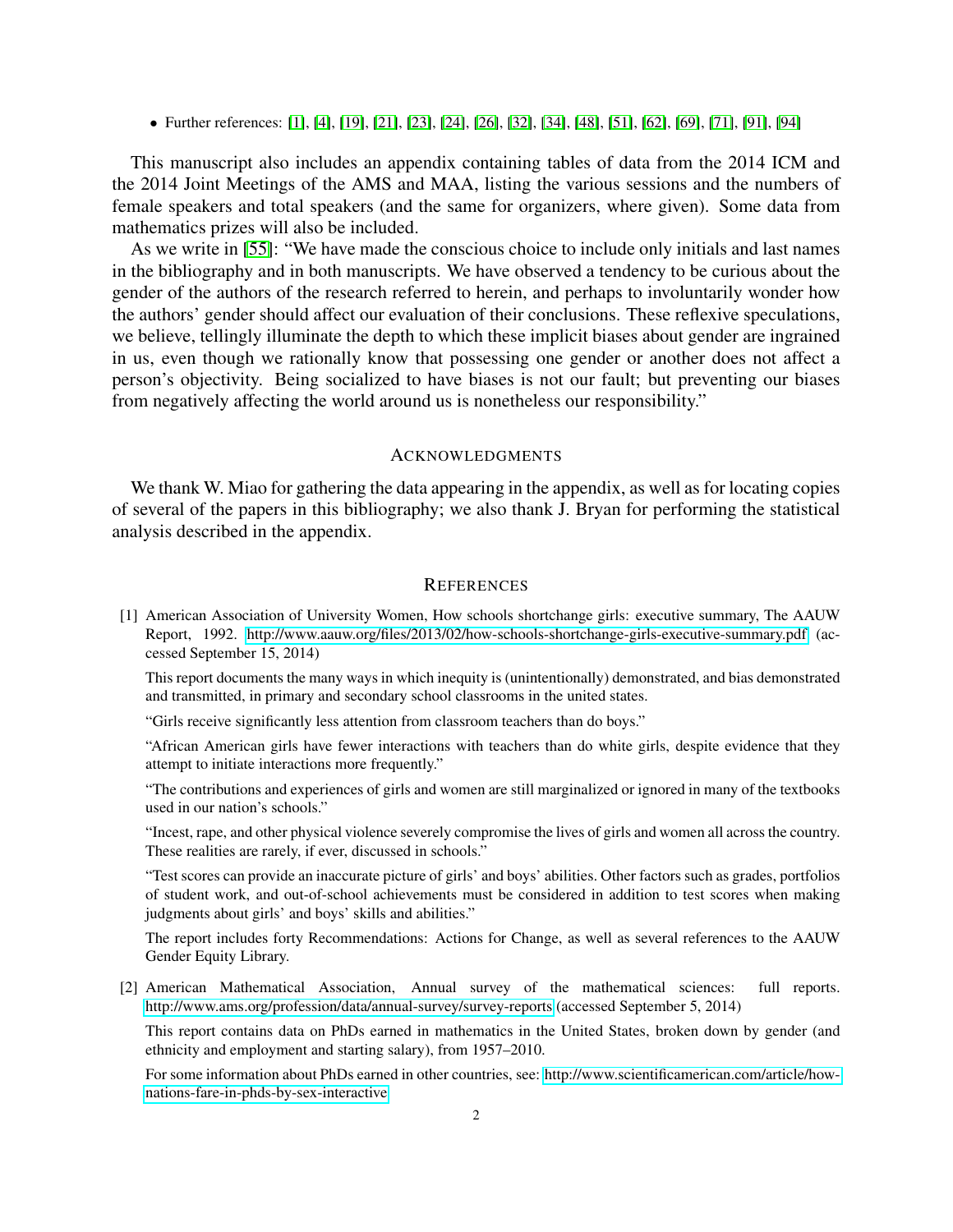<span id="page-2-1"></span>[3] Association for Women in Mathematics, Mathematics travel grants.

<http://sites.google.com/site/awmmath/programs/travel-grants/mathematics-travel-grants> (accessed August 15, 2014)

This web site announces a funding program by the AWM to support the travel of female mathematicians.

"Enabling women mathematicians to attend conferences in their fields provides them a valuable opportunity to advance their research activities and their visibility in the research community. Having more women attend such meetings also increases the size of the pool from which speakers at subsequent meetings may be drawn and thus addresses the persistent problem of the absence of women speakers at some research conferences. The Mathematics Travel Grants provide full or partial support for travel and subsistence for a meeting or conference in the applicant's field of specialization."

<span id="page-2-0"></span>[4] T. Andreescu, J. Gallian, J. M. Kane, and J. E. Mertz, Cross-cultural analysis of students with exceptional talent in mathematical problem solving, Notices of the AMS 55 (2008), 1248–1260.

This article details the authors' study of American children who demonstrate extreme mathematical ability. It includes data on high achievement on the Putnam contest and the International Mathematics Olympiad, as well as enrollment in summer mathematics training programs and mathematics degree programs; the data is sorted by gender and also by national and ethnic background.

"[T]he ratio of boys to girls identified in the [Study of Mathematically Precocious Youth] has dramatically declined during the past quarter century from the high of 13:1 originally reported in 1983 to 2.8:1 in a 2005 report. The fact that 29% of Ph.D.'s awarded to USA citizens in the mathematical sciences went to women in the 2006–2007 academic year supports the idea that this latter ratio is a more accurate reflection of current interest and ability in mathematics among USA females. This dramatic change likely reflects in part increased educational opportunities available to USA girls since enactment in 1972 of Title IX that banned sex discrimination in schools."

"While the USA has been producing many more women mathematicians in recent years, they remain poorly represented among tenured professors at the very top-ranked USA research universities and people identified as profoundly gifted in the field. This article presents for the first time a comprehensive compilation of data, including cross-cultural comparisons, regarding young people identified during the past twenty years as possessing profound aptitude for mathematics based upon their performances in extremely difficult examinations in mathematical problem solving. We show that many girls exist who possess such extremely high aptitude for mathematics. The frequency with which they are identified is due, at least in part, to a variety of socio-cultural, educational, or other environmental factors that differ significantly among countries and ethnic groups and can change over time. Girls were found to be 12%–24% of the children identified as having profound mathematical ability when raised under some conditions; under others, they were 30-fold or more underrepresented."

"[I]t is deemed uncool within the social context of USA middle and high schools to do mathematics for fun; doing so can lead to social ostracism. Consequently, gifted girls, even more so than boys, usually camouflage their mathematical talent to fit in well with their peers. This peer group social problem has been noted in interviews with top Putnam students and USA female Olympians. The overwhelming preponderance of foreign-born and Asian–American students in high school mathematics clubs is a nationwide phenomenon. Almost all of the girls who have achieved USAMO Award Winner or Honorable Mention (that is, top twenty-five) in this examination's thirty-five-year history were foreign-born, Asian–American, or home-schooled. Thus, we hypothesize that the extreme scarcity of USA-born non-Asian girls among the top scorers in the AIME, USAMO, and Putnam is not due to a lack of girls with profound intrinsic aptitude for mathematics; rather, it is due to their choosing to spend their free time on nonmathematical pursuits. The substantial overrepresentation of Asian–American and foreign-born boys indicates that USA-born non-Asian boys are also being adversely affected by the social stigma associated with doing mathematics, although not to the extreme extent it is affecting girls."

"1. First and foremost, the myth that females cannot excel in mathematics must be put to rest. Teachers, guidance counselors, parents, principals, university presidents, the lay public, and, most importantly, girls themselves need to be informed about the fact that females can excel in mathematics, even at the very highest level. When people believe they cannot do something, it becomes a self-fulfilling prophecy. To quote Henry Ford, 'If you think you can or can't, you are right.'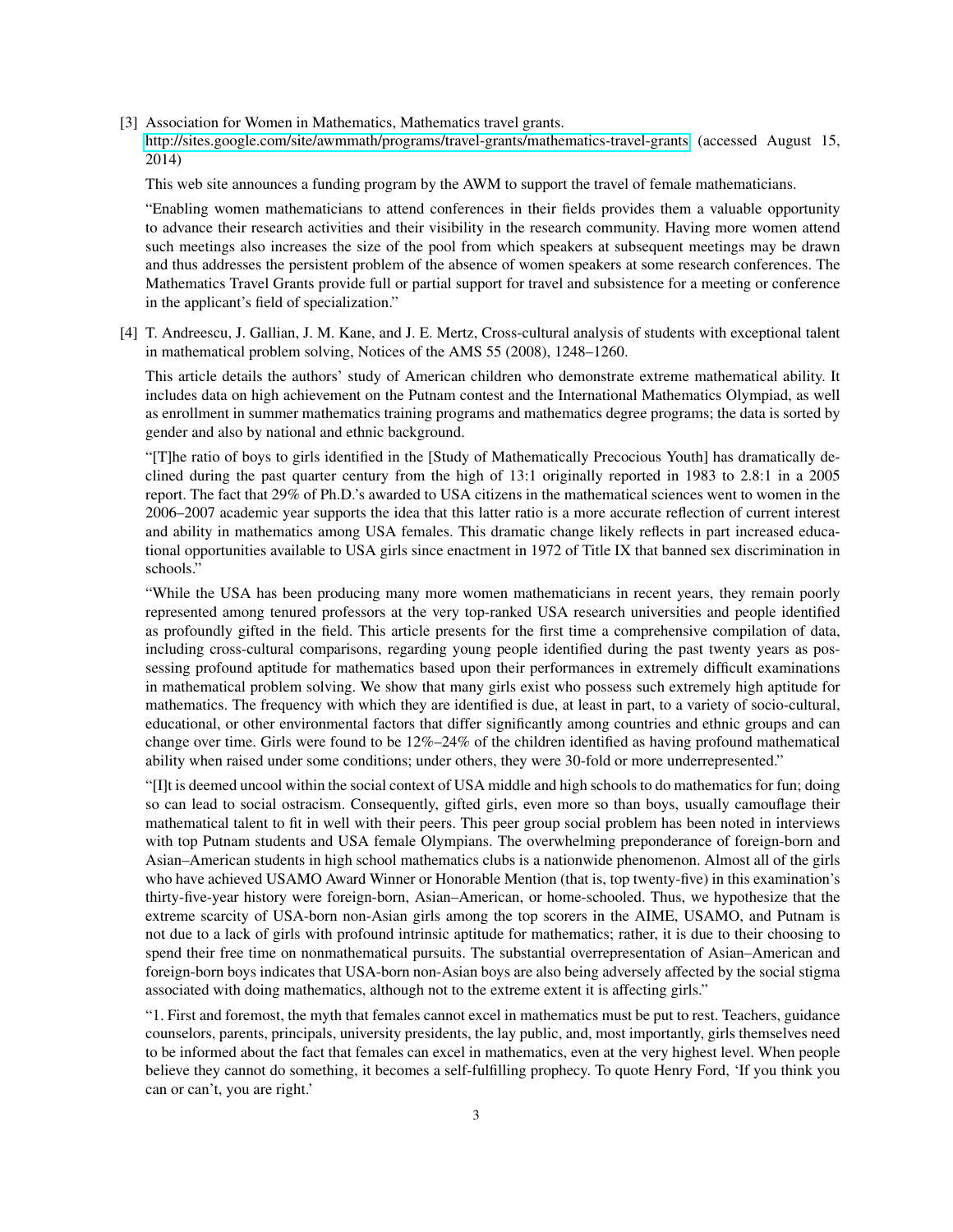"2. We need to improve greatly the lay public's perception of mathematicians via the news media, movies, and TV shows such as Numb3rs so preteens and teenagers of both genders will feel it is socially acceptable to study and to enjoy doing mathematics."

<span id="page-3-3"></span>[5] L. Babcock, S. Laschever, M. Gelfand, and D. Small, Nice girls don't ask, Harvard Business Review 81 (2003), no. 10, 14–16.

"Woman are less likely than men to negotiate for themselves for several reasons. First, they often are socialized from an early age not to promote their own interests and to focus instead on the needs of others. . . . Second, many companies' cultures penalize women when the do ask—further discouraging them from doing so. Women who assertively pursue their own ambitions and promote their own interests may be labeled as bitchy or pushy."

<span id="page-3-2"></span>[6] L. Bacon, Once and for all: tech is not a meritocracy, Quartz, March 27, 2013. [http://qz.com/66866/once-and](http://qz.com/66866/once-and-for-all-tech-is-not-a-meritocracy)[for-all-tech-is-not-a-meritocracy](http://qz.com/66866/once-and-for-all-tech-is-not-a-meritocracy) (accessed July 27, 2014)

This blog post examines the myth that success in the tech sector is based solely on merit; it points out many ways in which judgment of merit is impaired by implicit biases, causing inequity in outcomes. It contains references to many studies in the literature supporting its assertions.

"Just about every time diversity comes up in tech-sector conversations, there is a chorus of protests that tech is a meritocracy where anyone who's talented and hardworking will advance smoothly and quickly. The problem with that belief system is that it assumes that there are no external or internal forces contributing to some groups being underrepresented in tech. I would argue that there are both. While it's a wonderful and important ideal, 'meritocratic' is a long way from being an accurate description of our current state of affairs, thanks to human foibles of various kinds. Those foibles can be broken down roughly into two types: biases (both conscious and unconscious) that limit people with qualifications from advancing, and barriers (personal, social, and systemic) that prevent people from attaining the qualifications, support, and mentorship necessary to succeed."

"Here's the thing: The defining feature of a blind spot is that we don't know it's there. And it's hard to notice it until we're challenged on it. We see this again and again with all-male speaker lineups at tech conferences. I certainly don't believe the organizers of those conferences are rabid misogynists; they just have a blind spot when it comes to gender, and frequently don't notice the lack of women until it's pointed out to them."

<span id="page-3-0"></span>[7] B. A. Barres, Does gender matter? Nature 442 (2006), 133–136.

The author reports upon his personal experiences in mathematics, first as a women, and then as a transgendered man, emphasizing the differences in the amount of respect his instructors and peers demonstrated.

"As an undergrad at the Massachusetts Institute of Technology (MIT), I was the only person in a large class of nearly all men to solve a hard maths problem, only to be told by the professor that my boyfriend must have solved it for me. I was not given any credit. I am still disappointed about the prestigious fellowship competition I later lost to a male contemporary when I was a PhD student, even though the Harvard dean who had read both applications assured me that my application was much stronger (I had published six high-impact papers whereas my male competitor had published only one). Shortly after I changed sex, a faculty member was heard to say 'Ben Barres gave a great seminar today, but then his work is much better than his sister's."'

"[P]eople who don't know I am transgendered treat me with much more respect: I can even complete a whole sentence without being interrupted by a man."

One can compare this experience to that of J. Roughgarden, who transitioned from a man to a woman and saw an analogous degradation of the way she was treated: [http://www.nytimes.com/2000/10/17/science/scientist-work](http://www.nytimes.com/2000/10/17/science/scientist-work-joan-roughgarden-theorist-with-personal-experience-divide-between.html)[joan-roughgarden-theorist-with-personal-experience-divide-between.html](http://www.nytimes.com/2000/10/17/science/scientist-work-joan-roughgarden-theorist-with-personal-experience-divide-between.html)

<span id="page-3-1"></span>[8] S. L. Beilock, E. A. Gunderson, G. Ramirez, and S. C. Levine, Female teachers' math anxiety affects girls' math achievement, Proceedings of the National Academy of Sciences of the USA 107 (2010), no. 5, 1860–1863.

From the abstract: "There was no relation between a teacher's math anxiety and her students' math achievement at the beginning of the school year. By the school year's end, however, the more anxious teachers were about math, the more likely girls (but not boys) were to endorse the commonly held stereotype that 'boys are good at math, and girls are good at reading' and the lower these girls' math achievement. Indeed, by the end of the school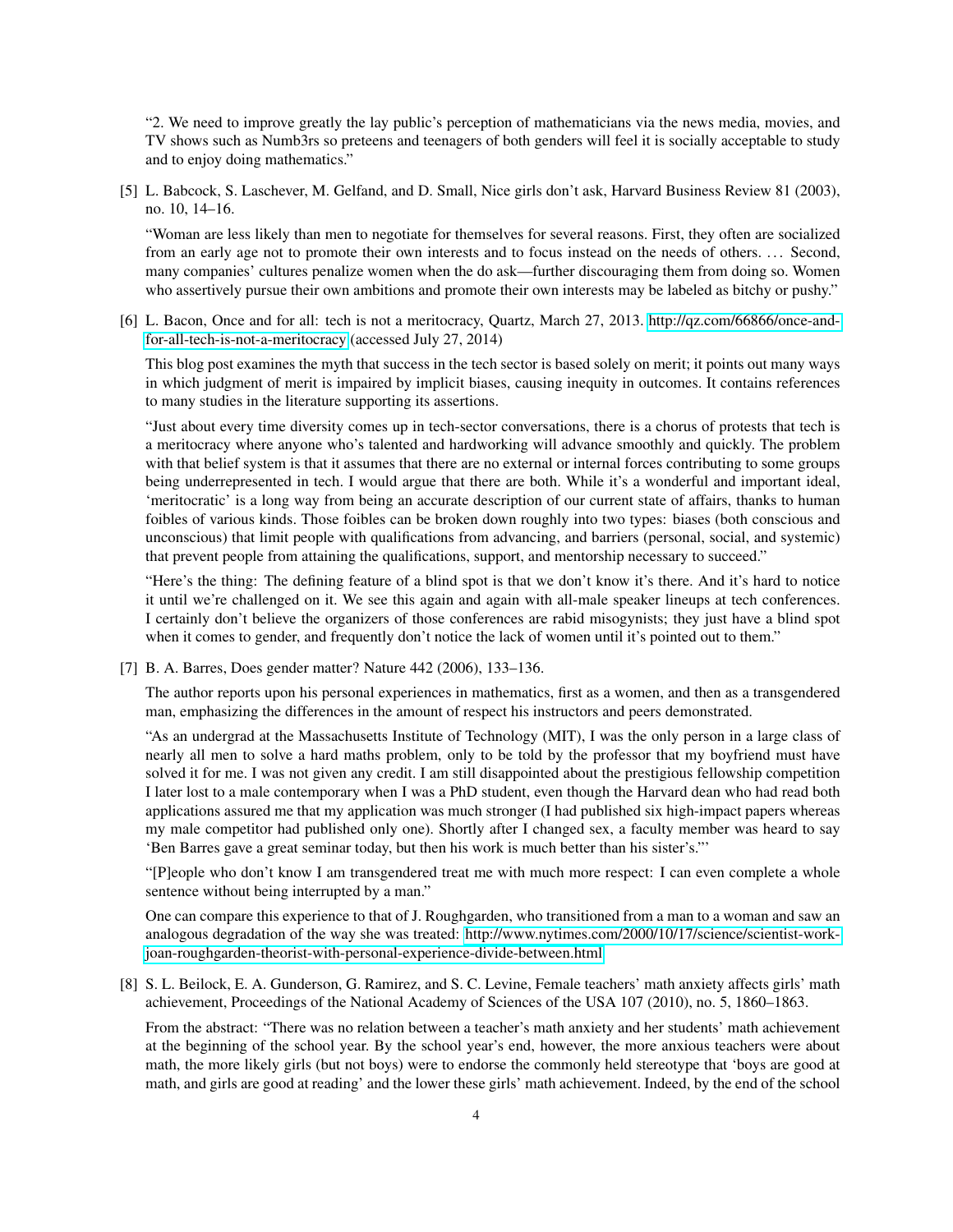year, girls who endorsed this stereotype had significantly worse math achievement than girls who did not and than boys overall. In early elementary school, where the teachers are almost all female, teachers' math anxiety carries consequences for girls' math achievement by influencing girls' beliefs about who is good at math."

<span id="page-4-0"></span>[9] M. Biernat, M. Manis, and T. E. Nelson, Stereotypes and standards of judgment, Journal of Personality and Social Psychology 60 (1991), no. 4, 485–499.

From the abstract: "In 3 studies, subjects judged a series of targets with respect to a number of gender-relevant attributes (e.g., height, weight, and income), using either subjective (Likert-type) or objective response scales (e.g., inches, pounds, and dollars). Objective judgments were consistently influenced by sex stereotypes; subjective judgments were not. Results were also consistent with the expectation that when a judgment attribute is unrelated to gender, male and female targets evoke the same judgment standards."

There was also an intermediate result when respondents were explicitly asked to subjectively judge with respect to the "average person".

"The results we obtained when targets' financial success was evaluated present a particularly striking example of respondents' inadvertent use of different subjective standards for assessing women and men. . . . [W]hereas the male targets were thought to earn more money per year than the female targets, these same men were regarded as being less successful than women when rated on a subjective scale."

<span id="page-4-2"></span>[10] H. R. Bowles, L. Babcock, and L. Lai, Social incentives for gender differences in the propensity to initiate negotiations: sometimes it does hurt to ask, Organizational Behavior and Human Decision Processes 103 (2007), 84–103.

Abstract: "Four experiments show that gender differences in the propensity to initiate negotiations may be explained by differential treatment of men and women when they attempt to negotiate. In Experiments 1 and 2, participants evaluated written accounts of candidates who did or did not initiate negotiations for higher compensation. Evaluators penalized female candidates more than male candidates for initiating negotiations. In Experiment 3, participants evaluated videotapes of candidates who accepted compensation offers or initiated negotiations. Male evaluators penalized female candidates more than male candidates for initiating negotiations; female evaluators penalized all candidates for initiating negotiations. Perceptions of niceness and demandingness explained resistance to female negotiators. In Experiment 4, participants adopted the candidate's perspective and assessed whether to initiate negotiations in same scenario used in Experiment 3. With male evaluators, women were less inclined than men to negotiate, and nervousness explained this effect. There was no gender difference when evaluator was female."

<span id="page-4-3"></span>[11] V. L. Brescoll, J. Glass, and A. Sedlovskaya, Ask and ye shall receive? the dynamics of employer-provided flexible work options and the need for public policy, Journal of Social Issues 69 (2013), no. 2, 367–388.

From the abstract: "[M]anagers were most likely to grant flextime to high-status men seeking flexible schedules in order to advance their careers. In contrast, flexible scheduling requests from women were unlikely to be granted irrespective of their job status or reason."

<span id="page-4-1"></span>[12] A. W. Brooks, L. Huang, S. W. Kearney, and F. E. Murray, Investors prefer entrepreneurial ventures pitched by attractive men, Proceedings of the National Academy of Science of the USA 111 (2014), no. 12, 4427–4431.

Abstract: "We identify a profound and consistent gender gap in entrepreneurship, a central path to job creation, economic growth, and prosperity. Across a field setting (three entrepreneurial pitch competitions in the United States) and two controlled experiments, we find that investors prefer entrepreneurial pitches presented by male entrepreneurs compared with pitches presented by female entrepreneurs, even when the content of the pitch is the same. This effect is moderated by male physical attractiveness: attractive males are particularly persuasive, whereas physical attractiveness does not matter among female entrepreneurs...."

<span id="page-4-4"></span>[13] L. L. Carli and A. H. Eagly, Gender, hierarchy, and leadership: an introduction, Journal of Social Issues 57 (2001), no. 4, 629–636.

From the abstract: "The articles included in the issue provide evidence of bias in the evaluation of women, discuss effects of gender stereotypes on women's influence and leadership behaviors, and evaluate strategies for change.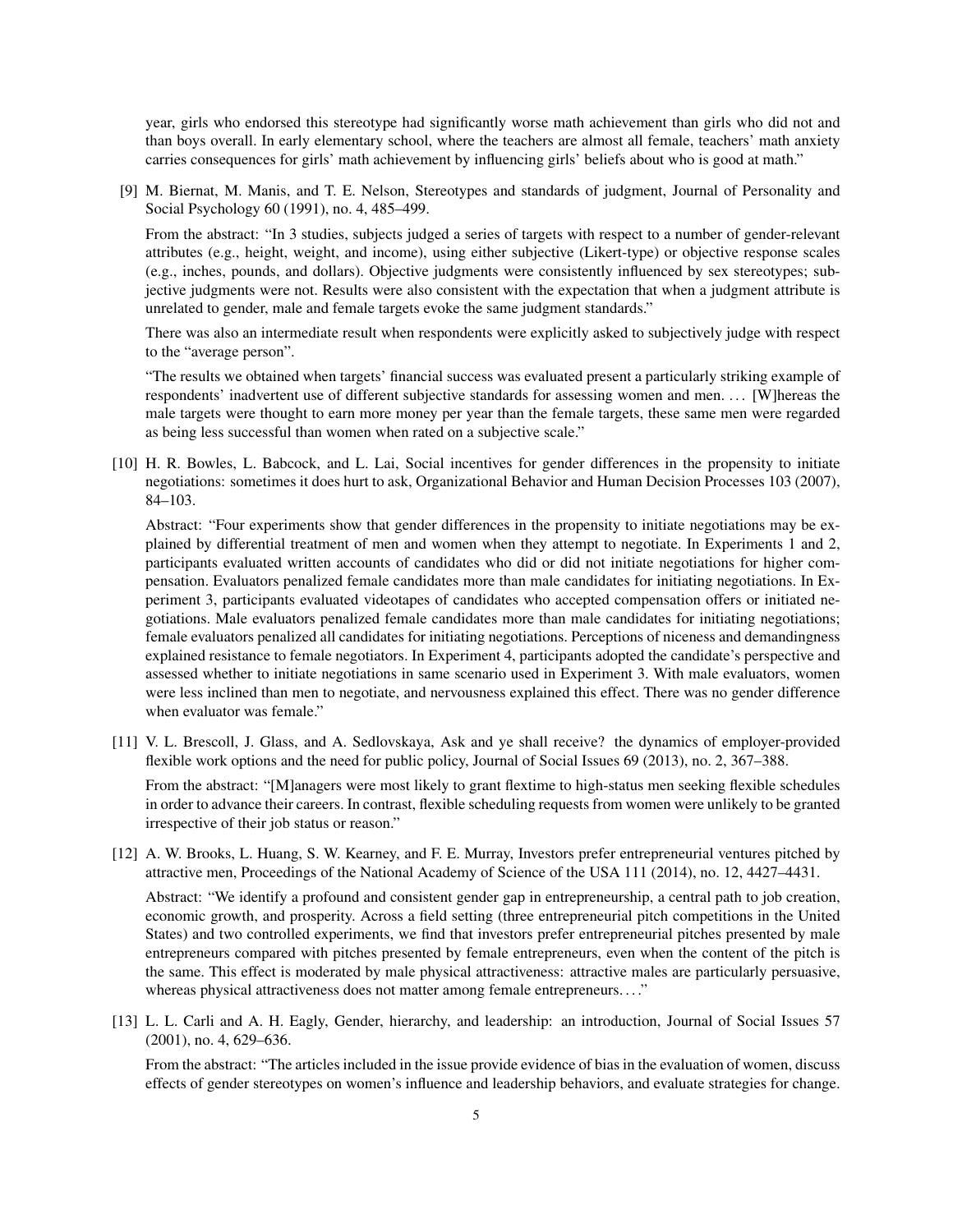This introductory article provides a brief summary of changes in women's status and power in employment and education and the absence of change at the upper echelons of power in organizations. Also included is an outline of the contributions of the other articles in the issue."

<span id="page-5-2"></span>[14] M. Carnes, S. Geller, E. Fine, J. Sheridan, and J. Handelsman, NIH Director's Pioneer Awards: could the selection process be biased against women?, J. Women's Health 14 (2005), no. 8, 684–691.

From the abstract: "Nine excellent scientists were chosen as NIH Pioneers, but the selection of all men is at odds with the percentage of women receiving doctoral degrees for the past three decades, serving as principal investigators on NIH research grants, and achieving recognition as scientific innovators in non-NIH award competitions. The absence of women Pioneers provokes the following question: In the context of extant research on the impact of gender-based assumptions on evaluation of men and women in traditionally male fields, such as science, were there aspects about the process of nomination, evaluation, and selection that inadvertently favored men? We present evidence to suggest that women scientists would be disadvantaged by the following components of the NIH Director's Pioneer Award initiative: (1) time pressure placed on evaluators, (2) absence of face-to-face discussion about applicants, (3) ambiguity of performance criteria, given the novelty of the award, combined with an emphasis on subjective assessment of leadership, potential achievements rather than actual accomplishments, and risk taking, (4) emphasis on self-promotion, (5) weight given to letters of recommendation, and (6) the need for finalists to make a formal, in-person presentation in which the individual and not his or her science was the focus of evaluation. We offer an analysis of this process to encourage the NIH to embark on self-study and to educate all reviewers regarding an evidence-based approach to gender and evaluation."

The article discusses in detail how each component disadvantages female applicants in our current society. For example, "Multiple studies, largely from cognitive and social psychology, find that whenever ambiguity or uncertainty exists in evaluating performance in a traditionally male gendered job, men are consistently evaluated as being more competent and possessing more achievement-related characteristics than women performing the same work."

<span id="page-5-1"></span>[15] A. Casadevall and J. Handelsman, The presence of female conveners correlates with a higher proportion of female speakers at scientific symposia, mBio 5 (2014), no. 1, e00846-13.

From the abstract: "Analysis of 460 symposia involving 1,845 speakers in two large meetings sponsored by the American Society for Microbiology revealed that having at least one woman member of the convening team correlated with a significantly higher proportion of invited female speakers and reduced the likelihood of an all-male symposium roster."

"The proportion of women entering scientific careers has increased substantially, but women remain underrepresented in academic ranks. Participation in meetings as a speaker is a factor of great importance for academic advancement. We found that having a woman as a convener greatly increased women's participation in symposia, suggesting that one mechanism for achieving gender balance at scientific meetings is to involve more women as conveners."

<span id="page-5-0"></span>[16] P. R. Clance and S. Imes, The impostor phenomenon in high achieving women: dynamics and therapeutic intervention, Psychotherapy: Theory, Research, and Practice 15 (1978), no. 3, 241–247.

Abstract: "The term impostor phenomenon is used to designate an internal experience of intellectual phonies [sic], which appears to be particularly prevalent and intense among a select sample of high achieving women. Certain early family dynamics and later introjection of societal sex-role stereotyping appear to contribute significantly to the development of the impostor phenomenon. Despite outstanding academic and professional accomplishments, women who experience the impostor phenomenon persists [sic] in believing that they are really not bright and have fooled anyone who thinks otherwise. Numerous achievements, which one might expect to provide ample object evidence of superior intellectual functioning, do not appear to affect the impostor belief. Four factors, which contribute to the maintenance of impostor feelings over time, are explored. Therapeutic approaches found to be effective in helping women change the impostor self-concept are described."

"The question has been raised as to whether or not men experience this phenomenon. In our clinical experience, we have found that the phenomenon occurs with much less frequency in men and that when it does occur, it is with much less intensity."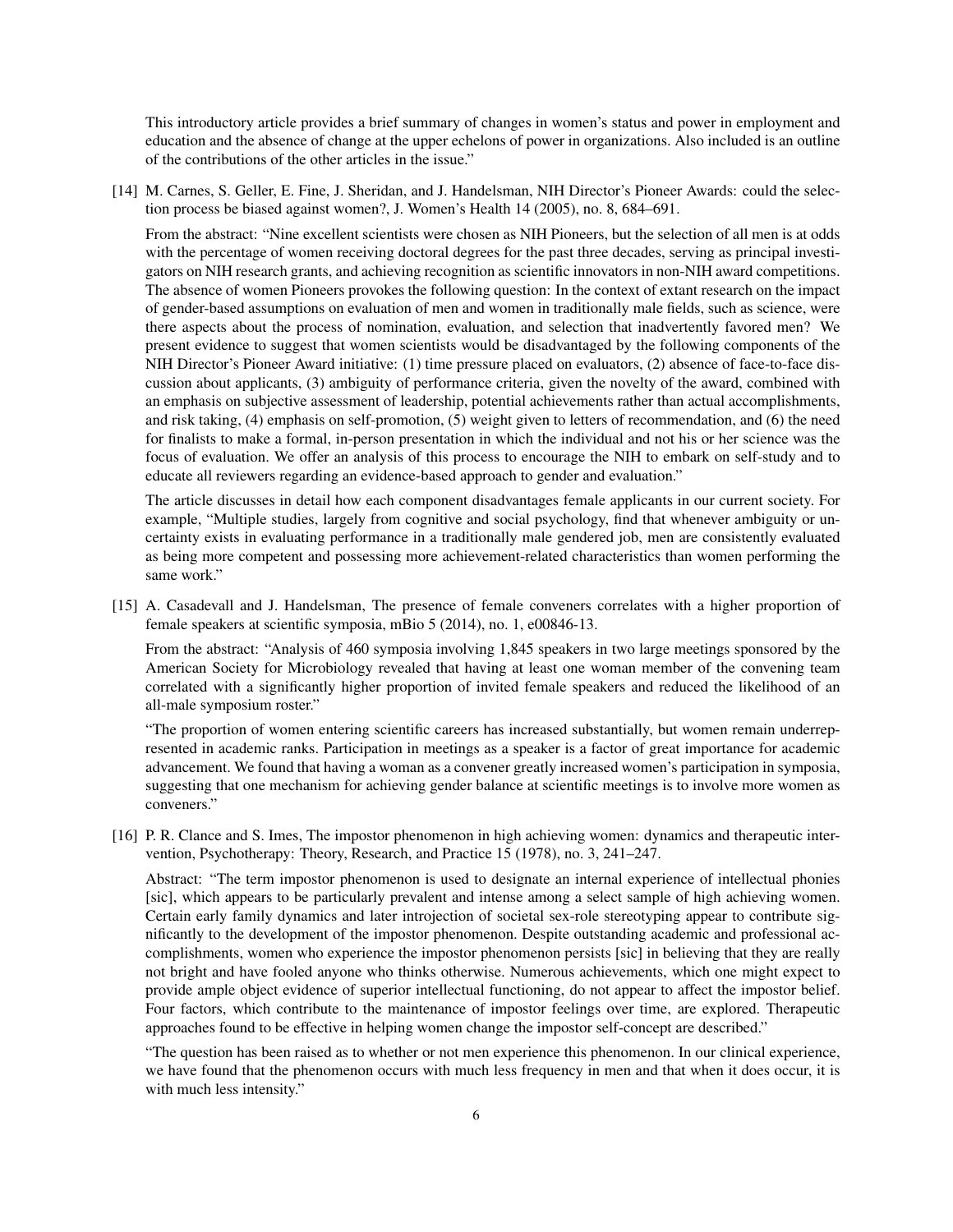"The findings of the research citied by Deaux are consistent with the following principals: 1) An unexpected performance outcome will be attributed to a temporary cause. 2) An expected performance outcome will be attributed to a stable cause. In line with their lower expectancies, women tend to attribute their successes to temporary causes, such as luck or effort, in contrast to men who are much more likely to attribute their successes to the internal, stable factor of ability. Conversely, women tend to explain failure with lack of ability, whereas men more often attribute failure to luck or task difficulty. Given the lower expectancies women have for their own (and other women's) performances, they have apparently internalized into a self-stereotype the societal sex-role stereotype that they are not considered competent."

<span id="page-6-2"></span>[17] R. Cleary, J. W. Maxwell, and C. Rose, Fall 2012 departmental profile report, Notices of the AMS 61 (2014), no. 2, 158–167.

Included in the survey data in this report are several statistics about the proportion of members (from sessional instructors to full professors) of mathematics departments (from small colleges to prestigious PhD-granting departments) who are female. In summary: the better the job, the lower the percentage of women.

Females account for 29–31% of full-time doctoral faculty—in all departmental groupings except "Doctoral Math", where they are only 18% of full-time doctoral faculty.

"Females account for 53% of full-time nondoctoral faculty in all mathematics groups combined (down from 54% last year), compared to females accounting for 24% of all doctoral full-time faculty and 29% of all full-time faculty."

"For the combined mathematics departments (Math Public, Math Private, Applied Math, Masters and Bachelors), women comprised 29% (6,482 with a standard error of 83) of the full-time faculty (22,219) in fall 2012. For the doctoral mathematics departments combined (Math Public, Math Private and Applied Math), women comprised 14% of the combined doctoral-holding tenured and tenure-track faculty and 27% of the doctoral-holding nontenure-track (including postdocs) faculty in fall 2012. For Masters faculty these same percentages are 28 and 39, and for Bachelors faculty they are 29 and 33, respectively. Among the nondoctoral full-time faculty in all math departments combined, women comprise 53%. Females account for 41% of all part-time faculty in mathematics departments combined."

"Females hold 12% of full-time tenured and 24% of fulltime untenured/tenure-track positions in all doctoral mathematics departments combined."

"Masters departments reported the highest percentage of fulltime female faculty (35%), while Math Private Large reported the lowest (14%)."

<span id="page-6-1"></span>[18] S. J. Correll, S. Benard, and I. Paik, Getting a job: is there a motherhood penalty?, American Journal of Sociology 112 (2007), no. 5, 1297–1339.

Abstract: "Survey research finds that mothers suffer a substantial wage penalty, although the causal mechanism producing it remains elusive. The authors employed a laboratory experiment to evaluate the hypothesis that status-based discrimination plays an important role and an audit study of actual employers to assess its realworld implications. In both studies, participants evaluated application materials for a pair of same-gender equally qualified job candidates who differed on parental status. The laboratory experiment found that mothers were penalized on a host of measures, including perceived competence and recommended starting salary. Men were not penalized for, and sometimes benefited from, being a parent. The audit study showed that actual employers discriminate against mothers, but not against fathers."

<span id="page-6-0"></span>[19] D. J. Dean and J. B. Koster, Equitable Solutions for Retaining a Robust STEM Workforce: Beyond best practices, Academic Press, 2014.

This book discusses the causes of underrepresentation of women in STEM fields and goes into great detail about how to correct the inequities in the system. For example, Chapters 5 and 6 describe case studies of conferences that offered provision for child care, including funding for family or caretaker travel; Chapter 8 discusses implicit bias, the dissonance between success and likability for women, and the shortage of female conference speakers.

Table of contents: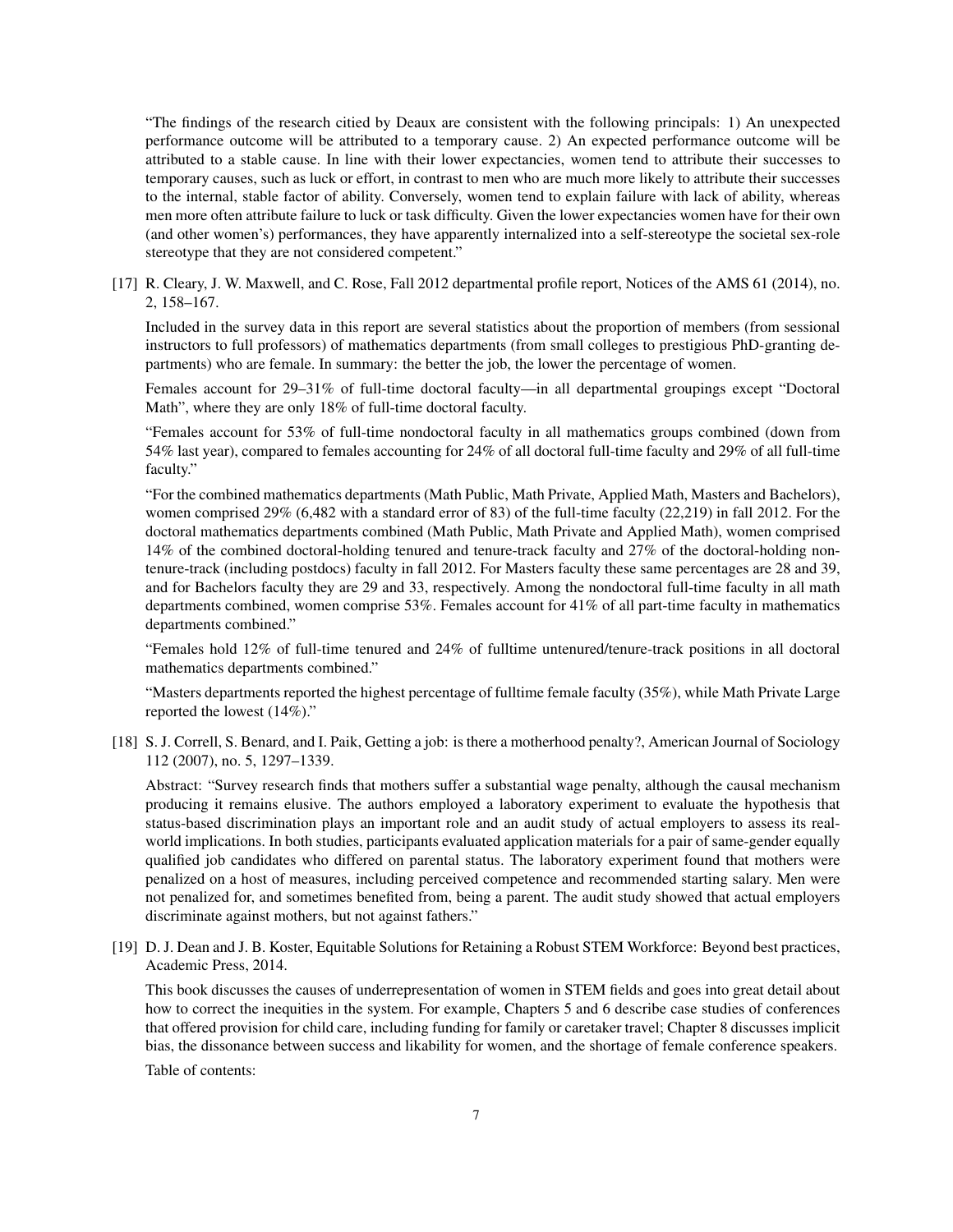- 1. Envisioning the STEM workplace of the future: the need for work/life programs and family-friendly practices
- 2. Work/life integration challenges are worldwide
- 3. Addressing work/life issues
- 4. Dual careers and strategic decision making
- 5. Child care and dependent care in professional contexts
- 6. Promoting family-friendly policies
- 7. Mentoring and networking
- 8. Implicit bias and the workplace
- 9. Government policy implications for addressing family-related issues
- <span id="page-7-0"></span>[20] P. G. Devine, E. A. Plant, D. M. Amodio, E. Harmon–Jones, and S. L. Vance, The regulation of explicit and implicit race bias the role of motivations to respond without prejudice, Journal of Personality and Social Psychology 82 (2002), no. 5, 835–848.

From the abstract: "[E]xplicit race bias was moderated by internal motivation to respond without prejudice, whereas implicit race bias was moderated by the interaction of internal and external motivation to respond without prejudice. Specifically, high internal, low external participants exhibited lower levels of implicit race bias than did all other participants. Implications for the development of effective self-regulation of race bias are discussed."

The following quotes refer to the Internal and External Motivation to Respond Without Prejudice Scales (IMS and EMS), which are instruments for measuring people's motivations for their responses and actions.

"The IMS assesses personal motivation to respond without prejudice and includes items such as 'I attempt to act in nonprejudiced ways toward Black people because it is personally important to me' and 'Being nonprejudiced toward Black people is important to my self-concept.' The EMS focuses instead on external pressure to respond without prejudice and includes items such as 'If I acted prejudiced toward Black people, I would be concerned that others would be angry with me' and 'I attempt to appear nonprejudiced toward Black people in order to avoid disapproval from others."'

"[W]hen responses are easy to control [EMS], those with high levels of personal motivation to respond without prejudice are able to do so. Also consistent with our previous findings, highly externally motivated individuals reported slightly higher levels of explicit race bias than did their low external counterparts."

"[W]e expected that participants who reported high levels of internal motivation and low levels of external motivation and, thus, were theoretically highly autonomous would be the most effective at regulating expressions of race bias, even on difficult-to-control responses [IMS]. Consistent with our expectations, these individuals responded with lower levels of implicit race bias than did all other participants."

<span id="page-7-1"></span>[21] T. A. DiPrete and G. M. Eirich, Cumulative advantage as a mechanism for inequality: a review of theoretical and empirical developments, Annual Review of Sociology 32 (2006), 271–297.

This article delves into a theoretical, even somewhat axiomatic, explanation for the "leaky pipeline" problem and related inequities (not all gender-based) in scientific recognition.

"Merton started with three premises. The first was that resources in the scientific world were limited. The second was that scientific talent was difficult to observe directly. The third was that allocation of resources in science was governed by the norms of universalism (recognition should be granted based on the quality of scientific work) and communism (resources should be allocated in order to maximize the overall productivity of the scientific community). Scientific resources were therefore not simply a 'reward' for past productivity, but were given in order to stimulate future productivity. With limited ability to evaluate the great mass of ongoing scientific work, and with limited ability to measure future productivity ex ante, the scientific community favored those who had been most successful in the past with additional resources and attention. One consequence of this mechanism was that the gap in rewards between a more able and a less able scientist would grow over time. A second consequence was that chance events (e.g., unequal luck in the draw of reviewers upon submitting a grant proposal for funding would produce a relative advantage for one of two individuals of identical talent, and this relative advantage could persist and increase over time. A third consequence (Merton's so-called Matthew effect) was that scientists with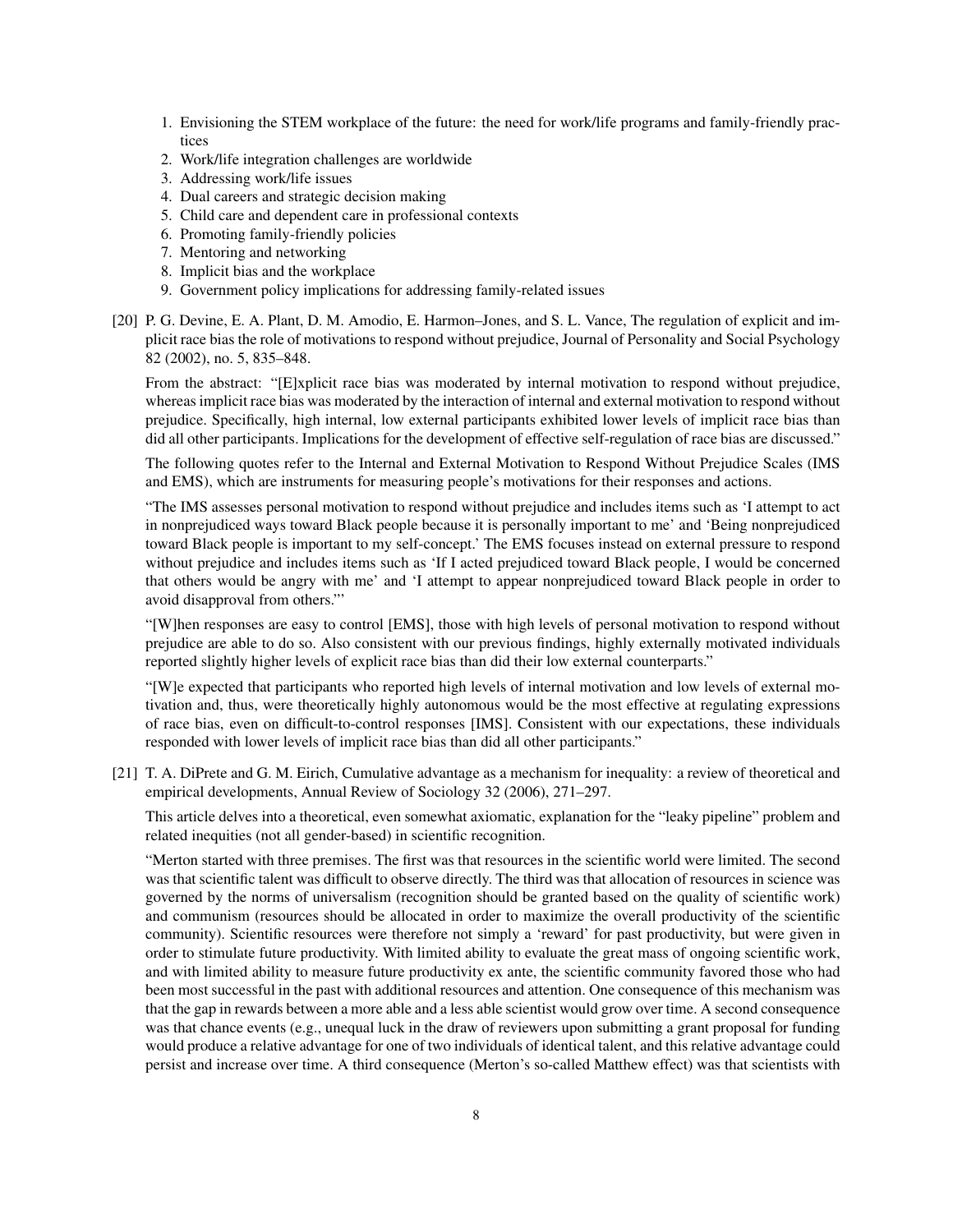greater reputations would gain greater rewards from work of a given quantity and quality than would scientists with lesser reputations."

"[W]omen's disadvantage grows during the early career as a result of CA processes that magnify their early disadvantages, though Long and Fox evaluate this evidence as more tentative than conclusive." Several references to the relevant literature are given.

<span id="page-8-1"></span>[22] A. H. Eagly and S. J. Karau, Role congruity theory of prejudice toward female leaders, Psychological Review 109 (2002), no. 3, 573–598.

This article summarizes and analyzes dozens of studies that demonstrate biases against women in wages, evaluation, suitability for leadership roles, and so on. The authors also put forward a theoretical psychological framework for explaining the source of our biases against female leaders.

"[T]here is general agreement that such studies have demonstrated wage discrimination against women. Although Stanley and Jarrell's meta-analysis of the results of 41 studies estimating wage discrimination showed an unequivocal decrease over time, other detailed analyses confirm that some wage discrimination against women remains in the United States."

"A role congruity theory of prejudice toward female leaders proposes that perceived incongruity between the female gender role and leadership roles leads to 2 forms of prejudice: (a) perceiving women less favorably than men as potential occupants of leadership roles and (b) evaluating behavior that fulfills the prescriptions of a leader role less favorably when it is enacted by a woman. One consequence is that attitudes are less positive toward female than male leaders and potential leaders. Other consequences are that it is more difficult for women to become leaders and to achieve success in leadership roles. Evidence from varied research paradigms substantiates that these consequences occur, especially in situations that heighten perceptions of incongruity between the female gender role and leadership roles."

"This method of examining potential bias against women has been labeled the Goldberg paradigm in honor of P. Goldberg's (1968) initial experiment, in which identical articles ostensibly written by a woman or a man were given to students for evaluation. ... The most extensive meta-analysis of the subset of Goldberg studies presenting job résumés or applications was based on information in 49 articles and dissertations. The results showed that men were preferred over women for jobs rated as male sex-typed and women over men for jobs rated as female sex-typed. Given that leadership roles are usually sex-typed as masculine, this research supports our theory's prediction of bias against female candidates for such positions."

<span id="page-8-0"></span>[23] N. M. Else-Quest, J. S. Hyde, and M. C. Linn, Cross-national patterns of gender differences in mathematics: a meta-analysis, Psychological Bulletin 136 (2010), no. 1, 103–127.

This article compares many studies that investigate gender gaps in mathematics performance, overall and also among the highest achievers separately. They demonstrate a significant correlation between that gap and measures of gender inequality in the countries in question. This analysis provides evidence for the *gender stratification hypothesis*, that "cross-national patterns of gender differences in math achievement reflect gender inequities in educational and economic opportunities available in a given culture", over the *greater male variability hypothesis*, "greater variance in test scores is displayed by males than females, so that, even if there is no average gender difference, there will still be more males among the very top performers".

"Gender equity in school enrollment, women's share of research jobs, and women's parliamentary representation were the most powerful predictors of cross-national variability in gender gaps in math." The authors include a table containing Composite and Domain-Specific Indicators of Societal Gender Equity.

The article includes a large number of references for statements like "mounting evidence of gender similarities in math achievement", "stereotypes about female inferiority in mathematics", "girls earn better grades in mathematics courses through the end of high school", "girls tending to report higher anxiety and lower self-concept about their math abilities", and "gender differences in mathematics performance are declining".

The authors also provide a theoretical framework underlying the gender stratification hypothesis, relating it to cognitive social learning theory and social structure theory, for example.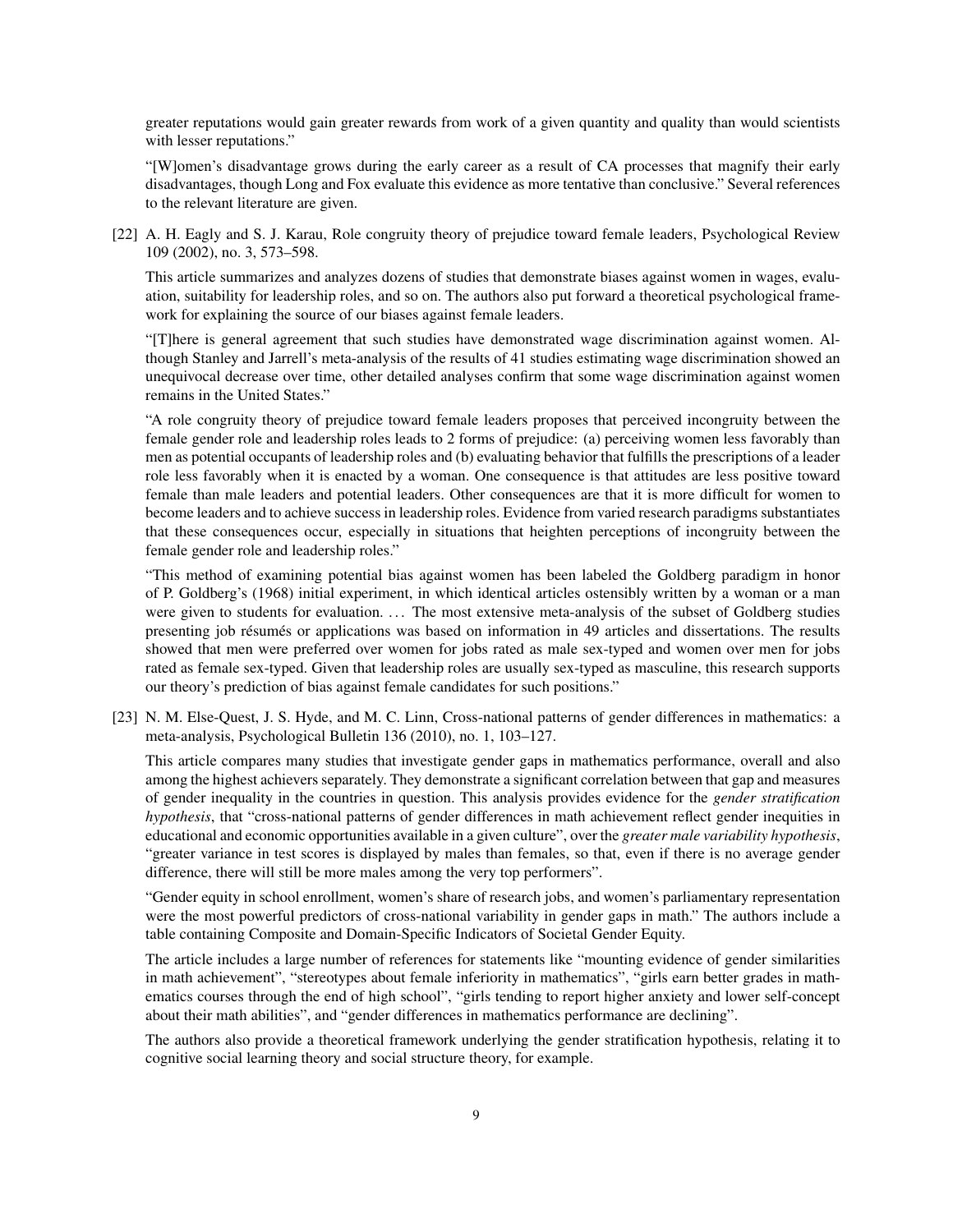<span id="page-9-0"></span>[24] R. J. Ely, H. Ibarra, and D. M. Kolb, Taking gender into account: theory and design for women's leadership development programs, Academy of Management Learning & Education 10 (2011), no. 3, 474–493.

From the abstract: "We conceptualize leadership development as identity work and show how subtle forms of gender bias in the culture and in organizations interfere with the identity work of women leaders. Based on this insight, we revisit traditional approaches to standard leadership topics . . . reinterpret them through the lens of women's experiences in organizations; and revise them to meet the particular challenges women face when transitioning into senior leadership. By framing leadership development as identity work, we reveal the gender dynamics involved in becoming a leader. . . " Here, "identity work" refers to the process by which external perceptions of identity mediate between one's self-identity and socially permissible roles.

"Organizational research on the causes of women's persistent underrepresentation in leadership positions has thus shifted away from a focus on actors' intentional efforts to exclude women to consideration of so-called second-generation forms of gender bias, the powerful yet often invisible barriers to women's advancement that arise from cultural beliefs about gender, as well as workplace structures, practices, and patterns of interaction that inadvertently favor men. For example, organizational hierarchies in which men predominate, along with practices that equate leadership with behaviors believed to be more common or appropriate in men, powerfully if unwittingly communicate that women are ill-suited for leadership roles; people's tendency to gravitate to those who are like them on salient dimensions such as gender leads powerful men to sponsor and advocate for other men when leadership opportunities arise. Such biases accumulate and in the aggregate can interfere in women's ability to see themselves and be seen by others as leaders."

"The mismatch between qualities attributed to women and qualities thought necessary for leadership places women leaders in a double bind and subjects them to a double standard. Women in positions of authority are thought too aggressive or not aggressive enough, and what appears assertive, self-confident, or entrepreneurial in a man often looks abrasive, arrogant, or self-promoting in a woman. African American women are especially vulnerable to such stereotypes and risk being seen as overly aggressive and confrontational. In experiment after experiment, women who achieve in distinctly male arenas are seen as competent but are less well-liked than equally successful men. Merely being a successful woman in a male domain can be regarded as a violation of gender norms, warranting sanctions. By the same token, when women performing traditionally male roles are seen as conforming to feminine stereotypes, they tend to be liked but not respected: They are judged too soft, emotional, and unassertive to make tough decisions and to come across as sufficiently authoritative. In short, women can face trade-offs between competence and likability in leadership roles."

"[T]he composition of one's informal network can open doors to leadership opportunities, determine who will see and grant (or not) one's leadership claims, and shape what one learns in the process. . . . In settings where men predominate in positions of power, women have a smaller pool of high-status, same-gender contacts on which to draw and fewer ties to powerful, high-status men. Both white women and women of color cite lack of access to influential colleagues with whom to network as a major barrier to advancement."

The article contains a large number of references to studies supporting these quoted statements.

- <span id="page-9-1"></span>[25] Feminist Philosophers, Childcare at conferences: how to do it, August 23, 2010; Childcare at conferences: how to do it (2), September 1, 2010. [http://feministphilosophers.wordpress.com/2010/08/23/childcare-at-conferences](http://feministphilosophers.wordpress.com/2010/08/23/childcare-at-conferences-how-to-do-it)[how-to-do-it](http://feministphilosophers.wordpress.com/2010/08/23/childcare-at-conferences-how-to-do-it) and http://feministphilosophers.wordpress.com/2010/09/01/childcare-at-conferences-how-to-do-it-2 (accessed July 29, 2014)
- <span id="page-9-2"></span>[26] Feminist Philosophers, Gendered conference campaign, initial version December 9, 2009. <http://feministphilosophers.wordpress.com/gendered-conference-campaign> (accessed July 28, 2014)

This web site contains a description of a campaign to pay more attention to the balance of female and male speakers at philosophy conferences.

"All-male events and volumes help to perpetuate the stereotyping of philosophy as male. This in turn to contributes to implicit bias against women in philosophy, which very likely leads even those genuinely committed to gender equality to evaluate women's contributions as less good than men's. (It may also in some cases be caused by implicit bias, which means that women's names will leap less easily to mind than men's, but that is not our topic here.) ... It also perpetuates stereotype threat, which very likely keeps women from performing as well in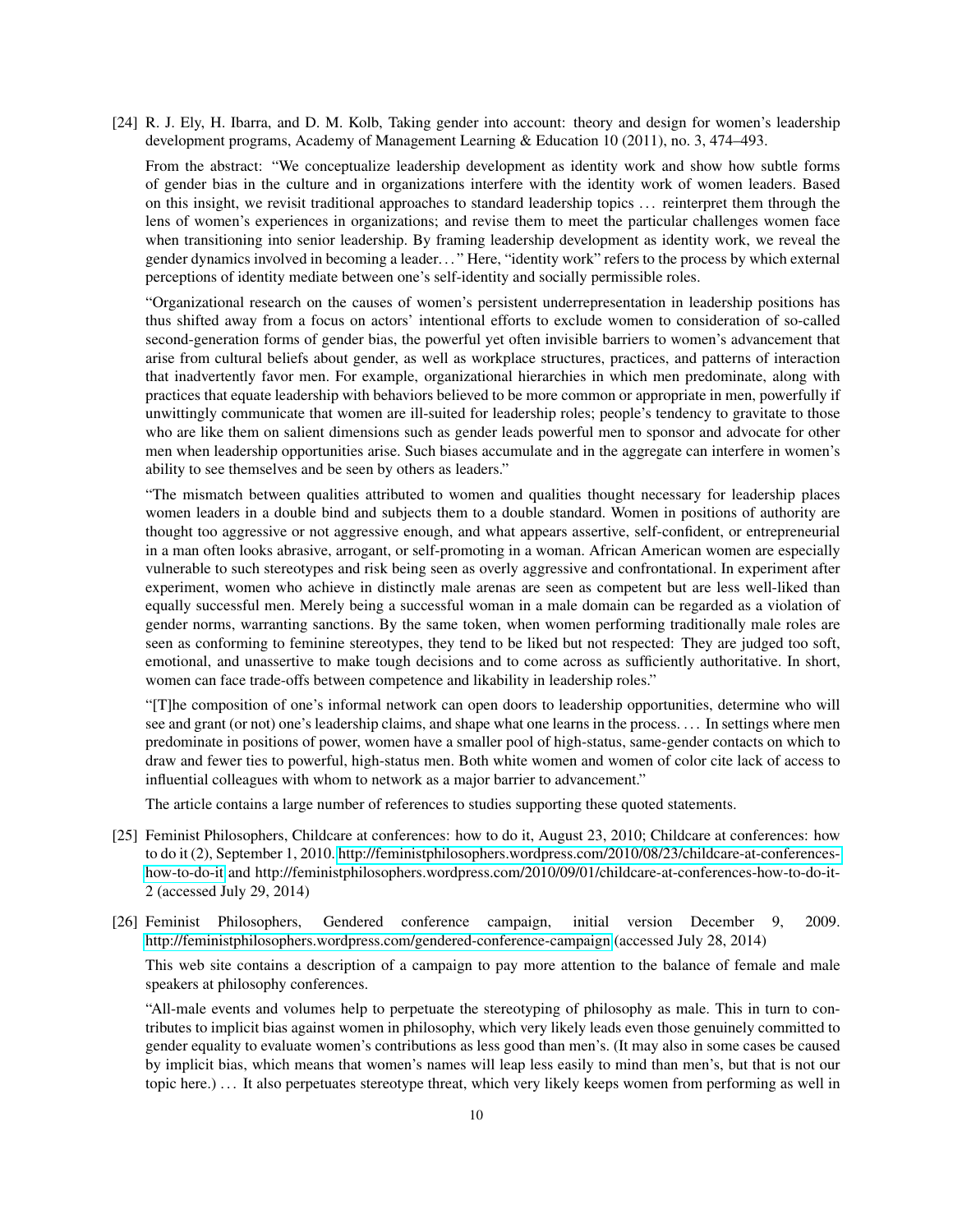philosophy as they otherwise would. . . . We would like these harms to stop, and we think that a significant step toward achieving that is drawing people's attention to some of their causes."

The web site is nicely written in general and contains a good FAQ and a how-to page for balancing gender at conferences.

- <span id="page-10-2"></span>[27] Feministe, Female conference speaker bingo: a bingo card full of excuses for not having more female speakers at STEM conferences. [http://www.feministe.us/blog/archives/2012/09/24/why-arent-there-more-women-at](http://www.feministe.us/blog/archives/2012/09/24/why-arent-there-more-women-at-stem-conferences-this-time-its-statistical/female-conference-speaker-bingo)[stem-conferences-this-time-its-statistical/female-conference-speaker-bingo](http://www.feministe.us/blog/archives/2012/09/24/why-arent-there-more-women-at-stem-conferences-this-time-its-statistical/female-conference-speaker-bingo) (accessed July 28, 2014)
- <span id="page-10-0"></span>[28] Geek Feminism, Conference anti-harassment/Policy. [http://geekfeminism.wikia.com/wiki/Conference](http://geekfeminism.wikia.com/wiki/Conference_anti-harassment/Policy) anti[harassment/Policy](http://geekfeminism.wikia.com/wiki/Conference_anti-harassment/Policy) (accessed July 29, 2014)

"This is an example anti-harassment policy suitable for most open source, computing, or technology-related conferences. It may be adopted unchanged or tweaked to suit your conference."

- <span id="page-10-3"></span>[29] Geek Feminism, Ten tips for getting more female speakers, August 11, 2009. <http://geekfeminism.org/2009/08/11/ten-tips-for-getting-more-women-speaker> (accessed July 29, 2014)
- <span id="page-10-1"></span>[30] A. Gheaus, Three cheers for the token woman, Social Science Research Network, March 5, 2013. <http://ssrn.com/abstract=2228632> (accessed July 28, 2014)

This nuanced and extremely well-written essay deeply explores the questions: "Was I invited to speak at this conference just because I'm a woman? Should I accept the invitation?"

"If women were invited on the sole ground of their sex, this would indeed pose the threat of humiliation and of undermining women's achievements. But nobody suggests including women on the sole ground of their sex; being a woman should be acknowledged as one of the legitimate reasons, alongside competence, for including women. Here I argue that in some contexts there are several legitimate grounds—independent from competence—for including people in positions of visibility and prestige and that sometimes sex can be such a legitimate reason. If this is true, there is nothing wrong with being a token woman—although a lot is wrong with what makes tokenism possible!—and it is important to overcome the ambivalence of those who may be, at some point, a token women."

"The gendered conference campaign (henceforth the GCC) is an initiative supported by growing number of philosophers who believe that the discipline of philosophy is overly dominated by men. Male domination is both expressed and perpetuated through the existence of too many male-only conference and edited volumes. This state of affairs is deemed to contribute to the (possibly unconscious) stereotype that philosophy is best done by men, a stereotype which the proponents of GCC think is detrimental to women in two ways. First, because it undermines the self-confidence of women who aspire to become professional philosophers, or to remain in this exceptionally competitive profession. Second, the stereotype feeds the conscious or unconscious biases against women of the people who decide the fate of those who aspire to become or remain in the profession. The GCC supporters believe that conference organisers and volume editors should strive to include women philosophers amongst the invited speakers and authors in order to fight the stereotype of philosophy as a male subject. Because the existence and scope of implicit bias is disputed, this paper does not assume it. If implicit bias is as pervasive and uncontrollable as the proponents of the GCC believe it is, this lends additional force to the reasoning I propose here. But even without believing in implicit bias, it is reasonable to think that more gender-balance within professional philosophy will contribute to fairer chances for existing and would-be female philosophers, by making sex a less salient characteristic and so by sending the general message that people of both sexes can be professional philosophers."

"Anne Phillips—an advocate of female quotas in politics—encourages us to: 'query the startling presumption that existing incumbents were chosen on merit. One of the points raised in the wider literature is that, even in the most seemingly meritocratic of systems—the selection of students for academic courses or the appointment of academics to university jobs—there is normally a cluster of vaguer characteristics which can override the stricter numerical hierarchy of grades or publications or degrees, always moderated by additional criteria. These more qualitative criteria [(]'personality', 'character', whether the candidates will 'fit in') often favour those who are most like the people conducting the interview: more starkly, they often favour the men."'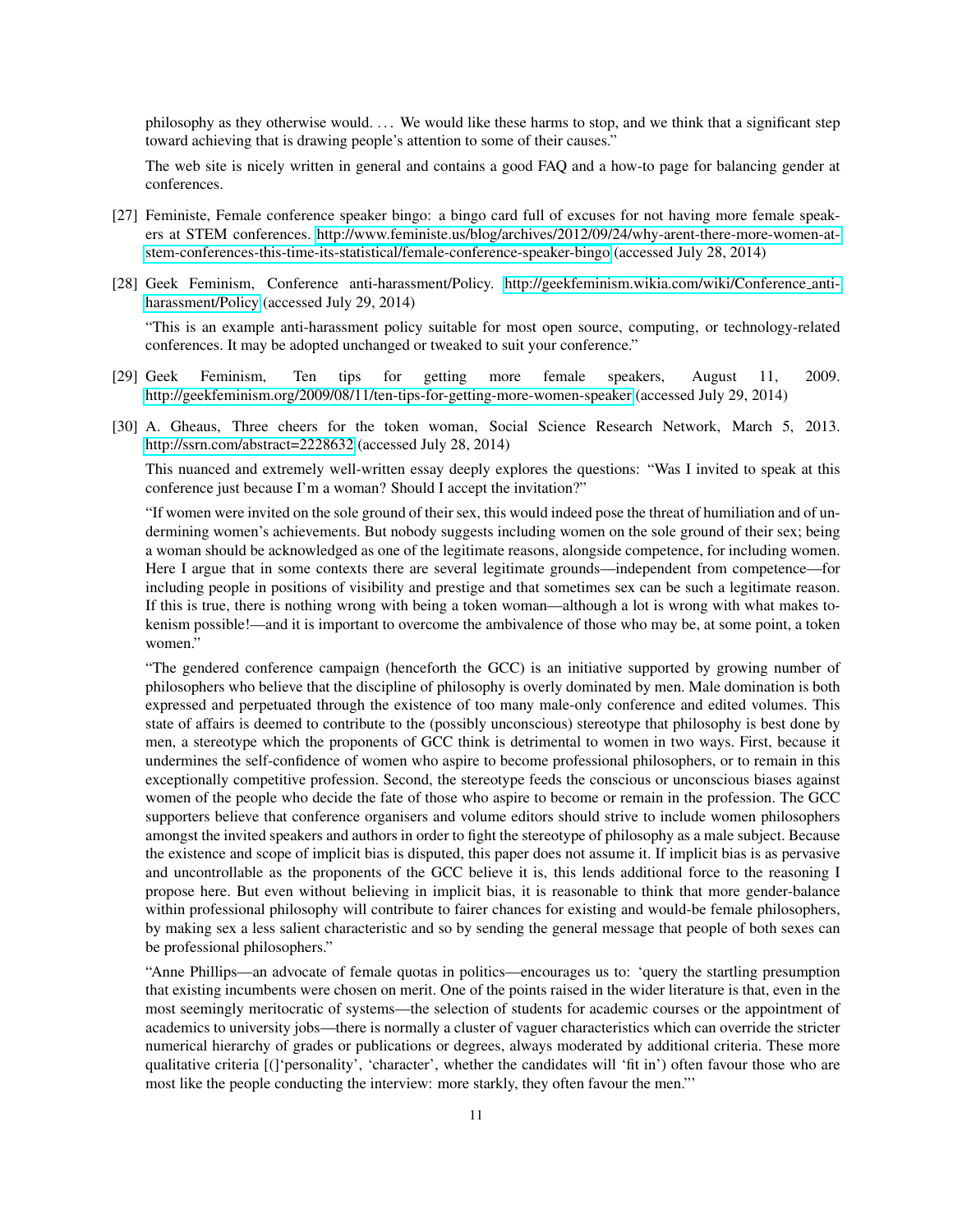<span id="page-11-2"></span>[31] C. Goldin and C. Rouse, Orchestrating impartiality: the impact of "blind" auditions on female musicians, The American Economic Review 90 (2000), no. 4, 715–741.

This paper analyzes how a change in the process for auditioning prospective members of orchestras—namely, putting the auditionee behind a screen—resulted in significantly more women being selected.

"We find, using our audition sample in an individual fixed-effects framework, that the screen increases the probability a woman will be advanced out of a preliminary round when there is no semifinal round. The screen also greatly enhances the likelihood a female contestant will be the winner in a final round. Using both the roster and auditions samples, and reasonable assumptions, the switch to blind auditions can explain about one-third of the increase in the proportion [of] female[s] among new hires (whereas another one-third is the result of the increased pool of female candidates)."

<span id="page-11-1"></span>[32] C. Good, A. Rattan, and C. S. Dweck, Why do women opt out? Sense of belonging and women's representation of mathematics, Journal of Personality and Social Psychology 102 (2012), no. 4, 700–717.

The authors created a "sense of belonging in math" tool, which predicted "college students' intent to pursue math in the future". They used this tool to probe the effect of stereotypes on individuals' opinions that they could succeed in future mathematics.

"[S]tudents' perceptions of 2 factors in their math environment—the message that math ability is a fixed trait and the stereotype that women have less of this ability than men—worked together to erode women's, but not men's, sense of belonging in math. . . . [T]he message that math ability could be acquired protected women from negative stereotypes. . . ."

The paper references stereotype threat: "ability-impugning stereotypes such as these can trigger psychological processes that can undermine the performance of stereotyped individuals, including females in math". It also contains references for implicit theories of intelligence: believing math to be a "fixed trait" can "turn students away from challenges that might undermine their belief that they have high ability", while believing math to be a "malleable quality" can make students "seek challenges that can result in better learning" and "remain highly strategic and effective in the face of setbacks, even showing enhanced motivation and performance".

<span id="page-11-3"></span>[33] T. Greenwald, M. Banaji, and B. Nosek, Take a test: preliminary information, Project Implicit. https://implicit.harvard.edu/implicit/takeatest.html (accessed August 23, 2014)

This web site implements implicit bias tests, which individuals can take for themselves to help see the implicit biases hidden inside their own minds.

<span id="page-11-0"></span>[34] L. Guiso, F. Monte, P. Sapienza, and L. Zingales, Culture, gender, and math, Science 320 (2008), 1164–1165.

This article analyzes the correlation between general measures of a country's gender inequality and gaps in standardized test scores between girls and boys.

"(i) The World Economic Forum's Gender Gap Index (GGI) reflects economic and political opportunities, education, and well-being for women (see chart). (ii) From the World Values Surveys (WVSs), we constructed an index of cultural attitudes toward women based on the average level of disagreement to such statements as: 'When jobs are scarce, men should have more right to a job than women.' (iii) The rate of female economic activity reflects the percentage of women age 15 and older who supply, or are available to supply, labor for the production of goods and services. (iv) The political empowerment index computed by the World Economic Forum measures women's political participation, which is less dependent on math skills than labor force participation. These four measures are highly correlated."

"We find a positive correlation between gender equality and gender gap in mathematics. . . . These results are true not only at the mean level, but also in the tail of the distribution."

"This interaction between gender gap and GGI remains significant even when we insert an interaction between gender and log of GDP per capita, which suggests that the improvement in math scores is not just related to economic development, but to the improvement of the role of women in society."

Reading scores are similarly affected by a country's GGI index (although there the girls always outperform boys—but they do so more in countries with more gender equality).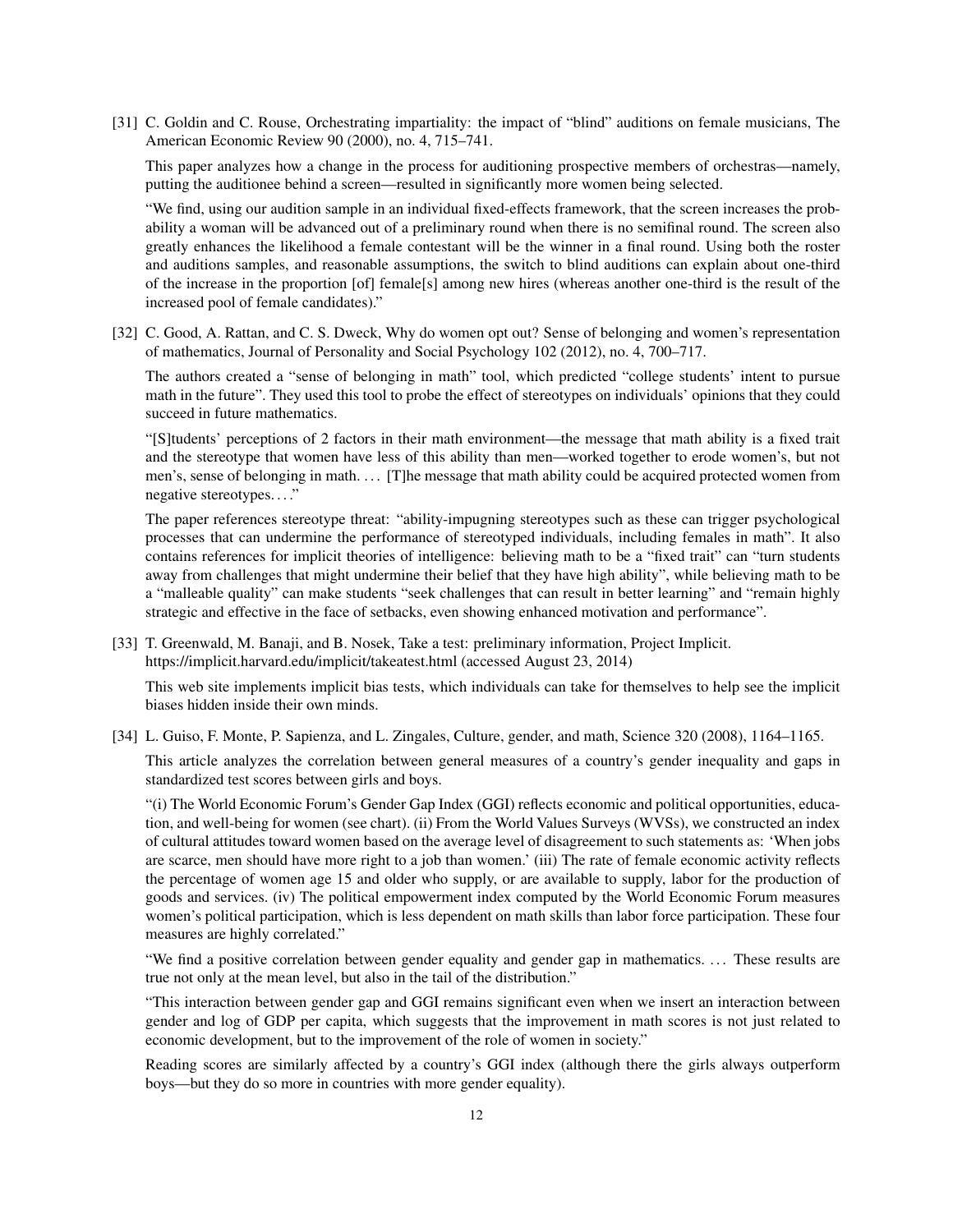The article also discusses genetically similar groups with different socio-political environments, showing that these correlations persist—thus providing evidence against the hypothesis that biological factors play a significant role.

"This evidence suggests that intra-gender performance differences in reading versus mathematics and in arithmetic versus geometry are not eliminated in a more gender-equal culture. By contrast, girls' underperformance in math relative to boys is eliminated in more gender-equal cultures. In more gender-equal societies, girls perform as well as boys in mathematics and much better than them in reading. These findings shed some light on recent trends in girls' educational achievements in the United States, where the math gender gap has been closing over time."

<span id="page-12-1"></span>[35] A. Hegewisch, C. Williams, H. Hartmann, and S. K. Hudiburg, The gender wage gap: 2013, Institute for Women's Policy Research Fact Sheet #C423, September 2014. [http://www.iwpr.org/publications/pubs/the](http://www.iwpr.org/publications/pubs/the-gender-wage-gap-2013)[gender-wage-gap-2013](http://www.iwpr.org/publications/pubs/the-gender-wage-gap-2013) (accessed September 16, 2014)

This publication provides data on the wage gap between women and men in the United States; of particular note is that the numbers have been basically static for the past decade.

"The ratio of women's and men's median annual earnings was 78.3 percent for full-time/year-round workers in 2013. This means the gender wage gap for full-time/year-round workers is 21.7 percent."

"An alternative measure of the wage gap, the ratio of women's to men's median weekly earnings for full-time workers—was 82.1 percent in 2013."

<span id="page-12-3"></span>[36] M. E. Heilman, The impact of situational factors on personnel decisions concerning women: varying the sex composition of the applicant pool, Organizational Behavior and Human Performance 26 (1980), 386–395.

Abstract: "One hundred male and female MBA students evaluated a woman applicant for a managerial position when the proportion of women in the applicant pool was varied. Results indicated that personnel decisions of both males and females were significantly more unfavorable when women represented 25% or less of the total pool. Additional findings suggest that this effect was mediated by the degree to which sex stereotypes predominated in forming impressions of applicants. The results were interpreted as supportive of the thesis that situational factors can function to reduce the adverse effects of sex stereotypes in employment settings."

<span id="page-12-2"></span>[37] M. E. Heilman, M. C. Simon, and D. P. Repper, Intentionally favored, unintentionally harmed? impact of sexbased preferential selection on self-perceptions and self-evaluations, Journal of Applied Psychology 72 (1987), no. 1, 62–68.

This paper describes experiments in which small groups of participants had a group leader selected; some were told that the selection was completely random, while others were told that the selection took gender into account. Women's performance on subsequent tasks were lower in the latter groups.

"It had been proposed that sex-based preferential selection procedures would have negative consequences only for women because they, as a group, are unlikely to be confident about their ability to succeed in a leadership position, whereas men, as a group, are confident about their ability in this regard. Women's performance apprehensions were therefore expected to be exacerbated by the ambiguity of [sex-based] preferential selection and alleviated by the reaffirmation of competence inherent in merit-based selection, giving rise to differential evaluations of self and performance. Our results are consistent with this idea and, indeed, lend support to it."

"As predicted, the method of leader selection had effects only on women, not on men."

"When selected on the basis of sex, women devalued their leadership performance, took less credit for successful outcomes, and reported less interest in persisting as leader; they also characterized themselves as more deficient in general leadership skills."

<span id="page-12-0"></span>[38] M. E. Heilman, A. S. Wallen, D. Fuchs, and M. M. Tamkins, Penalties for success: reactions to women who succeed at male gender-typed tasks, Journal of Applied Psychology 89 (2004), no. 3, 416–427.

From the abstract: "(a) [W]hen women are acknowledged to have been successful, they are less liked and more personally derogated than equivalently successful men; (b) these negative reactions occur only when the success is in an arena that is distinctly male in character; and (c) being disliked can have career-affecting outcomes,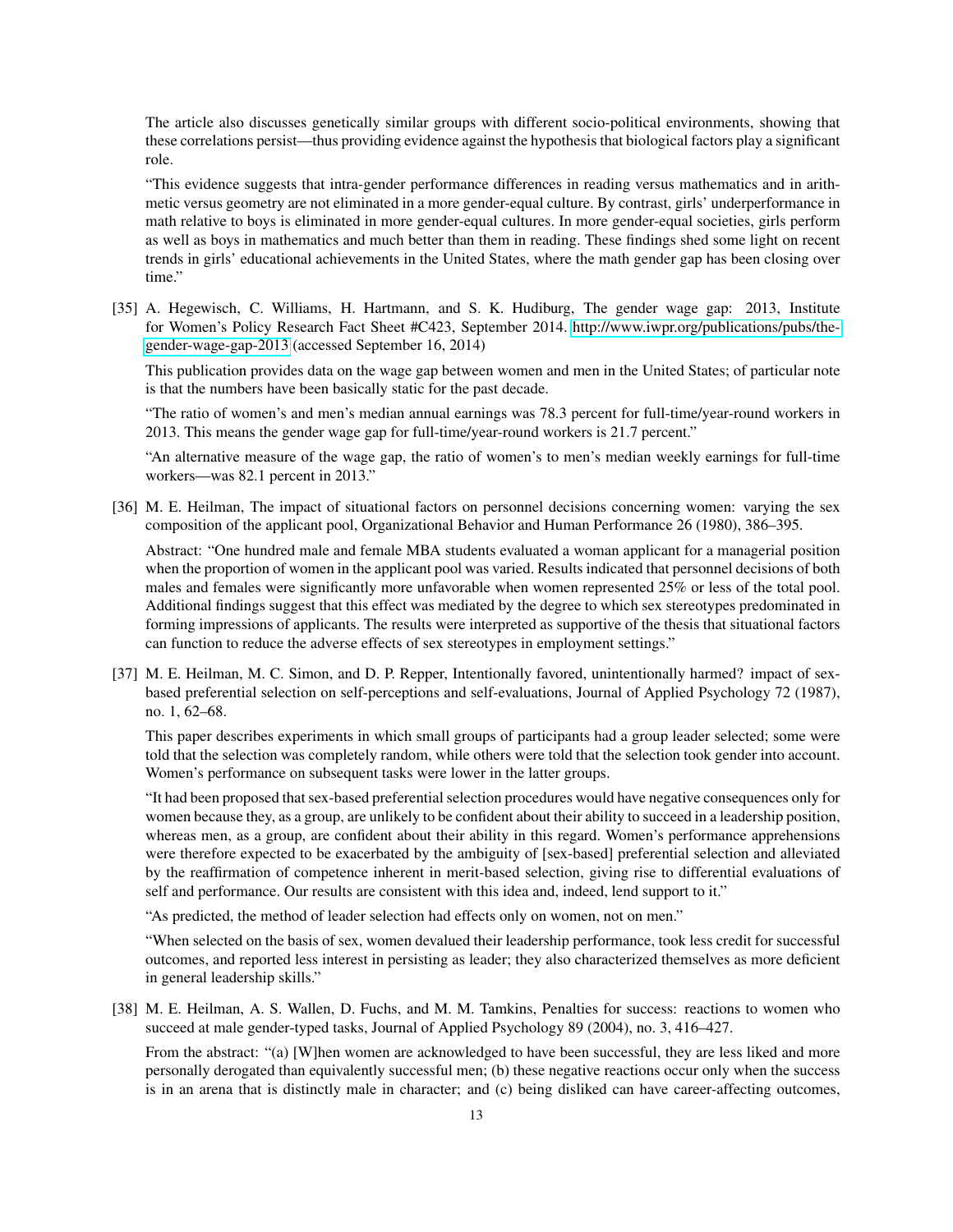both for overall evaluation and for recommendations concerning organizational reward allocation. These results were taken to support the idea that gender stereotypes can prompt bias in evaluative judgments of women even when these women have proved themselves to be successful and demonstrated their competence. The distinction between prescriptive and descriptive aspects of gender stereotypes is considered, as well as the implications of prescriptive gender norms for women in work settings."

<span id="page-13-1"></span>[39] A. Hess, Why women aren't welcome on the internet, Pacific Standard 11 (Jan/Feb 2014), 36–47. <http://www.psmag.com/navigation/health-and-behavior/women-arent-welcome-internet-72170> (accessed September 8, 2014)

This essay provides a thoroughly horrifying account of how women are treated online. (Trigger warning: rape threats, torture threats, death threats.)

"Accounts with feminine usernames incurred an average of 100 sexually explicit or threatening messages a day. Masculine names received 3.7."

[40] D. E. Ho and M. G. Kelman, "Does class size affect the gender gap? a natural experiment in law", Journal of Legal Studies 43 (2014), 291–321.

From the abstract: "We provide evidence that assignment to small sections closed a slight (but substantively and highly statistically significant) gender gap existing in large sections from 2001 to 2008; that reforms in 2008 that modified the grading system and instituted small graded writing and simulation-intensive courses eliminated the gap entirely; and that women, if anything, outperformed men in small simulation-based courses. Our evidence suggests that pedagogical policy—particularly small class sizes—can reduce, and even reverse, achievement gaps in post-graduate education."

In an article about this research, C. B. Parker writes: "Kelman said that the study also refutes a common assumption that performance is predetermined by 'fixed' student traits. 'Some naïve reactions are that if women get poorer grades at law school, women must be less capable,' he said. Kelman added, 'I think it's surprising to many—and perhaps a confirmation of a more optimistic view that I have—that much of the inequality we observe in the world is mutable, and that the structures that we sometimes take for granted may work to the advantage of some and the disadvantage of others."' [http://news.stanford.edu/news/2014/november/gender-law-pedagogy-](http://news.stanford.edu/news/2014/november/gender-law-pedagogy-111014.html)[111014.html](http://news.stanford.edu/news/2014/november/gender-law-pedagogy-111014.html)

[41] A. Hochschild and A. Machung, The Second Shift: Working families and the revolution at home, Penguin Books, 2012 (revised).

The "second shift" refers to the workload women have over and above what men have: childcare, home maintenance, and so on.

<span id="page-13-0"></span>[42] J. S. Hyde, S. M. Lindberg, M. C. Linn, A. Ellis, and C. Williams, Gender similarities characterize math performance, Science 321 (2008), 494–495.

This article examines standardized test scores, reporting that girls' scores and boys' scores are essentially equal.

"For whites, the ratios of boys:girls scoring above the 95th percentile and 99th percentile are 1.45 and 2.06, respectively, and are similar to predictions from theoretical models. For Asian Americans, ratios are 1.09 and 0.91, respectively. Even at the 99th percentile, the gender ratio favoring males is small for whites and is reversed for Asian Americans. If a particular specialty required mathematical skills at the 99th percentile, and the gender ratio is 2.0, we would expect 67% men in the occupation and 33% women. Yet today, for example, Ph.D. prorgams [sic] in engineering average only about 15% women."

They categorized the test problems according to the following knowledge framework: Level 1 (recall), Level 2 (skill/concept), Level 3 (strategic thinking), Level 4 (extended thinking). The authors lamented the fact that tests associated with No Child Left Behind included essentially no Level 3 or 4 problems at all. They found some Level 3 problems on tests associated to National Assessment of Educational Progress data; gender differences on these problems were quite small.

"Conclusion. Our analysis shows that, for grades 2 to 11, the general population no longer shows a gender difference in math skills, consistent with the gender similarities hypothesis. There is evidence of slightly greater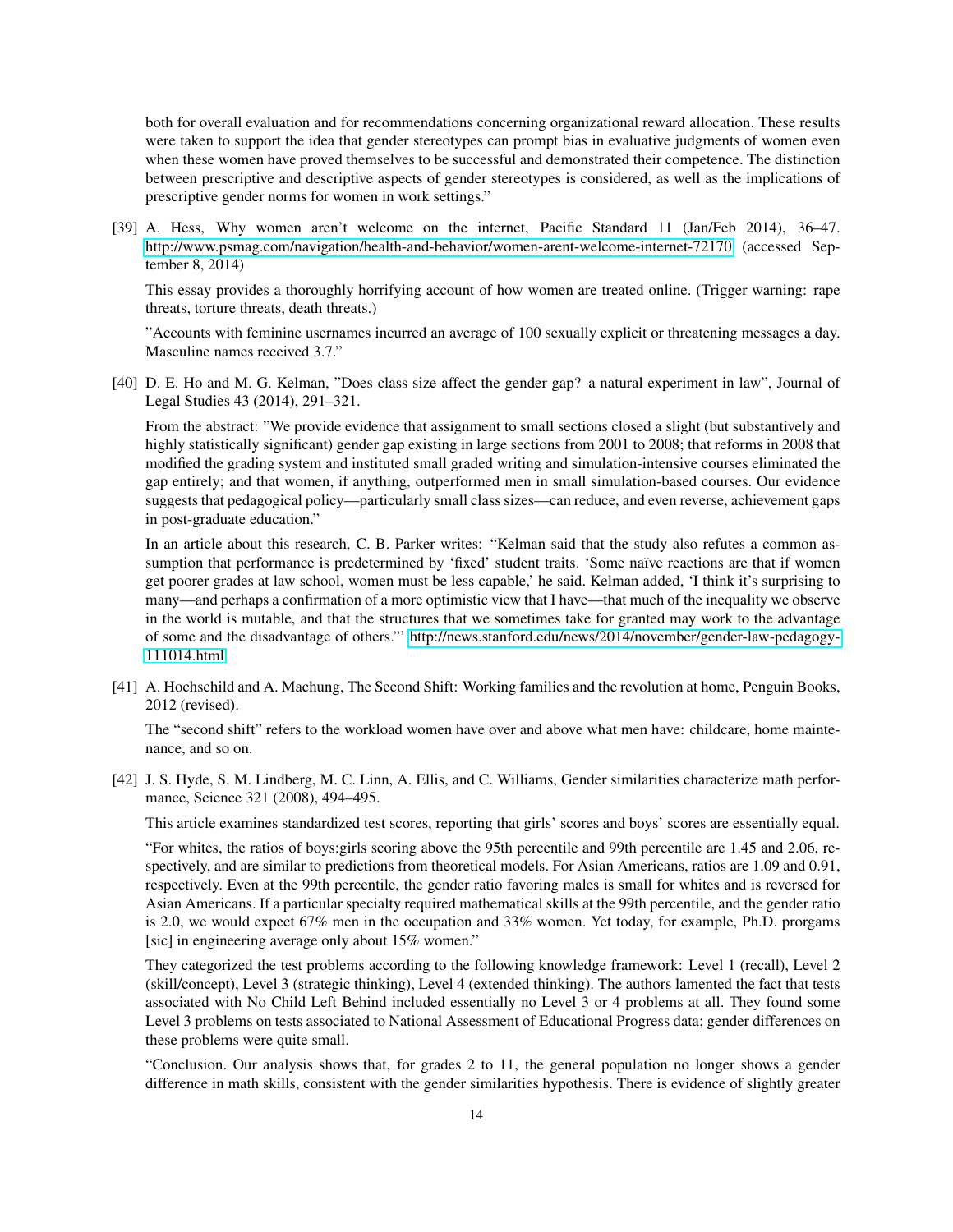male variability in scores, although the causes remain unexplained. Gender differences in math performance, even among high scorers, are insufficient to explain lopsided gender patterns in participation in some STEM fields. An unexpected finding was that state assessments designed to meet NCLB requirements fail to test complex problem-solving of the kind needed for success in STEM careers, a lacuna that should be fixed."

<span id="page-14-0"></span>[43] J. S. Hyde and J. E. Mertz, Gender, culture, and mathematics performance, Proc. Nat. Acad. Sci. USA 106 (2009), 8801–8807.

From the abstract: "Using contemporary data from the U.S. and other nations, we address 3 questions: Do gender differences in mathematics performance exist in the general population? Do gender differences exist among the mathematically talented? Do females exist who possess profound mathematical talent? . . . [C]ontemporary data indicate that girls in the U.S. have reached parity with boys in mathematics performance, a pattern that is found in some other nations as well. . . . [S] tudies find more males than females scoring above the 95th or 99th percentile, but this gender gap has significantly narrowed over time in the U.S. and is not found among some ethnic groups and in some nations. Furthermore, data from several studies indicate that greater male variability with respect to mathematics is not ubiquitous. Rather, its presence correlates with several measures of gender inequality. Thus, it is largely an artifact of changeable sociocultural factors, not immutable, innate biological differences between the sexes. . . . [W]e document the existence of females who possess profound mathematical talent. Finally, we review mounting evidence that both the magnitude of mean math gender differences and the frequency of identification of gifted and profoundly gifted females significantly correlate with sociocultural factors, including measures of gender equality across nations."

<span id="page-14-3"></span>[44] Institute for Mathematics and its Applications, Diversity at IMA. https://www.ima.umn.edu/diversity (accessed October 12, 2014)

This web page gives information about some of the IMA's diversity-related activities, including the Joint Math Institutes Expertise Database [\[61\]](#page-19-2), Career Options for Underrepresented Groups in Mathematical Sciences, and the Girls in Mathematics Summer Day Program.

<span id="page-14-1"></span>[45] L. A. Isbell, T. P. Young, and A. H. Harcourt, Stag parties linger: continued gender bias in a female-rich scientific discipline, PLOS ONE 7 (2012), no. 11, e49682.

Abstract: "Discussions about the underrepresentation of women in science are challenged by uncertainty over the relative effects of the lack of assertiveness by women and the lack of recognition of them by male colleagues because the two are often indistinguishable. They can be distinguished at professional meetings, however, by comparing symposia, which are largely by invitation, and posters and other talks, which are largely participantinitiated. Analysis of 21 annual meetings of the American Association of Physical Anthropologists reveals that within the subfield of primatology, women give more posters than talks, whereas men give more talks than posters. But most strikingly, among symposia the proportion of female participants differs dramatically by the gender of the organizer. Male-organized symposia have half the number of female first authors (29%) that symposia organized by women (64%) or by both men and women (58%) have, and half that of female participation in talks and posters (65%). We found a similar gender bias from men in symposia from the past 12 annual meetings of the American Society of Primatologists. The bias is surprising given that women are the numerical majority in primatology and have achieved substantial peer recognition in this discipline."

The authors argue, among other things, that scientific conferences need more women on organizing committees.

- [46] Joint Mathematics Meetings, Child care grants, 2015 Joint Mathematics Meetings (San Antonio, TX). [http://jointmathematicsmeetings.org/meetings/national/jmm2015/2168](http://jointmathematicsmeetings.org/meetings/national/jmm2015/2168_childcare) childcare (accessed September 16, 2014) "The AMS and the MAA will provide approximately 40 reimbursement grants of US\$250 per family to help with the cost of child care for a number of registered participants at 2015 JMM. The funds may be used for child care that frees a parent to participate more fully in the JMM."
- <span id="page-14-2"></span>[47] JSConf EU 2012, Beating the odds—how we got 25% women speakers for JSConf EU 2012. <http://2012.jsconf.eu/2012/09/17/beating-the-odds-how-we-got-25-percent-women-speakers.html> (accessed October 12, 2014)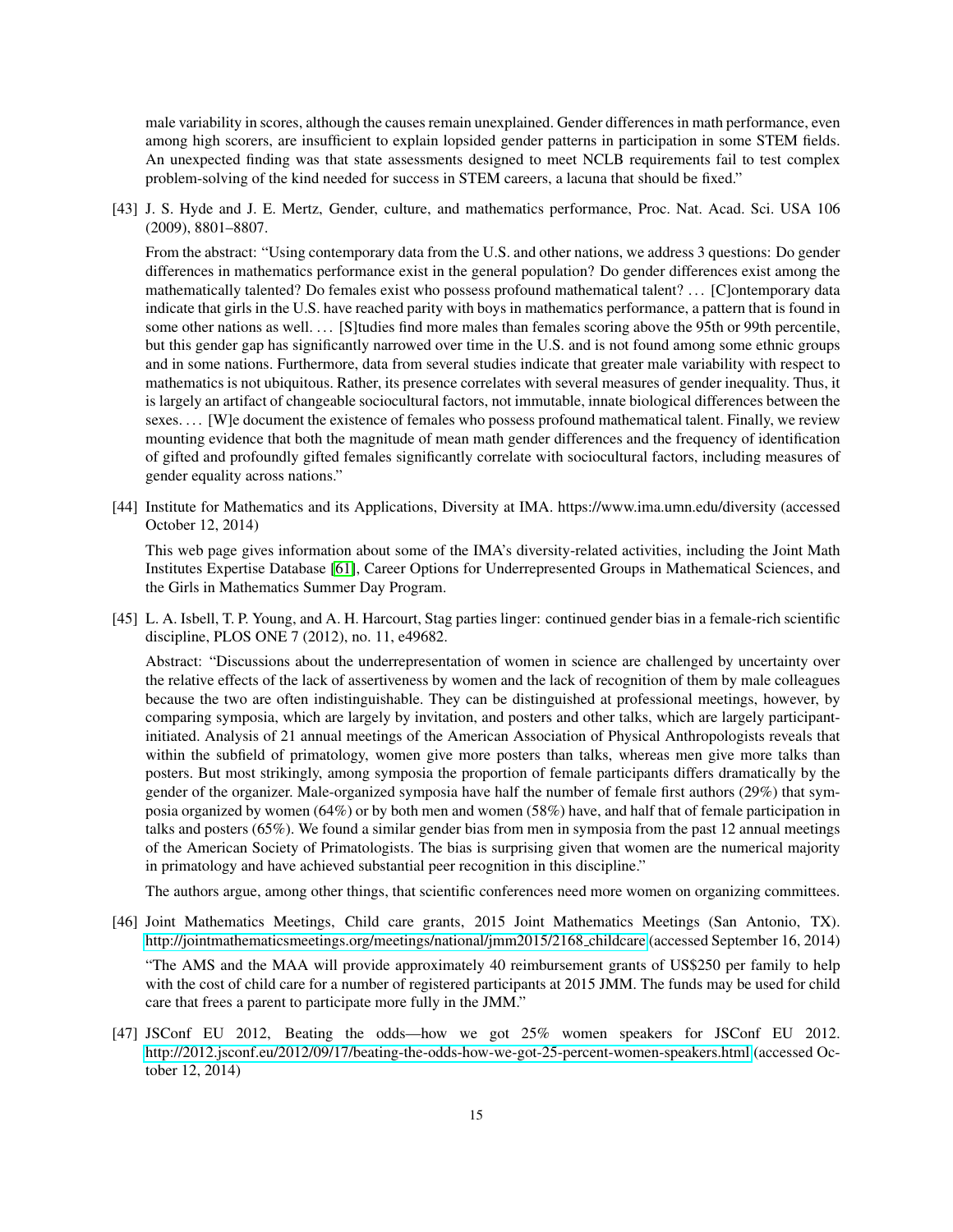This post describes how the organizers adopted Stanton's approach [\[81\]](#page-25-2) to get many more women to submit talk proposals to their JavaScript conference.

"The ingredients are as simple as they are obvious: 1. Open an inviting call for presentations (CFP). 2. Select talks anonymously, and state in the CFP that you do so. [They emphasize later in the post how crucial this is for avoiding bias.] 3. Encourage people from under-represented groups to submit to the CFP." The organizers also followed up energetically with women who dismissed their own worthiness to apply, brainstorming possible topics with them encouragingly; even so, only 13 of the 35 women they approached ended up submitting proposals (along with 5 other women).

Amazingly, even though 18 of the 180 (10%) proposers were women, the proposals (selected anonymously) included 10 of 40 (25%) by women. In other words, over half of the women who applied had proposals superior to the vast majority of men who applied.

<span id="page-15-0"></span>[48] J. M. Kane and J. E. Mertz, Debunking myths about gender and mathematics performance, Notices of the AMS 59 (2012), no. 1, 10–21.

The authors define and investigate several hypotheses on gender gaps on mathematics tests, including the *genderstratified hypothesis*: "boys and girls may be born similar in their innate intellectual potential but end up displaying differences due to a variety of sociocultural factors present in their environment"; the *gap due to inequity hypothesis*: "the gap between boys' and girls' mathematics performance is due to differences in opportunities available to males versus females"; and the *greater male variability hypothesis*: "variability in intellectual abilities is intrinsically greater among males".

Part of their research was to compare gender gaps in test scores with measures of gender inequality in various countries. "The Gender Gap Index (GGI) is a composite, weighted measure of the gap between men and women with respect to economic participation, educational attainment, political empowerment, and health." One difference between the GGI and the Social Watch Group's similar GEI is that the GEI reflects overall wealth less, and "typically yielded slightly higher correlations with mathematics performance".

"In support of the gender-stratified hypothesis, we show here that greater male variability and gender gap in mathematics performance, when present, are both largely artifacts of a complex variety of sociocultural factors rather than intrinsic differences, co-educational schooling, or specific religious following per se. Importantly, we document that mathematics performance for both boys and girls exhibits a strong positive correlation with some measures of gender equity, especially participation rates and salaries of women in the paid labor force relative to men."

"[E]quity indexes and gender gap in mean mathematics performance do not reproducibly correlate; that is, while girls' scores increase as equity indexes increase, boys' scores do likewise."

<span id="page-15-2"></span>[49] K. Kaplan, Unmasking the impostor, Nature 459 (2009), 468–469.

This article provides a succinct but thorough description of what it's like to experience the "impostor phenomenon", how it affects people's careers, and steps that may help in "purging that inner critic". Included are several examples of, and quotes from, women who experience impostor phenomenon.

<span id="page-15-3"></span>[50] E. Kaschak, Sex bias in student evaluations of college professors, Psychology of Women Quarterly 2 (1978), no. 3, 235–242.

"Sex, which would be an entirely irrelevant variable, seemed to be the crucial one on which faculty members were evaluated by male students. . . . The women students in this study rated female professors equally with male professors. . . . [M]ales, to a greater extent than females, are clearly biased by supposedly irrelevant information the sex of the professor."

On the same topic, see interactive charts at the New York Times:<http://nyti.ms/1FgBON4>

<span id="page-15-1"></span>[51] S. Knobloch-Westerwick, C. J. Glynn, and M. Huge, The Matilda effect in science communication: an experiment on gender bias in publication quality perceptions and collaboration interest, Science Communication 35 (2013), no. 5, 603–625.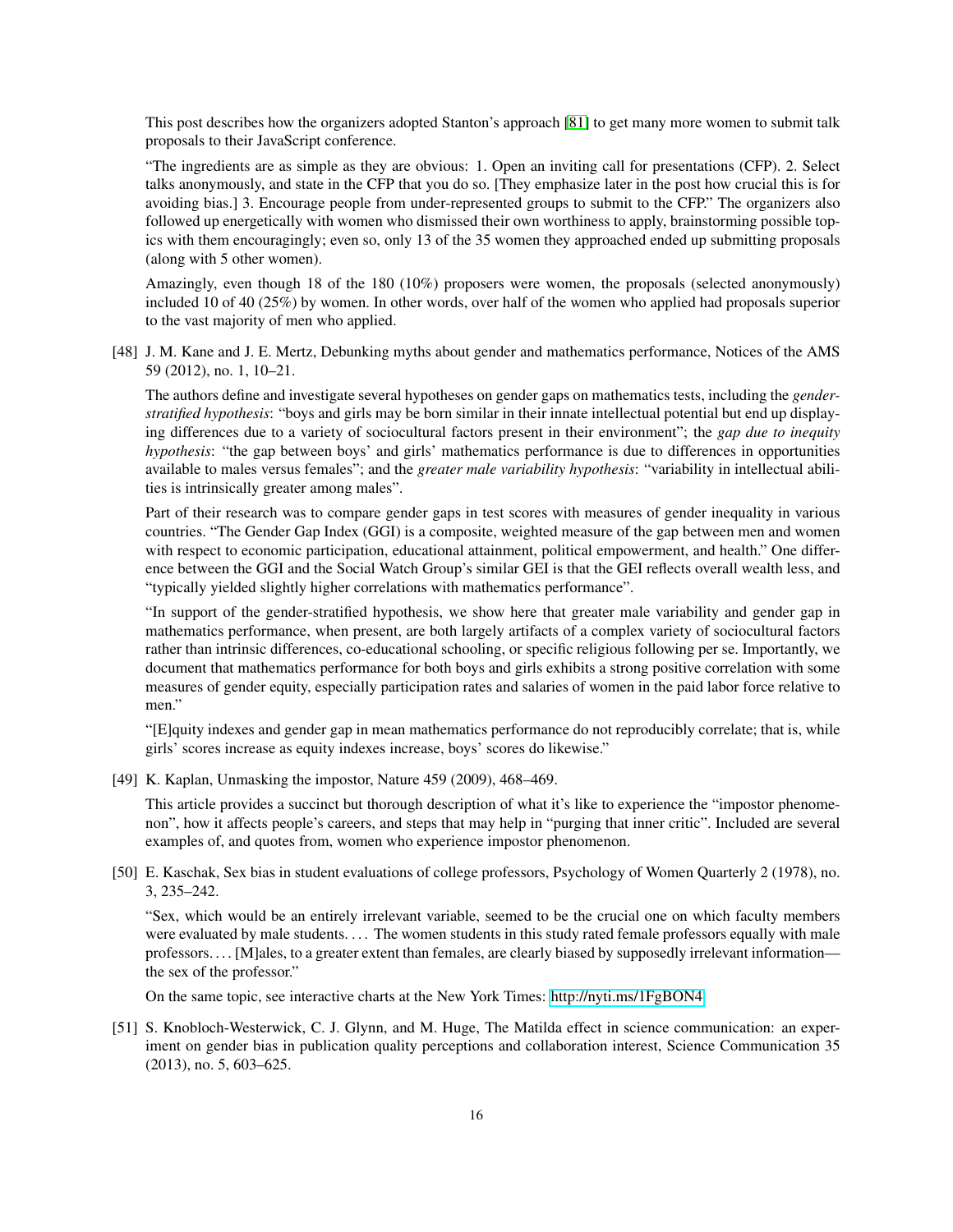From the abstract: "Participants rated conference abstracts ostensibly authored by females or males, with author associations rotated. The abstracts fell into research areas perceived as gender-typed or gender-neutral to ascertain impacts from gender typing of topics. Publications from male authors were associated with greater scientific quality, in particular if the topic was male-typed. Collaboration interest was highest for male authors working on male-typed topics. Respondent sex did not influence these patterns."

The following quote is reminiscent of Bacon's post [\[6\]](#page-3-2): "Although ideally scientists would communicate with each other in unbiased fashion, living up to an ideal marketplace of ideas, patterns of stereotyping may still apply."

"Rossiter introduced the term Matilda effect for a systematic underrecognition of female scientists. The term has been coined with reference to the well-known [to sociologists] 'Matthew effect'—overrecognition of those at the top of the scientific profession, even credit misallocation to scientists who are already well known."

"Compared with their male counterparts, [women] receive grants less often and receive smaller grant allocations, fewer citations, and fewer scientific awards—for example, 'men were more than eight times more likely than women to win a scholarly award and almost three times more likely to win a young investigator award'. Furthermore, among recipients of career development grants, women are significantly less likely than men to obtain subsequent academic success for a number of criteria, such as receiving major grants, getting promoted, and holding academic leadership positions. Evaluation biases against women may play a role in this context. In fact, faculty recommendation letters have been found to differ in language use and praise by sex of the evaluated individual, favoring males. Yet women likely benefit from a blind peer review process, as it reduces gender biases through author anonymity. Taken together, the data suggest a 'pervasive culture of negative bias—whether conscious or unconscious—against women in academia'." This paragraph alone had nine citations to supporting research.

"A bias against female scholars extended further to young scholars' interest in exchange and collaboration. Overall, male authors were perceived as more attractive for such interpersonal connections if they worked on maletyped topics compared to gender-neutral or female-typed topics. On the other hand, female authors fostered greater Collaboration Interest if they were associated with work on female-typed topics compared to genderneutral topics." The very fact that some fields are male-typed or female-typed [\[51,](#page-15-1) Table 1 on page 612] is thus a huge part of the problem. Note this extends to leadership, which is a male-typed activity.

- [52] B. L. Keyfitz *et al.*, Women mathematicians in the academic ranks: a call to action, BIRS Workshop on Women in Mathematics (September 2006), final report. <http://www.birs.ca/events/2006/5-day-workshops/06w5504> (accessed November 17, 2014)
- <span id="page-16-0"></span>[53] M. Lalin, Attending conferences with small children, *What's new*, August 20, 2014. <http://terrytao.wordpress.com/2014/08/20/matilde-lalin-attending-conferences-with-small-children> (accessed August 20, 2014)

This well-written blog post discusses issues faced by mothers with small children who wish to attend conferences, which it is easy for conference organizers to be ignorant of.

"The mother of a nursing infant that wishes to attend a conference has three options:

- (a) Bring the infant and a relative/friend to help caring for the infant. . . .
- (b) Bring the infant and hire someone local (a nanny) to help caring for the infant. . . .
- (c) Travel without the infant and pump milk regularly. . . .

"It is important to keep in mind that each option has its own set of challenges (even when expenses and facilities are all covered) and that different families may be restricted in their choice of options for a variety of reasons. It is therefore important that all these three options be facilitated."

"[H]aving to make choices about what to miss in the conference is very hard. While talks are important, so are the opportunities to meet people and discuss mathematics that happen during breaks and social events."

The post includes a "Hall of Fame for those organizations that are already supporting nursing mothers' travels in mathematics", and ends with action items for conference organizers.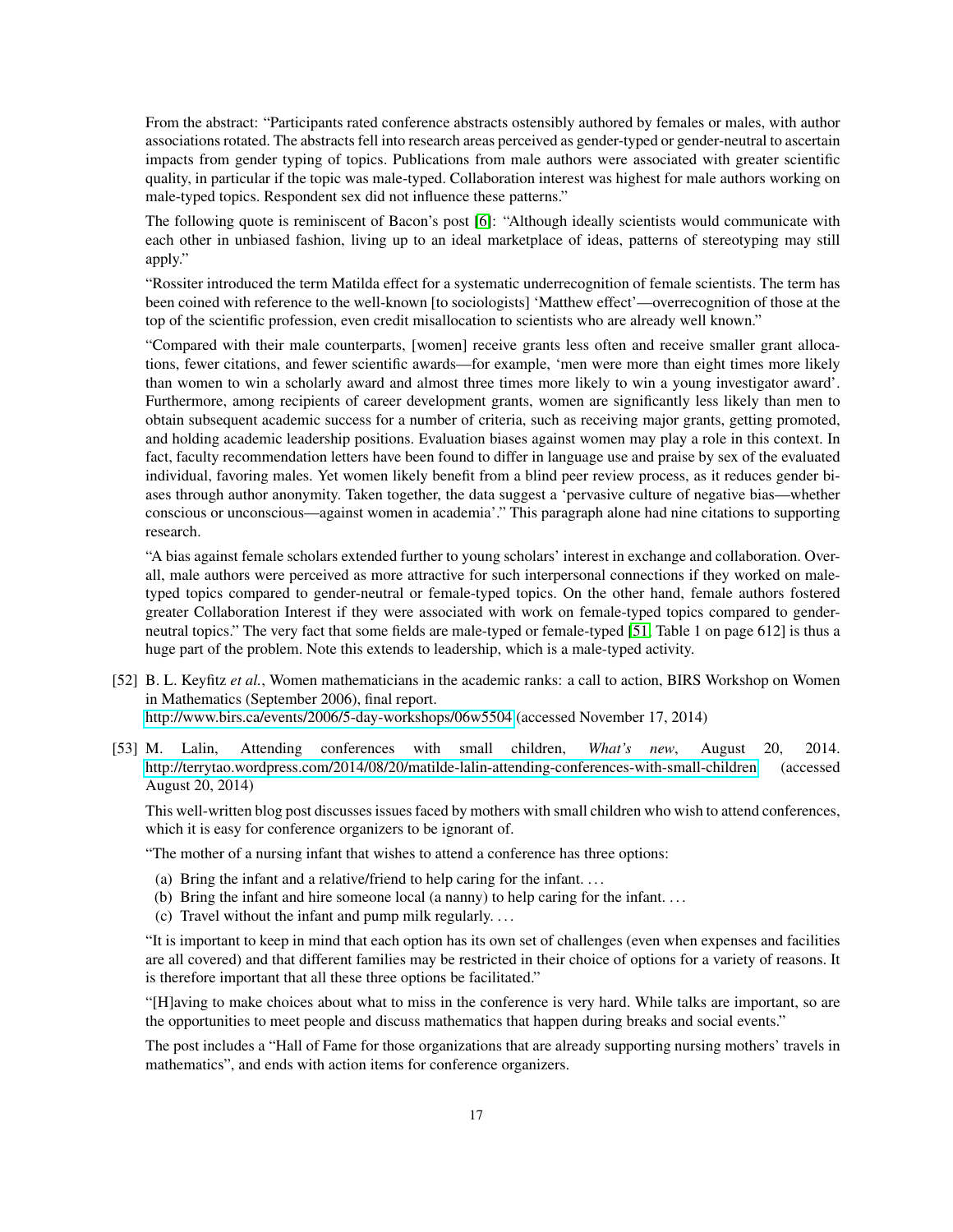<span id="page-17-1"></span>[54] S. M. Lindberg, J. S. Hyde, J. L. Petersen, and M. C. Linn, New trends in gender and mathematics performance: A meta-analysis, Psychol. Bull. 136 (2010), 1123–1135.

This literature analysis investigates various studies that measured a "gender gap" in mathematics ability between girls and boys. Averaged over all studies, this gender difference was negligible: the histogram of girls' test scores was bell-curve-shaped, as was that of boys' scores; each standard deviation was about 0.5 units on the scale they used, as compared to a difference in means of about 0.05.

"Mathematics and science are stereotyped as male domains. Stereotypes about female inferiority in mathematics are prominent among children and adolescents, parents, and teachers. Although children may view boys and girls as being equal in mathematical ability, they nonetheless view adult men as being better at mathematics than adult women. Implicit attitudes that link men and mathematics have been demonstrated repeatedly in studies of college students.

"Parents believe that their sons' mathematical ability is higher than their daughters'. In one study, fathers estimated their sons' mathematical IQ at 110 on average, and their daughters' at 98; mothers estimated 110 for sons and 104 for daughters. Teachers, too, tend to stereotype mathematics as a male domain. In particular, they overrate boys' ability relative to girls'." [These last two paragraphs alone cite ten studies.]

"Stereotype threat effects have been found for women in mathematics. In the standard paradigm, half the participants (talented college students) are told that the math test they are about to take typically shows gender differences (threat condition), and the other half are told that the math test is gender fair and does not show gender differences (control). Studies have found that college women underperform compared with men in the threat condition but perform equal to men in the control condition, indicating that priming for gender differences in mathematics indeed impairs girls' math performance. Stereotype threat effects have been found in children as early as kindergarten. Other research, measuring implicit stereotypes about gender and math, has found that these implicit stereotypes predict performance in a calculus course."

One of the few effects that is still present: "Overall, we conclude that a small gender difference favoring boys in complex problem solving is still present in high school. Multiple factors may account for this gender gap. As noted earlier, girls are less likely to take physics than boys are, and complex problem solving is taught in physics classes, perhaps even more than in math classes. Gender differences in patterns of interest may play a role, although these patterns, too, are shaped by culture. Moreover, even in very recent studies, parents and teachers give higher ability estimates to boys than to girls, and the effects of parents' and teachers' expectations on children's estimates of their own ability and their course choices are well documented."

<span id="page-17-0"></span>[55] G. Martin, Addressing the underrepresentation of women in mathematics conferences, preprint (2015). arXiv: 1502.06326

This is the article whose composition motivated the current annotated bibliography.

Abstract: "Despite significant improvements over the last few generations, our discipline of mathematics still counts a disproportionately small number of women among its practitioners. These women are underrepresented as conference speakers, even more so than the underrepresentation of women among PhD-earners as a whole. This underrepresentation is the result of implicit biases present within all of us, which cause us (on average) to perceive and treat women and men differently and unfairly. These mutually reinforcing biases begin in primary school, remain active through university study, and continue to oppose women's careers through their effects on hiring, evaluation, awarding of prizes, and inclusion in journal editorial boards and conference organization committees. Underrepresentation of women as conference speakers is a symptom of these biases, but it also serves to perpetuate them; therefore, addressing this inequity at conferences is valuable and necessary. We describe in detail the biases against women in mathematics, knowing that greater awareness of them leads to a better ability to mitigate them. Finally, we make explicit suggestions for organizing conferences in a way that is equitable to female mathematicians."

[56] H. A. Medina, Doctorate degrees in mathematics earned by blacks, Hispanics/Latinos, and Native Americans: a look at the numbers, Notices of the AMS 51 (2004), no. 7, 772–775.

This article collects data on the number of PhD degrees in mathematics earned by visible minorities in the United States from 1993 to 2002.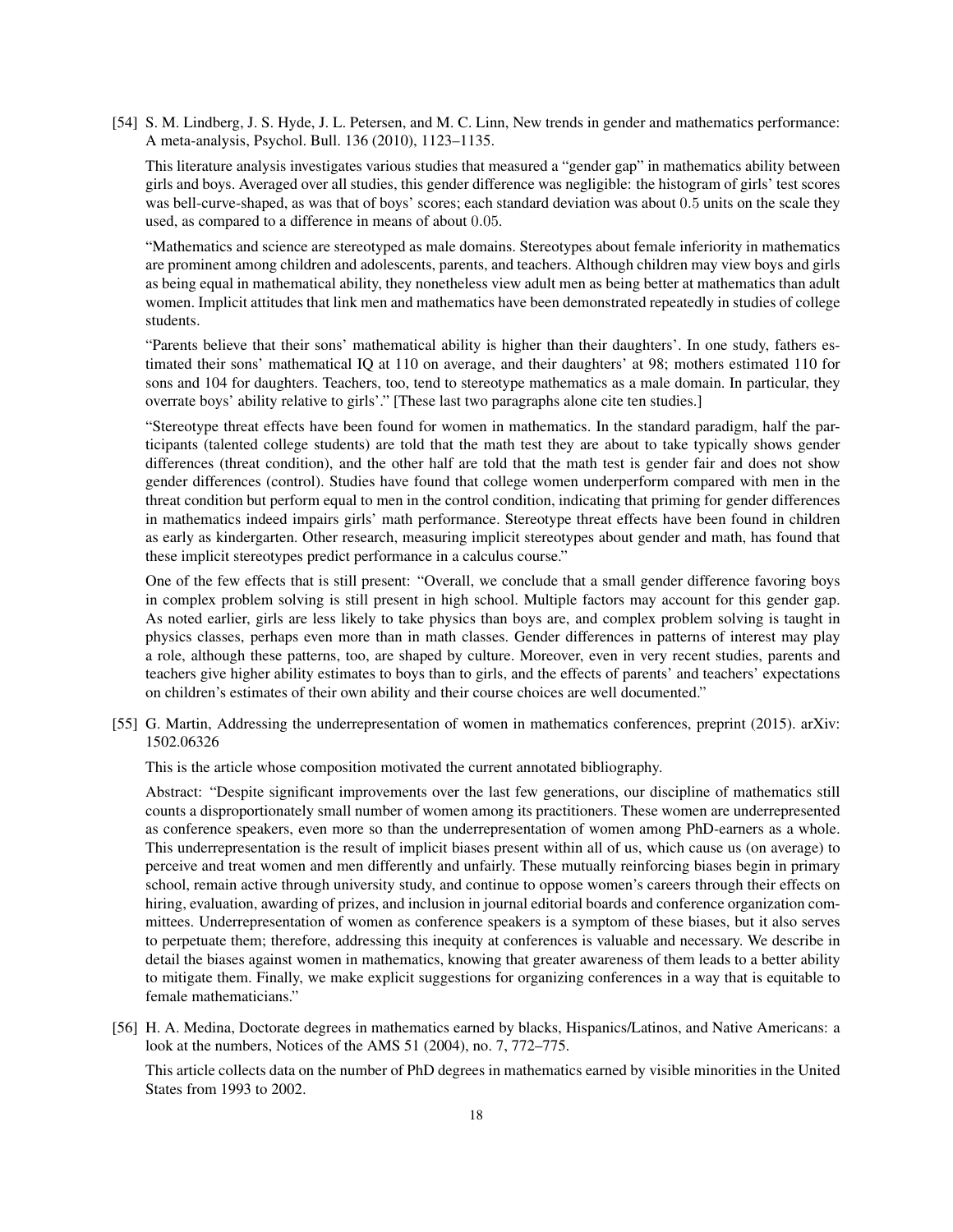<span id="page-18-1"></span>[57] K. L. Milkman, M. Akinola, and D. Chugh, What happens before? a field experiment exploring how pay and representation differentially shape bias on the pathway into organizations, preprint.

From the abstract: "In our experiment, professors were contacted by fictional prospective students seeking to discuss research opportunities before applying to a doctoral program. Students' names were randomly assigned to signal gender and race, but messages were otherwise identical. Faculty ignored requests from women and minorities at a higher rate than requests from Caucasian males, particularly in higher-paying disciplines and private institutions."

<span id="page-18-2"></span>[58] C. A. Moss-Racusin, J. F. Dovidio, V. L. Brescoll, M. J. Graham, and J. Handelsman, Science faculty's subtle gender biases favor male students, Proceedings of the National Academy of Science of the USA 109 (2012), no. 41, 16474–16479.

This article describes experiments where research faculty in science were given application materials ascribed to either a male or female name (but which were otherwise identical). Both male and female faculty rated the male applicant significantly more highly than the identical female applicant.

"[S]cience faculty from research-intensive universities rated the application materials of a student—who was randomly assigned either a male or female name—for a laboratory manager position. Faculty participants rated the male applicant as significantly more competent and hireable than the (identical) female applicant. These participants also selected a higher starting salary [14% on average] and offered more career mentoring to the male applicant. The gender of the faculty participants did not affect responses...."

"[T]he female student was less likely to be hired than the identical male because she was viewed as less competent overall."

"The fact that faculty members' bias was independent of their gender, scientific discipline, age, and tenure status suggests that it is likely unintentional, generated from widespread cultural stereotypes rather than a conscious intention to harm women."

<span id="page-18-3"></span>[59] C. Munsch, Flexible work, flexible penalties: the effect of gender, childcare, and type of request on the flexibility bias, preprint.

From the press release by the American Sociological Association: "Among those who read the scenario in which a man requested to work from home for childcare related reasons, 69.7 percent said they would be 'likely' or 'very likely' to approve the request, compared to 56.7 percent of those who read the scenario in which a woman made the request. Almost a quarter—24.3 percent—found the man to be 'extremely likeable', compared to only 3 percent who found the woman to be 'extremely likeable'. And, only 2.7 percent found the man 'not at all' or 'not very' committed, yet 15.5 percent found the woman 'not at all' or 'not very' committed."

<span id="page-18-0"></span>[60] M. C. Murphy and C. S. Dweck, A culture of genius: How an organization's lay theories shape people's cognition, affect, and behavior, Personality and Social Psychology Bulletin 36 (2010), 283–296.

This article discusses two theories of intelligence: "People who hold an entity theory of intelligence view it as a fixed quantity that cannot be changed very much by effort and learning, whereas people who hold an incremental theory believe intelligence is malleable and expandable."

From the abstract: "In five studies, the authors examine how an organization's fixed (entity) or malleable (incremental) theory of intelligence affects people's inferences about what is valued, their self and social judgments, and their behavioral decisions. In Studies 1 and 2, the authors find that people systematically shift their selfpresentations when motivated to join an entity or incremental organization. People present their 'smarts' to the entity environment and their 'motivation' to the incremental environment. In Studies 3a and 4, they show downstream consequences of these inferences for participants' self-concepts and their hiring decisions. In Study 3b, they demonstrate that the effects are not due to simple priming."

"[P]articipants judged the club endorsing a fixed view to be less appealing than the one endorsing a malleable view of intelligence."

"[P]articipants expected to be more comfortable, to feel that they belonged more, and to believe that they would be more accepted and less likely to stick out in the organization that endorsed a malleable (vs. fixed) view of intelligence."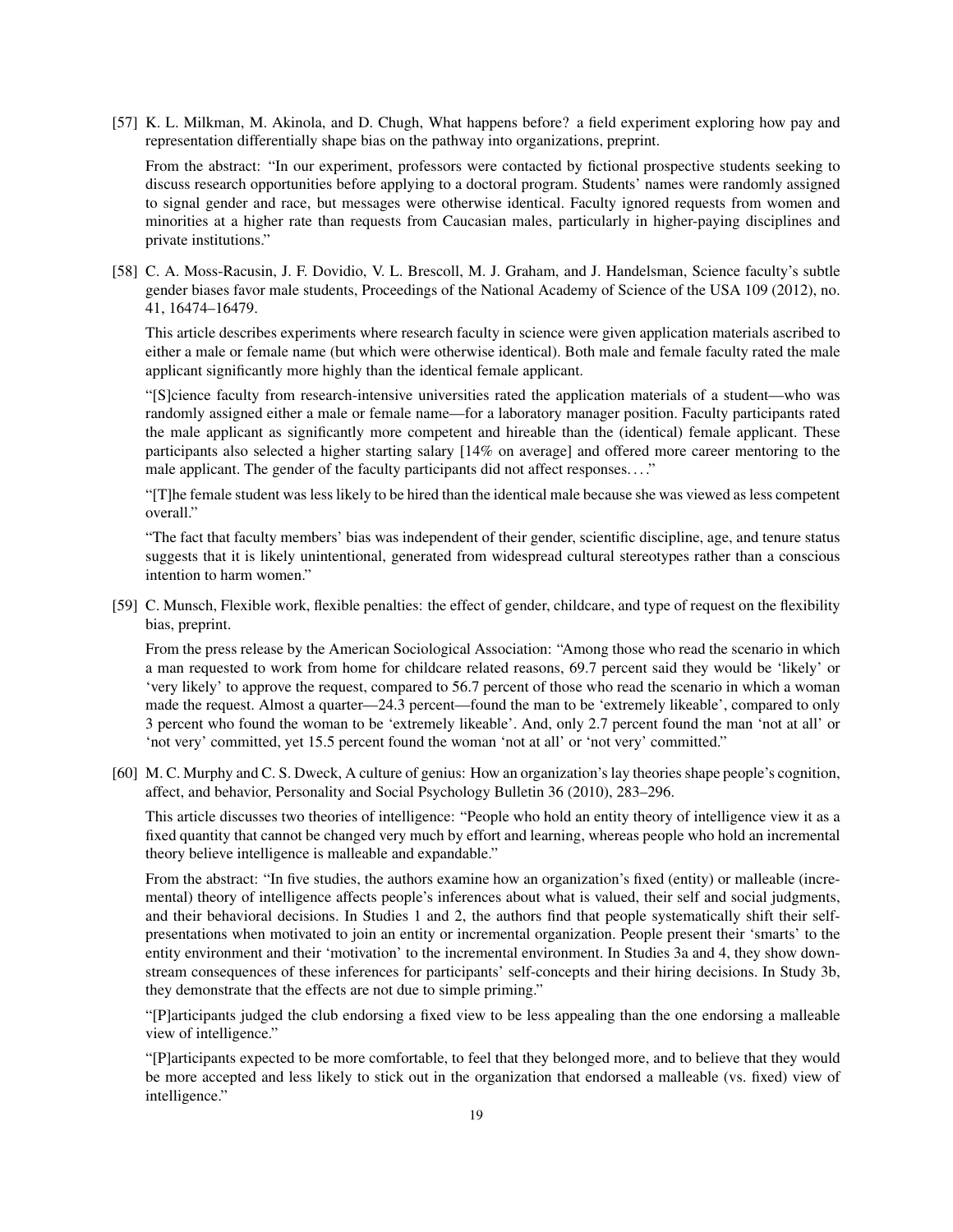"Participants who interviewed with a club that endorsed a fixed view of intelligence not only displayed their smarts during the interview but also enacted the fixed-view philosophy when choosing a candidate in an unrelated hiring task. In fact, participants chose the candidate who featured her smarts 78% of the time when they themselves had previously applied to the entity club. Similarly, participants who interviewed for membership to a club that espoused a malleable theory of intelligence showed a strong trend toward displaying more motivational characteristics and went on to hire the motivated candidate 92% of the time."

Despite what we want our students to believe, our discipline has a strong view of mathematical research "power" as a fixed aspect of intelligence.

<span id="page-19-2"></span>[61] National Science Foundation Mathematical Sciences Institutes, Joint math institutes expertise database. [http://www.mathinstitutes.org/diversity](http://www.mathinstitutes.org/diversity_database) database (accessed September 15, 2014)

This web page describes a database of women and underrepresented minority mathematicians, for use by NSFsponsored math institutes (currently AIM, IAS, ICERM, IMA, IPAM, MBI, MSRI, SAMSI). The website seems to be maintained by the IMA.

<span id="page-19-1"></span>[62] I. Neath, How to improve your teaching evaluations without improving your teaching, Psychological Reports 78 (1996), 1363–1372.

This article discusses several ways (phrased as "tips") in which teaching evaluations by students are affected by aspects of the course unrelated to the quality of the instruction.

"Tip 1: Be Male"

"The effects of instructors' gender on evaluation ratings are complex and interact with a variety of other variables. Nonetheless, a preliminary conclusion appears to be that it is better to be male than female. Changing your gender, if female, can boost your effectiveness ratings. Students often expect more support from female faculty than from male faculty, and, when this extra effort is not forthcoming, students often downgrade their ratings of teaching effectiveness. If you are female, do not be very demanding of your students; students tend to be more critical, particularly on items measuring faculty's availability and course stimulation when the instructor is female. This effect is compounded if you teach a technical course, particularly to liberal arts majors. If you do happen to be female and, for whatever reason, do not wish to become male, all is not lost. The Bem Sex-role Inventory is a scale that measures the preponderance of masculine and feminine traits in an indvidual [sic]. Study the scale and learn how to be less feminine and more androgynous; your ratings will improve." This paragraph alone cites seven studies.

[63] J. L. Newsome, The Chemistry PhD: the impact on womens retention, Royal Society of Chemistry/UK Resource Centre for Women in SET, 2008.

[http://www.biochemistry.org/Portals/0/SciencePolicy/Docs/Chemistry%](http://www.biochemistry.org/Portals/0/SciencePolicy/Docs/Chemistry)20Report%20For%20Web.pdf

This report is linked from the web pages of the Department of Chemistry at Imperial College London. <http://www3.imperial.ac.uk/chemistry/academicopportunities/chemacademicopps/reportsdocuments>

"[T]he chemistry PhD programme and academic careers are modelled on masculine ways of thinking and doing, which leaves women neither supported as PhD students nor enthused to remain in research in the longer term. Cultural as well as procedural change is required to address this."

The point is: assertions that women leave the field due to "their own choices" neglect the reality that external forces differentially shape those choices for women and men. See also the New York Times article "Academic science isn't sexist" and the rebuttal by E. Willingham, "Academic science is sexist: we do have a problem here". <http://www.nytimes.com/2014/11/02/opinion/sunday/academic-science-isnt-sexist.html> <http://www.emilywillinghamphd.com/2014/11/academic-science-is-sexist-we-do-have.html>

<span id="page-19-0"></span>[64] M. Niederle and L. Vesterlund, Explaining the gender gap in math test scores: the role of competition, Journal of Economic Perspectives 24 (2010), no. 2, 129–144.

The authors examine the effect on competitive environments themselves on the performance of men and women on mathematics tests. "We will present results that suggest that the abundant and disturbing evidence of a large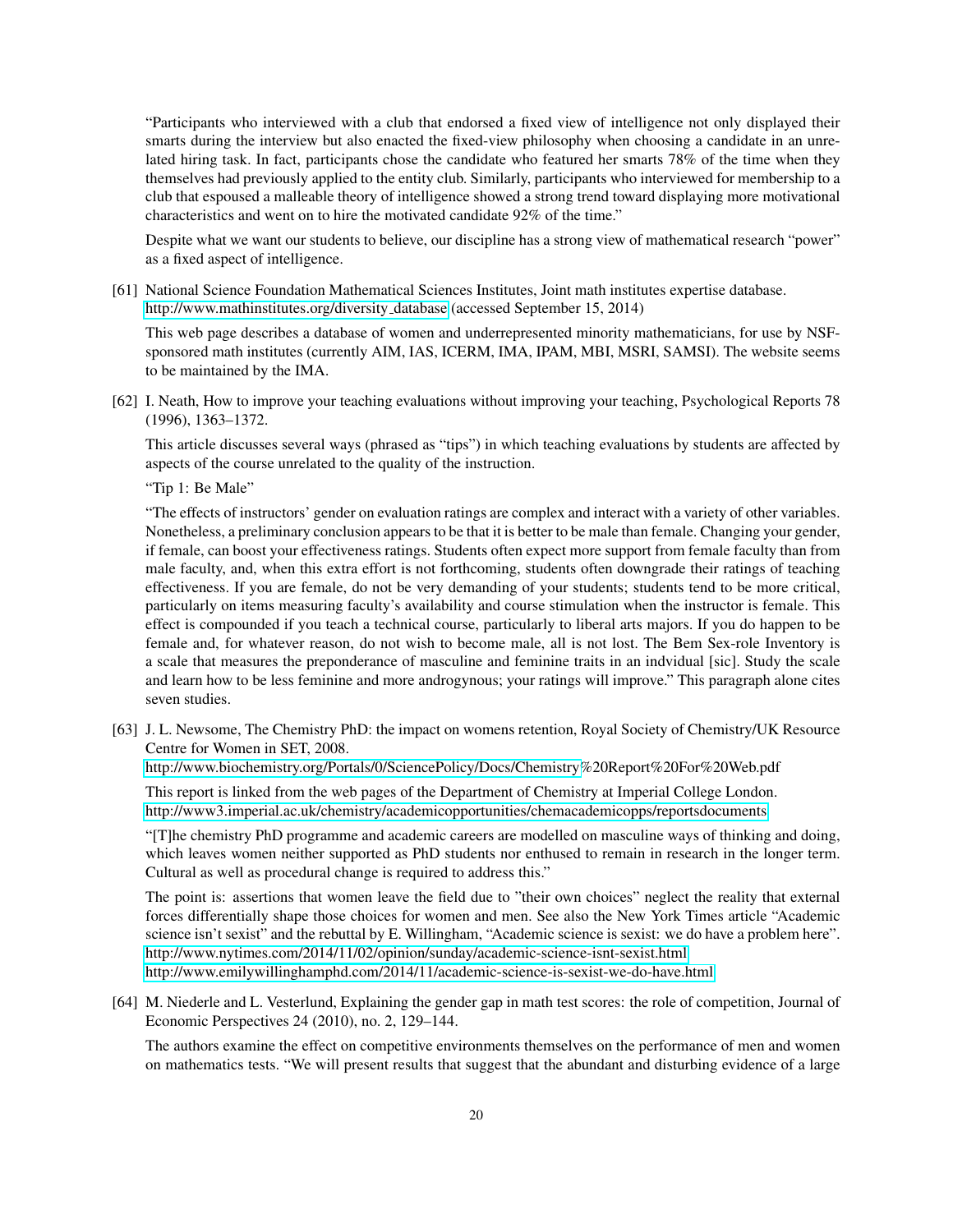gender gap in mathematics performance at high percentiles in part may be explained by the differential manner in which men and women respond to competitive test-taking environments."

They also argue that men's greater (over)confidence leads them to select more difficult and more math-intensive paths than women.

"Over the past 20 years, the fraction of males to females who score in the top five percent in high school math has remained constant at two to one (Xie and Shauman, 2003). Examining students who scored 800 on the math SAT in 2007, Ellison and Swanson (in this issue) also find a two to one male–female ratio. Furthermore, they find that the gender gap widens dramatically when examining the right tail of the performance distributions for students who participate in the American Mathematics Competitions."

"Our results show that women shy away from competition while men embrace it and this difference is explained by gender differences in confidence and in attitudes toward competition. A consequence is that from a payoff-maximizing perspective, too few high-performing women and too many low-performing men enter the tournament." [note: performance gap for mixed-sex tournaments far larger than for single-sex tournaments]

"Girls and boys with the same math test scores have very different assessments of their relative ability. Conditional on math performance, boys are more overconfident than girls, and this gender gap is greatest among gifted children. The strong gender stereotype that boys are better at math may help to explain this gender gap in confidence."

"Dee and Carrell, Page, and West study the effect of a teacher's gender on performance. Having a female math or science teacher improves the math and science performances by females, and the effect is particularly large for the gifted female students. Using the 1999–2000 Schools and Staffing Survey (SASS), Dee estimates that in 12th grade 44 percent of science teachers and 52 percent of math teachers are female, compared to 71 percent in reading. See Bettinger and Long for evidence on college instruction."

"Stereotypes may not only influence a child's confidence directly and the manner in which the child responds to competition, it may also influence the likelihood by which the child 'chokes' in any performance setting. Stereotype threat theory argues that a strong stereotype may harm the stereotyped individual's performance on a task because they fear confirming it. Spencer, Steele, and Quinn show that the effect of stereotype threat may be removed if in describing a test it is stated that the 'math test had revealed no gender difference in the past."'

"The findings by Pope and Sydnor are very much in line with stereotypes influencing test performance at the tail. Looking at U.S. data, they find large variation in the gender ratios of 8th graders scoring in the top 75th and 95th percentiles of the National Assessment of Educational Progress (NAEP). The test is taken by a sample of children in public schools. Consistent with beliefs influencing behavior, they show that in regions where men and women are viewed as more equal there are smaller gender disparities in stereotypically male-dominated tests of math and science and in stereotypically female-dominated tests of reading."

"Our study shows that when women are guaranteed equal representation among winners [via an affirmativeaction tournament], more women and fewer men enter competitions and the change exceeds that predicted by the changes in the probability of winning that result from the introduction of affirmative action. The response causes the fraction of entrants who are women to increase from 29 to 64 percent. . . . [M]en are less overconfident and women less reluctant to compete in groups where their own gender is better represented."

### <span id="page-20-1"></span>[65] O'Reilly Media, Conference diversity.<http://cdn.oreillystatic.com/en/assets/1/eventprovider/1/ConfDiversity.pdf> (accessed October 1, 2014)

This is a template for a diversity statement, intended for conference organizers to use as a blueprint for making their own diversity statements and including them on conference web sites and in conference materials. The statement is licensed under a Creative Commons license, meaning that others may freely adapt and share it for their own purposes, as long as they give attribution to the original.

<span id="page-20-0"></span>[66] Organisation for Economic Co-operation and Development, How do girls compare to boys in mathematics skills?, PISA 2009 at a Glance, OECD Publishing, 2011.

This pamphlet contains data on boys' and girls' math scores on the 2009 Programme for International Student Assessment test.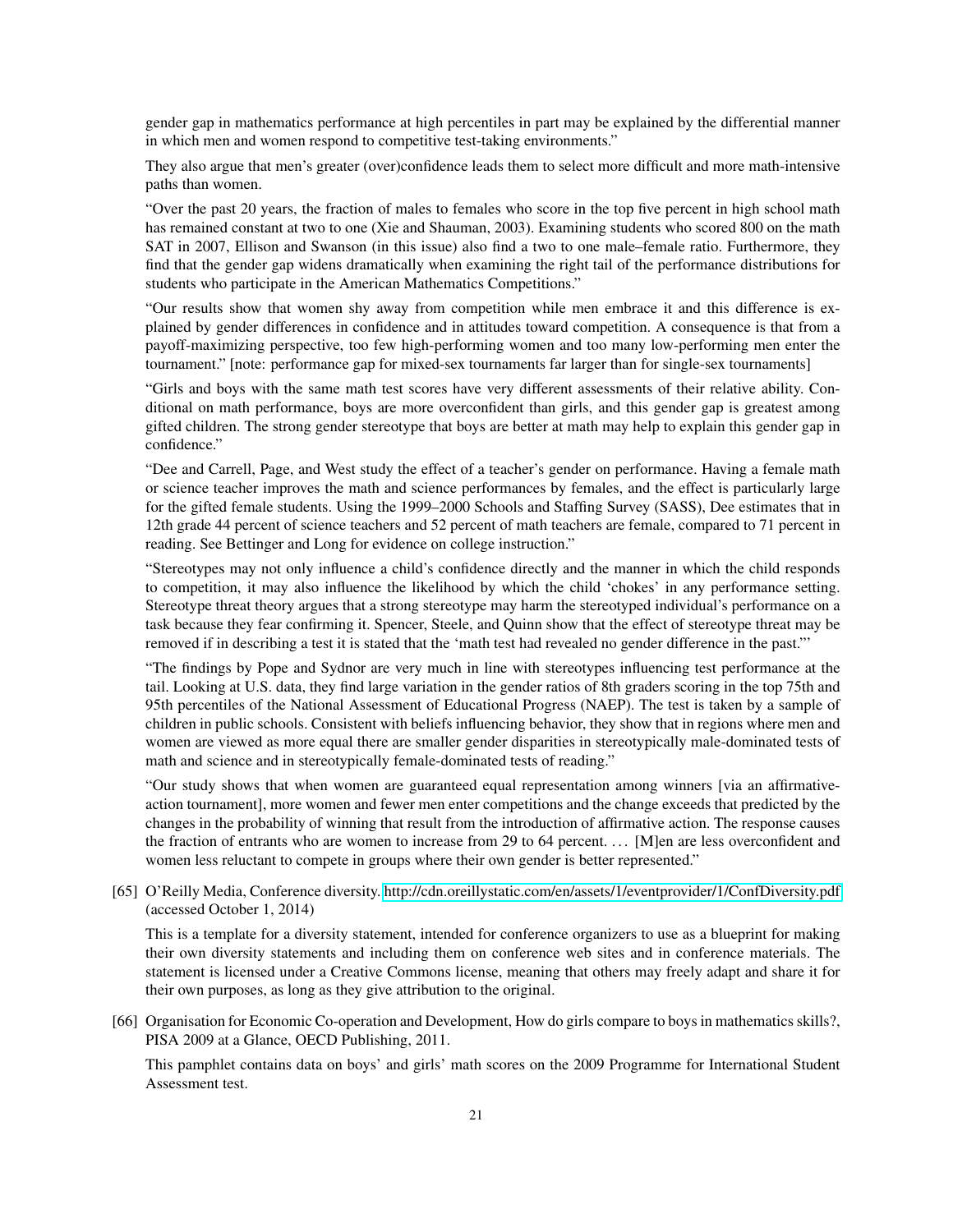[67] D. H. J. Polymath, The "bounded gaps between primes" polymath project—a retrospective, preprint (2014). arXiv: 1409.8361

A striking pattern among the respondents' comments was the fear of making a mistake in public; this seems connected to the perception of mathematics ability as a fixed trait—why else would making a mistake be so feared?

T. Tao writes in his blog: "This article, submitted to the Newsletter of the European Mathematical Society, consists of personal contributions from ten different participants (at varying levels of stage of career, and intensity of participation) on their own experiences with the project, and some thoughts as to what lessons to draw for any subsequent Polymath projects." https://terrytao.wordpress.com/2014/09/30/the-bounded-gaps-betweenprimes-polymath-project-a-retrospective/

<span id="page-21-2"></span>[68] A. Prasad, Conference diversity distribution calculator.<http://aanandprasad.com/diversity-calculator> (accessed October 1, 2014)

This web site contains an app that shows the distribution function for the number of female speakers appearing among a total number (specified by the user) of speakers, assuming that each speaker's gender is an independent random variable with a particular probability (also specified by the user). It also computes some summarizing statistics such as the probability of overrepresenting women and of having no women at all. The purpose is to make it easy to counter the argument that a lineup of speakers with few women should happen often by chance.

"I sometimes encounter the argument that speaker line-ups that fail to adequately represent women are not the product of systemic discrimination, but rather an inevitably frequent occurrence in an industry as male-dominated as ours. . . . [I]n an unbiased selection, you're significantly more likely to see more than the expected number of women than none at all."

<span id="page-21-1"></span>[69] E. Pronin, T. Gilovich, and L. Ross, Objectivity in the eye of the beholder: perceptions of bias in self versus others, Psychological Review 111 (2004), 781–799.

This article contains research on how people (fail to) perceive implicit biases in themselves, even when they attribute them to others. Table 1, on pages 786–787, summarizes (with references to the original research) a large number of studies of particular biases and how the participants deny being affected by them.

"In the present article, we argue that people readily detect or infer a wide variety of biases in others while denying such biases in themselves."

"Studies calling for individuals to assess possible biasing influences on their own judgments and decisions have generally documented a failure to recognize such influence."

"[P]articipants overwhelmingly reported that they personally were less susceptible to each of these biases than the average American."

"This asymmetry in attributions of bias, we have suggested, arises in part from the simple fact that people inhabit a world in which others hold opinions, make judgments, and undertake decisions that differ from their own. The attempt to account for this difference, and to do so while holding the conviction that one's own responses to the world reflect the realities of that world, we have further suggested, is a proximate cause of the perceived asymmetry between self and others."

"Our analysis further suggests that blindness to bias in the self is also produced and maintained by people's willingness to take their introspections about the sources of their judgments and decisions at face value—that is, to treat the lack of introspective awareness of having been biased as evidence that one is innocent of such bias."

<span id="page-21-0"></span>[70] E. Reuben, P. Sapienza, and L. Zingales, How stereotypes impair women's careers in science, Proceedings of the National Academy of Science of the USA 111 (2014), no. 12, 4403–4408.

Abstract: "Does discrimination contribute to the low percentage of women in mathematics and science careers? We designed an experiment to isolate discrimination's potential effect. Without provision of information about candidates other than their appearance, men are twice more likely to be hired for a mathematical task than women. If ability is self-reported, women still are discriminated against, because employers do not fully account for men's tendency to boast about performance. Providing full information about candidates' past performance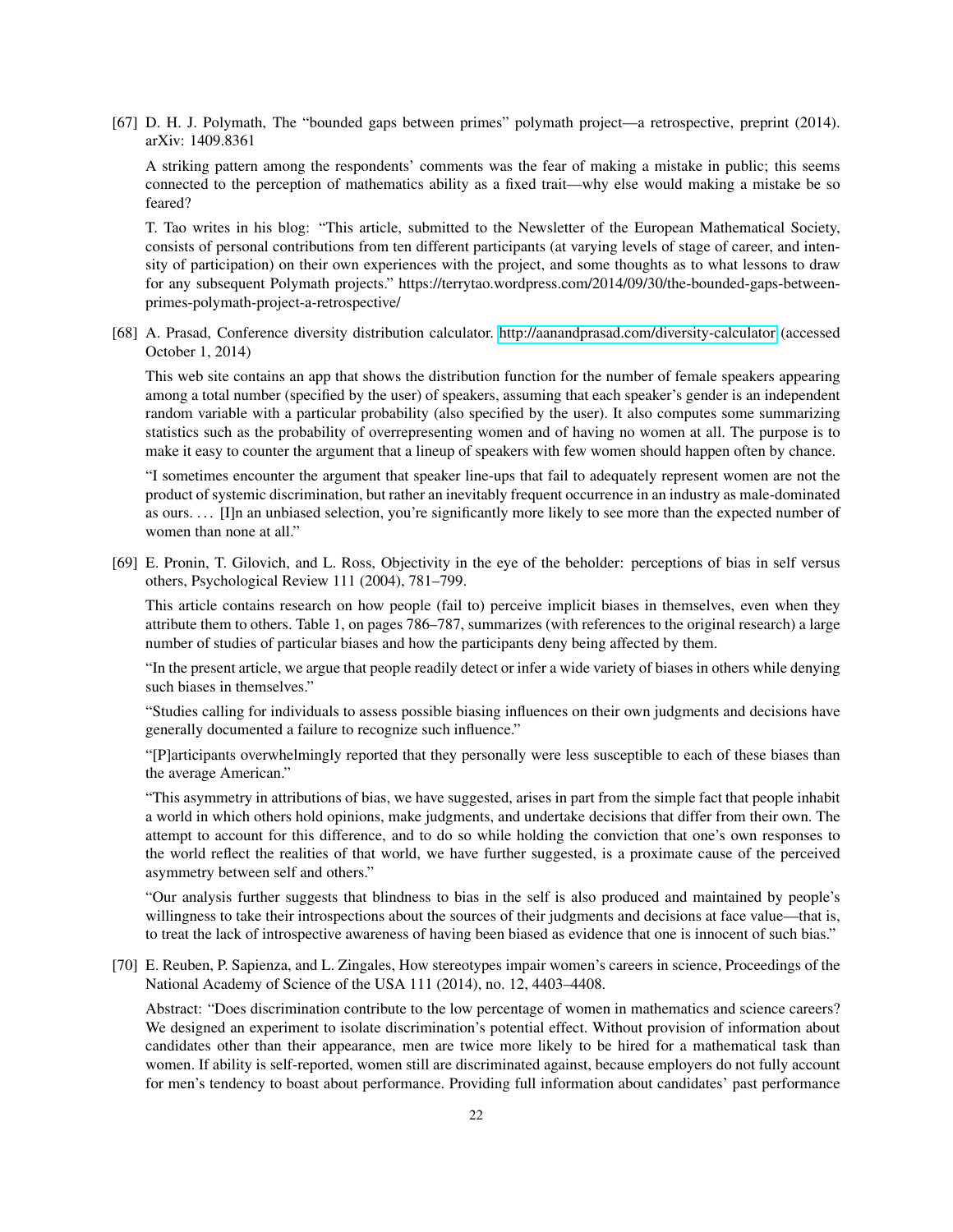reduces discrimination but does not eliminate it. We show that implicit stereotypes (as measured by the Implicit Association Test) predict not only the initial bias in beliefs but also the suboptimal updating of gender-related expectations when performance-related information comes from the subjects themselves."

<span id="page-22-2"></span>[71] C. L. Ridgeway, Gender, status, and leadership, Journal of Social Issues 57 (2001), no. 4, 637–655.

From the abstract: "In mixed-sex or gender-relevant contexts, gender status beliefs shape men's and women's assertiveness, the attention and evaluation their performances receive, ability attributed to them on the basis of performance, the influence they achieve, and the likelihood that they emerge as leaders. Gender status beliefs also create legitimacy reactions that penalize assertive women leaders for violating the expected status order and reduce their ability to gain complaince [sic] with directives." These effects depend upon the perception of the task as male, female, or gender-neutral.

The original versions of the following quotes contain a large number of references to the research literature:

"Several studies show that, other things being equal, men in mixed-sex groups talk more, make more task suggestions, display more visual dominance and assertive gestures, use less tentative speech, and are more influential than women. . . . [M]en's tendency to speak more and engage in more active task-related behaviors was mediated by status-based assumptions that men were more competent. When performance expectations for men and women in the situation were equalized, gender differences in task-related behavior disappeared."

"As a result, the theory predicts that when a woman becomes a manager, the task-relevant implications of that role will significantly strengthen performance expectations for her, compared to other women. Because of the lingering, background effects of gender status, however, she will still be seen as less competent than a similar male manager. . . . The persisting effects of gender status mean that a woman manager's efforts to assert authority over others is subtly undercut by continuing, implicit assumptions that she is not quite as competent in the role as a man would be."

"[W]hen women in mixed-sex groups present their ideas in an assertive or self-directed style, they are disliked or perceived as untrustworthy and achieve less influence over men compared to similarly acting men or less assertive women. Similarly, studies have shown that self-promoting behavior that highlights competence produces positive outcomes for men but makes women appear less likeable and less hireable."

<span id="page-22-1"></span>[72] C. L. Ridgeway and S. J. Correll, Unpacking the gender system: a theoretical perspective on gender beliefs and social relations, Gender and Society 18 (2004), no. 4, 510–531.

From the abstract: "[C]ultural beliefs about gender function as part of the rules of the game, biasing the behaviors, performances, and evaluations of otherwise similar men and women in systematic ways that the authors specify. While the biasing impact of gender beliefs may be small in any one instance, the consequences cumulate over individuals' lives and result in substantially different outcomes for men and women."

"When hegemonic gender beliefs are effectively salient in a situation, hierarchical presumptions about men's greater status and competence become salient for participants, along with assumptions about men's and women's different traits and skills. . . . The trouble with these status-shaped expectations for competence is that they affect people's behaviors and evaluations in self-fulfilling ways."

"What is interesting about the age old gender system in Western society is not that it never changes but that it sustains itself by continually redefining who man and women are and what they do while preserving the fundamental assumption that whatever the differences are, on balance, they imply that men are rightly more powerful. The essential form of gender hierarchy—that is, the cultural assumption that men have more status and authority than do women—has persisted during major economic transformations such as industrialization, the movement of women into the paid labor force, and more recently, the movement of women into male-dominated occupations such as law or medicine."

<span id="page-22-0"></span>[73] E. Ries, Why diversity matters (the meritocracy business), Startup Lessons Learned, February 22, 2010. <http://www.startuplessonslearned.com/2010/02/why-diversity-matter-meritocracy.html> (accessed October 1, 2014)

This is a well-written article about the benefits of diversity and the disadvantages of homogeneity.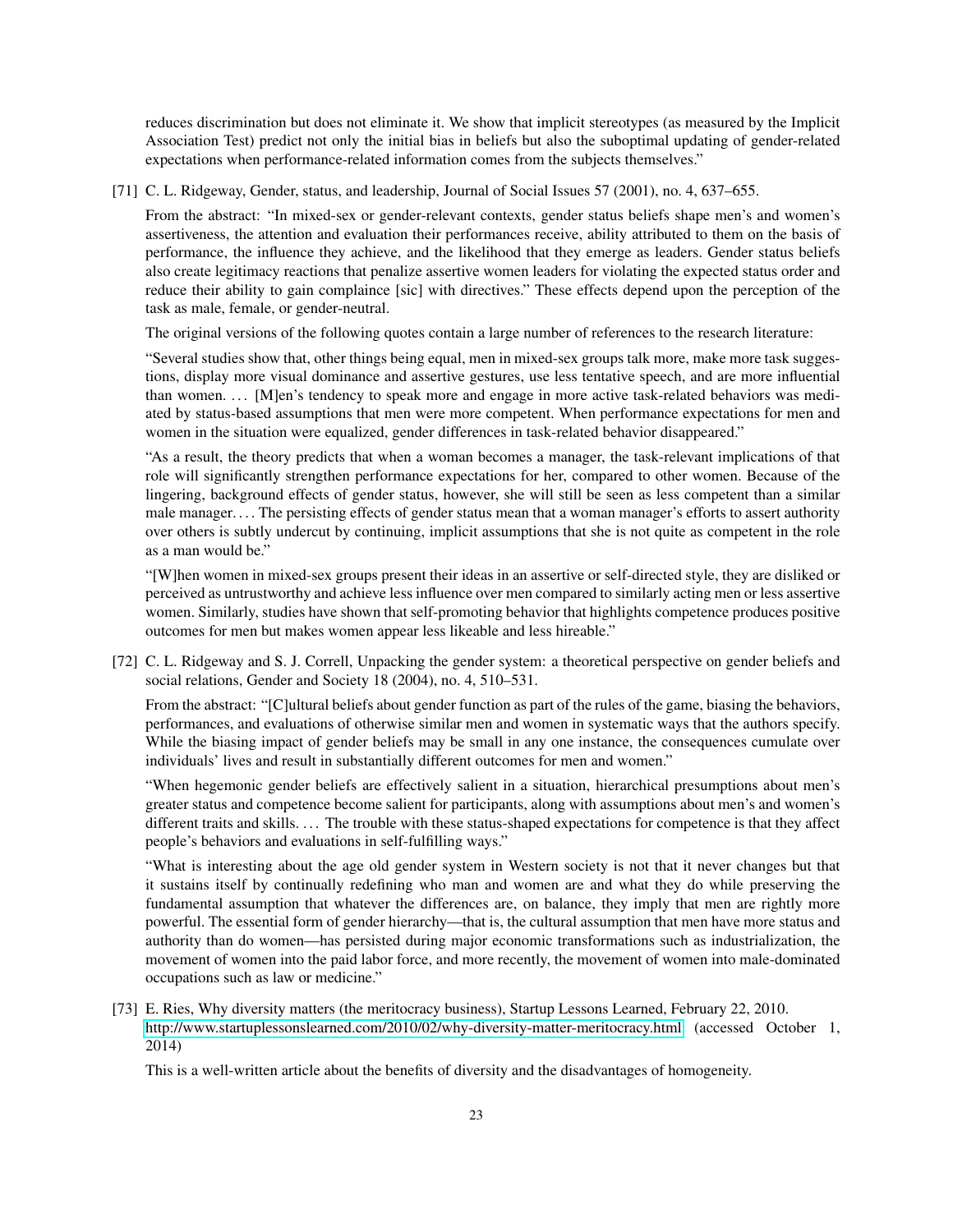"So when a team lacks diversity, that's a bad sign. What are the odds that the decisions that were made to create that team were really meritocratic? That's why I care a lot about diversity: not for its own sake, but because it is a source of strength for teams that have it, and a symptom of dysfunction for those that don't."

"[S]tartups led by women are actually more successful, on average, than those led by men. This doesn't surprise me at all, and you don't have to support a biological determinism theory to see why. If women face structural barriers to becoming entrepreneurs, then those few who are able to overcome those barriers are probably exceptional to begin with."

"Diversity benefits men, too. One of the most pernicious effects of groupthink is the sense of entitlement it breeds. Teams that are complacent are less likely to challenge their own assumptions, less likely to listen to feedback and, therefore, less likely to learn. . . . Outsiders are afraid to enter, let alone make a suggestion. The safety of the group becomes an impediment to dealing with reality."

"Demographic diversity is an indicator. It's a reasonable inference that a group that is homogeneous in appearance was probably chosen by a biased selector."

"Even the fact that a startup is all-male can make it less likely that a women would want to join. Even worse, it might even affect her performance in an interview. And just solving the gender imbalance might not be helpful, if the solution involves yet more negative stereotypes. . . . But priming cuts both ways: when we go out of our way to affirm meritocracy, it actually improves everyone's performance. In fact, explicitly making meritocracy a value is actually better than rejecting stereotypes—by calling attention to the stereotype, you're still engaging in priming. Instead of focusing on programs designed to specifically benefit any one group, I think our focus should be on making our companies as meritocratic as possible."

<span id="page-23-2"></span>[74] E. Ries and S. Milstein, Seeking speakers, Startup Lessons Learned, August 8, 2012. <http://www.startuplessonslearned.com/2012/08/seeking-speakers.html> (accessed July 29, 2014)

This essay contains a lovely personal story, with lots of specificity, about how changing the way speakers were sought for a particular annual conference greatly improved the diversity of the eventual list of speakers.

<span id="page-23-0"></span>[75] S. A. Rogier and M. Y. Padgett, The impact of utilizing a flexible work schedule on the perceived career advancement potential of women, Human Resource Development Quarterly 15 (2004), no. 1, 89–106.

From the abstract: "This study examined whether a woman working a flexible schedule would be perceived as having less career advancement potential than a woman on a regular schedule. Participants reviewed a packet of materials simulating the personnel file of a female employee in an accounting firm who was seeking promotion from manager to senior manager. Results indicated that participants perceived the female employee on the flexible schedule as having less job-career dedication and less advancement motivation; there was no difference in perceived capability."

"This finding is consistent with prior research by Cohen and Single, who found that CPAs working flexible schedules were perceived as less desirable for an engagement, less likely to be promoted, and more likely to leave the firm."

<span id="page-23-1"></span>[76] E. Sander, AWM childcare statement, Association for Women in Mathematics, November 2010. <http://sites.google.com/site/awmmath/awm-resources/policy-and-advocacy/awm-childcare-statement> (accessed September 29, 2014)

"It is often critical to parents with young children that onsite childcare be made available at technical meetings, but there is little uniformity in the practice of providing childcare. A list of principles supported by the Association for Women in Mathematics follows."

<span id="page-23-3"></span>[77] J. M. Sheltzer and J. C. Smith, Elite male faculty in the life sciences employ fewer women, Proceedings of the National Academy of Science of the USA 111 (2014), no. 28, 10107–10112.

"[M]ale faculty members tended to employ fewer female graduate students and postdoctoral researchers (postdocs) than female faculty members did. Furthermore, elite male faculty—those whose research was funded by the Howard Hughes Medical Institute, who had been elected to the National Academy of Sciences, or who had won a major career award—trained significantly fewer women than other male faculty members. In contrast, elite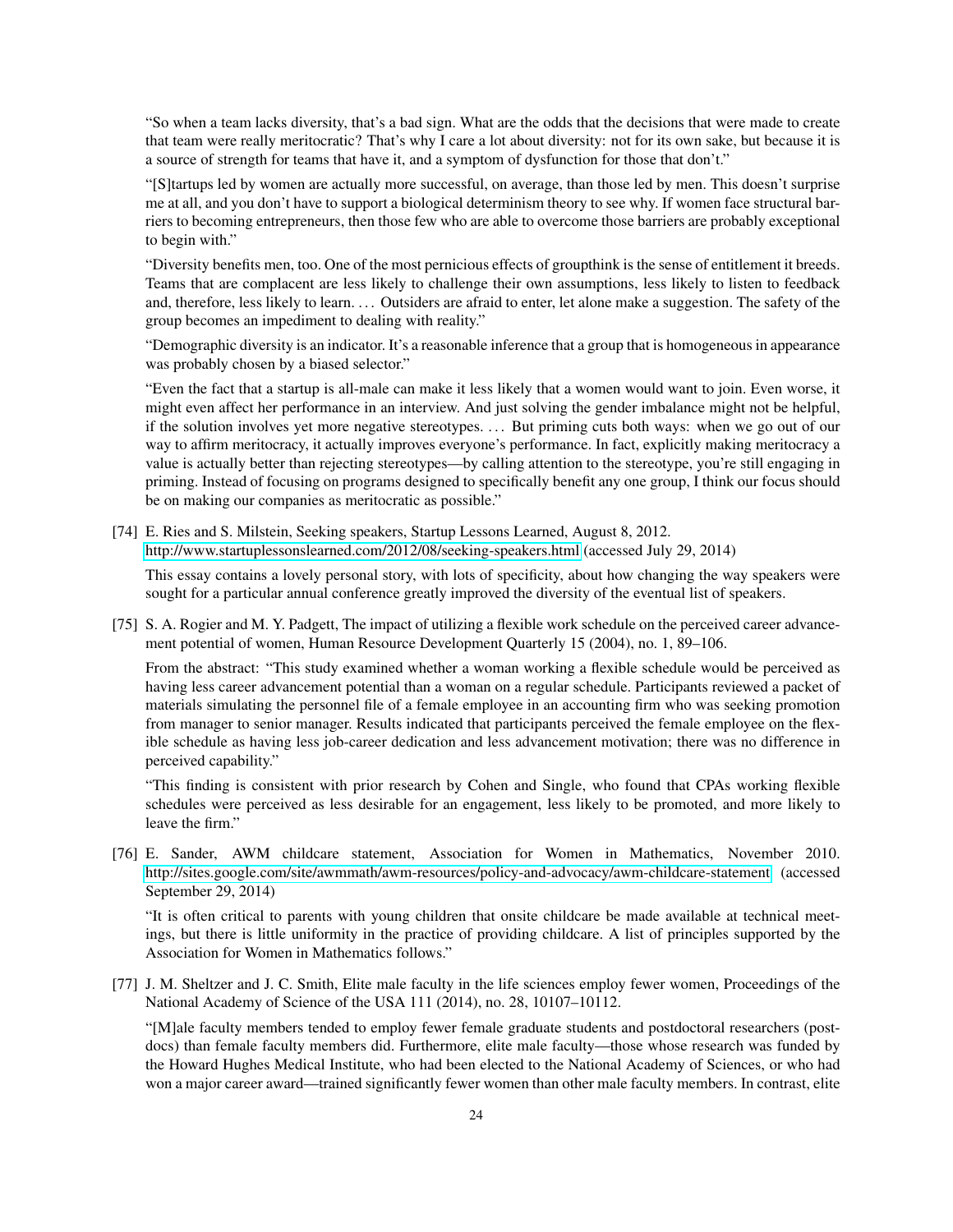female faculty did not exhibit a gender bias in employment patterns. New assistant professors at the institutions that we surveyed were largely comprised of postdoctoral researchers from these prominent laboratories, and correspondingly, the laboratories that produced assistant professors had an overabundance of male postdocs. Thus, one cause of the leaky pipeline in biomedical research may be the exclusion of women, or their self-selected absence, from certain high-achieving laboratories."

"[M]ale professors run laboratories that have about 22% fewer female postdocs and 11% fewer female graduate students than their female colleagues do."

"For instance, male HHMI investigators ran laboratories that had, on average, 31% female postdocs, whereas men who were not HHMI investigators employed, on average, 38% female postdocs. This difference translates to a 19% deficit in the employment of female postdocs relative to their representation across all laboratories [led by males]."

<span id="page-24-1"></span>[78] L. Sinclair and Z. Kunda, Motivated stereotyping of women: she's fine if she praised me but incompetent if she criticized me, Personality and Social Psychology Bulletin 25 (2000), no. 11, 1329–1342.

Abstract: "Motivation may provoke stereotype use. In a field study of students' evaluations of university instructors and in a controlled experiment, participants viewed women as less competent than men after receiving negative evaluations from them but not after receiving positive evaluations. As a result, the evaluation of women depended more on the favorability of the feedback they provided than was the case for men. Most likely, this occurred because the motivation of criticized participants to salvage their self-views by disparaging their evaluator led them to use a stereotype that they would otherwise not have used. The stereotype was not used by participants praised by a woman or by participants who observed someone else receive praise or criticism from a woman; all these participants rated the woman just as highly as participants rated a man delivering comparable feedback."

<span id="page-24-0"></span>[79] K. Snyder, The abrasiveness trap: high-achieving men and women are described differently in reviews, Fortune.com, August 26, 2014.<http://fortune.com/2014/08/26/performance-review-gender-bias> (accessed August 28, 2014)

"Words like bossy, abrasive, strident, and aggressive are used to describe women's behaviors when they lead; words like emotional and irrational describe their behaviors when they object. All of these words show up at least twice in the women's review text I reviewed, some much more often. Abrasive alone is used 17 times to describe 13 different women. Among these words, only aggressive shows up in men's reviews at all. It shows up three times, twice with an exhortation to be more of it."

"When breaking the reviews down by gender of the person evaluated, 58.9% of the reviews received by men contained critical feedback. 87.9% of the reviews received by women did. Men are given constructive suggestions. Women are given constructive suggestions—and told to pipe down."

"This kind of negative personality criticism—watch your tone! step back! stop being so judgmental!—shows up twice in the 83 critical reviews received by men. It shows up in 71 of the 94 critical reviews received by women."

See [http://www.fastcompany.com/3034895/strong-female-lead/the-one-word-men-never-see-in-their](http://www.fastcompany.com/3034895/strong-female-lead/the-one-word-men-never-see-in-their-performance-reviews)[performance-reviews](http://www.fastcompany.com/3034895/strong-female-lead/the-one-word-men-never-see-in-their-performance-reviews) for a layperson's writeup of this research, with a few colorful graphs added.

<span id="page-24-2"></span>[80] S. J. Spencer, C. M. Steele, and D. M. Quinn, Stereotype threat and women's math performance, Journal of Experimental Social Psychology 35 (1999), 4–28.

From the abstract: "When women perform math, unlike men, they risk being judged by the negative stereotype that women have weaker math ability. We call this predicament stereotype threat and hypothesize that the apprehension it causes may disrupt women's math performance. In Study 1 we demonstrated that the pattern observed in the literature that women underperform on difficult (but not easy) math tests was observed among a highly selected sample of men and women. In Study 2 we demonstrated that this difference in performance could be eliminated when we lowered stereotype threat by describing the test as not producing gender differences. However, when the test was described as producing gender differences and stereotype threat was high, women performed substantially worse than equally qualified men did. A third experiment replicated this finding with a less highly selected population and explored the mediation of the effect."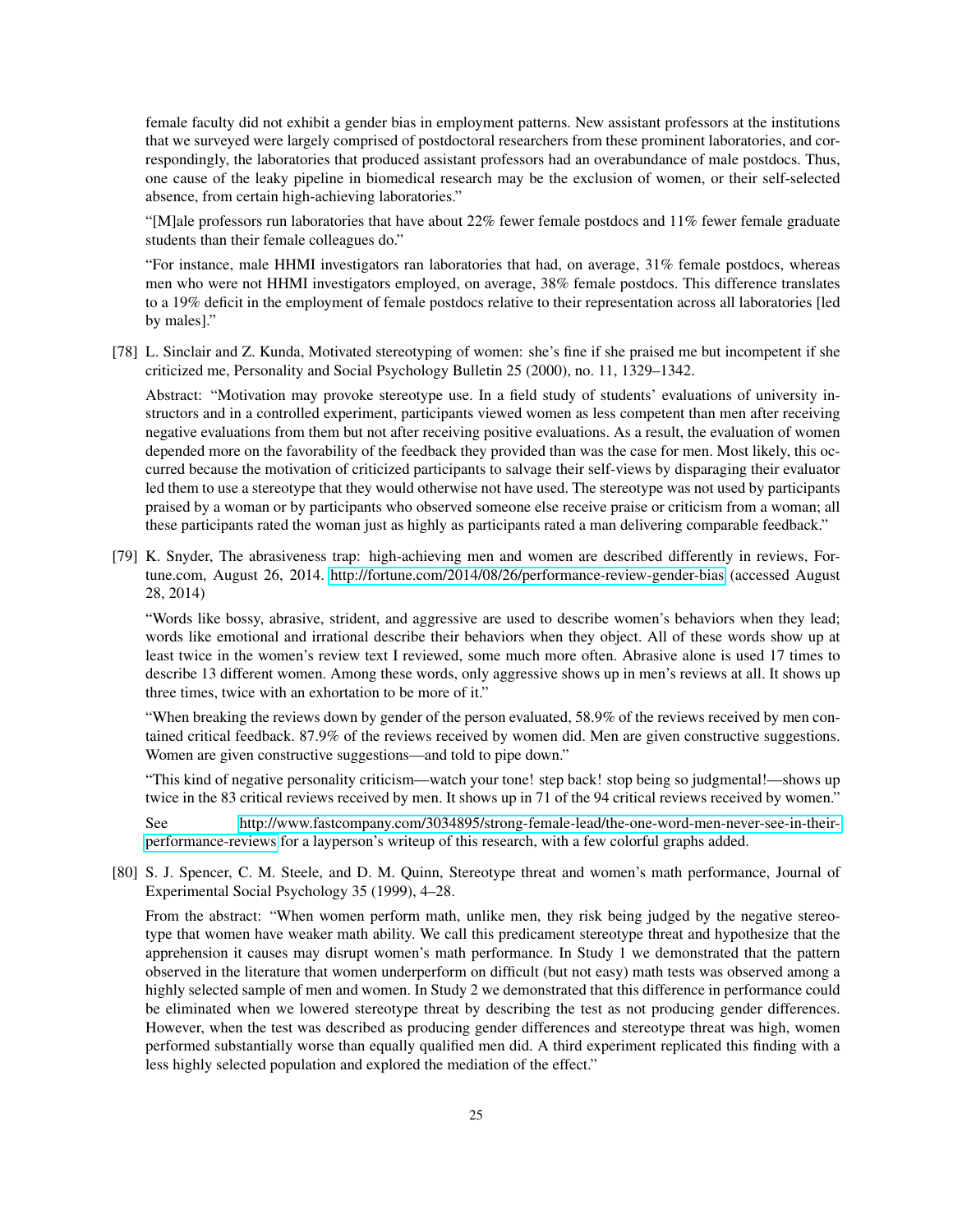<span id="page-25-2"></span>[81] C. Stanton, How I got 50% women speakers at my tech conference, Geek Feminism, May 21, 2012. <http://geekfeminism.org/2012/05/21/how-i-got-50-women-speakers-at-my-tech-conference> (accessed September 29, 2014)

In an effort to organize a game developer conference, the author made a huge effort to solicit talk proposals from women. A stark pattern was observed in terms of the differences between how man and women reacted to the conference pitch:

"When I'd talk to men about the conference and ask if they felt like they had an idea to submit for a talk, they'd *always* start brainstorming on the spot. I'm not generalizing—every guy I talked to about speaking was able to come up with an idea, or multiple ideas, right awayand yet, overwhelmingly the women I talked to with the same pitch deferred with a, 'well, but I'm not an expert on anything,' or 'I wouldn't know what to submit,' or 'yes but I'm not a *lead* [title], so you should talk to my boss and see if he'd want to present."'

In the end, eight women and ten men submitted proposals, which were evaluated blind (without knowing the submitters' names or genders); the chosen speakers turned out to be six women and six men.

<span id="page-25-0"></span>[82] R. E. Steinpreis, K. A. Anders, and D. Ritzke, The impact of gender on the review of the curricula vitae of job applicants and tenure candidates: a national empirical study, Sex Roles 41 (1999), no. 7/8, 509–528.

Researchers took a real-life CV, made two copies of it that were identical except for the name (one a typical female name, the other a typical male name), and distributed it to people for evaluation. Evaluations were significantly better for the CV with the male name than for the identical CV with the female name.

"Both men and women were more likely to vote to hire a male job applicant than a female job applicant with an identical record. Similarly, both sexes reported that the male job applicant had done adequate teaching, research, and service experience compared to the female job applicant with an identical record. In contrast, when men and women examined the highly competitive curriculum vitae of the real-life scientist who had gotten early tenure, they were equally likely to tenure the male and female tenure candidates and there was no difference in their ratings of their teaching, research, and service experience."

In a similar experiment, they took a stellar CV (of a real-life person who was awarded early tenure) and did the same; while evaluations were overwhelmingly positive no matter what, evaluators went out of their way to hedge their bets about the CV with the female name.

"The present findings did not indicate that potential female tenure candidates are evaluated more negatively than potential male tenure candidates, although participants were four times as likely to write cautionary comments in the margins of their questionnaire if they had reviewed a female tenure candidate than if they had reviewed the male tenure candidate. These cautionary comments include such comments as, 'We would have to see her job talk,' 'It is impossible to make such a judgement without teaching evaluations,' 'I would need to see evidence that she had gotten these grants and publications on her own.' Such cautionary comments on the male tenure candidate's vitae were quite rare."

<span id="page-25-3"></span>[83] J. Surowiecki, The difference difference makes: waggle dances, the Bay of Pigs, and the value of diversity, in The Wisdom of Crowds, Doubleday, 2004, 23–39.

This is an essay on the benefits of diversity itself, over and above issues of fairness and bias.

"Diversity helps because it actually adds perspectives that would otherwise be absent and because it takes away, or at least weakens, some of the destructive characteristics of group decision making."

"Ultimately, diversity contributed not just by adding different perspectives to the group but also by making it easier for individuals to say what they really think."

<span id="page-25-1"></span>[84] F. Trix and C. Psenka, Exploring the color of glass: letters of recommendation for female and male medical faculty, Discourse & Society 14 (2003), no. 2, 191–220.

This research studied the language and scope of actual letters of recommendation, finding differences in the letters that were correlated to the gender of the person being recommended.

"Letters written for female applicants were found to differ systematically from those written for male applicants in the extremes of length, in the percentages lacking in basic features, in the percentages with doubt raisers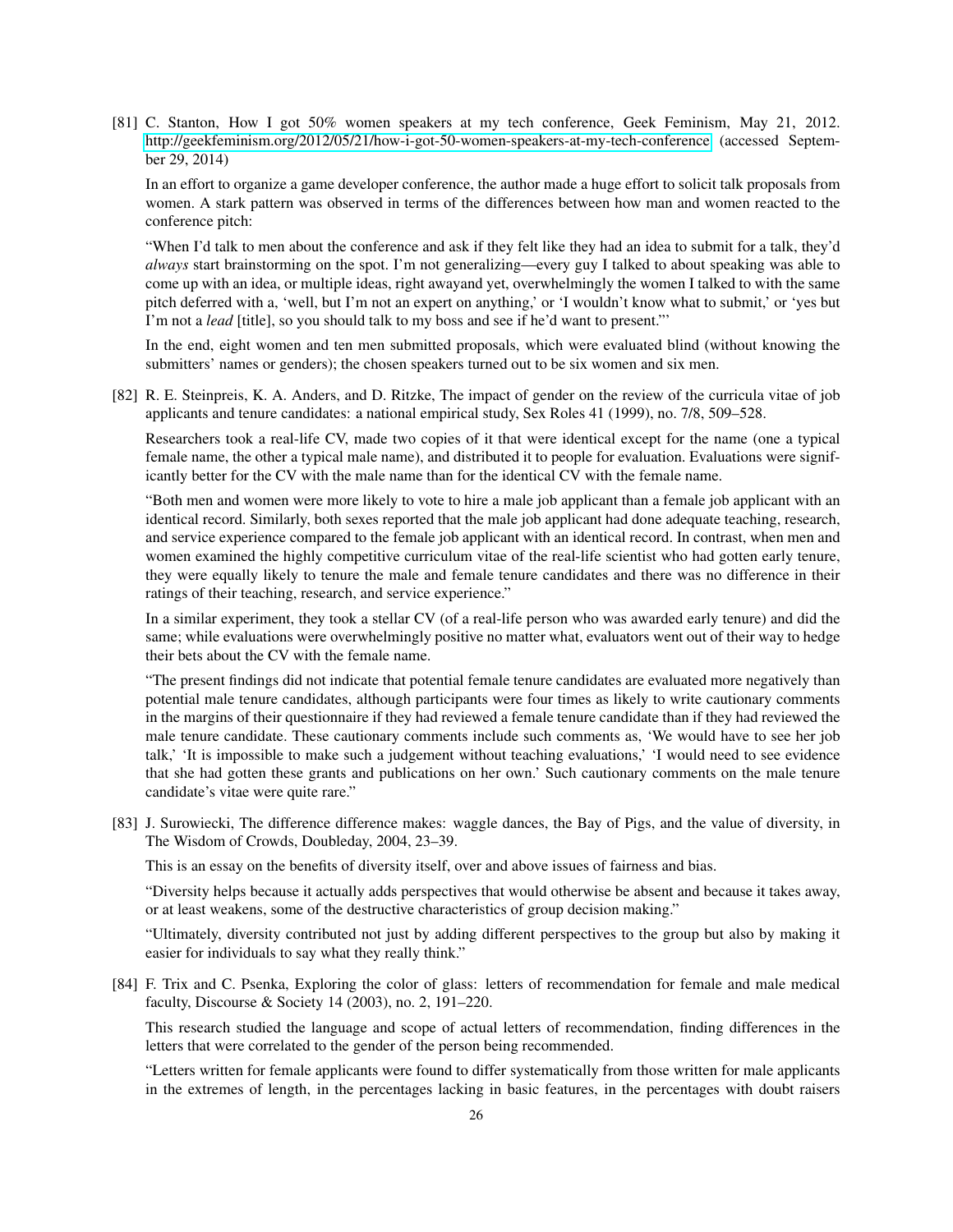(an extended category of negative language, often associated with apparent commendation), and in frequency of mention of status terms. Further, the most common semantically grouped possessive phrases referring to female and male applicants ('her teaching,' 'his research') reinforce gender schema that tend to portray women as teachers and students, and men as researchers and professionals."

<span id="page-26-0"></span>[85] N. D. Tyson, response to question during panel discussion, The Secular Society and its Enemies, Center for Inquiry, New York, 2007. response<http://www.youtube.com/watch?v=z7ihNLEDiuM> ; conference web site http://www.centerforinquiry.net/secularsociety (both accessed September 29, 2014)

An audience member's question (with its sexist wording) prompted the moderator to ask whether any panelist wanted to address the hypothesis that there are biological differences between men and women that lead to men being overrepresented in science. Tyson's response is excellent; the transcription at

<http://economixcomix.com/2014/04/20/neil-degrasse-tyson-on-gender-and-race-in-science-transcribed> was done by M. Goodwin:

"I have never been female. But I have been black my whole life. And so, let me perhaps offer some insight from that perspective. Because there are many similar social issues related to access to equal opportunity that we find in the black community, as well as the community of women, in a male-dominated—a white-male-dominated society.

"When I look at, throughout my life—I've known that I wanted to do astrophysics since I was nine years old, my first visit to the Hayden planetarium. So I got to see how the world around me reacted to my expression of these ambitions. And all I can say is, the fact that I wanted to be a scientist and astrophysicist was, hands down, the path of *most* resistance through the forces of society.

"Any time I expressed this interest teachers would say, 'Don't you want to be an athlete?' I looked to become something that was outside the paradigms of expectation of the people in power. Fortunately, my depth of interest was so deep, and so fuel-enriched, that every one of these curveballs I was thrown, and fences built in front of me, and hills that I had to climb, I just reached for more fuel and I kept going.

"Now here I am, one—I think—one of the most visible scientists in the land, and I look behind me and say, 'Where are the others who might have been this?' And they're not there. And I wonder how—who—what is the blood on the tracks that I happened to survive that others did not? Simply because of the forces of society that prevented, at every turn, at every turn, to the point that I have security guards following me as I go through department stores, presuming that I am a thief. I walked out of a store one time and the alarm went off, so they came running to me. I walked through the gate at the same time a white male walked through the gate. And that guy just walked off with the stolen goods, knowing that they would stop me and not him. That's an interesting sort of exploitation of this; what a scam that was. I think people should do that more often. [laughter]

"So, my life experience tells me that when you don't find blacks in the sciences, when you don't find women in the sciences, I know that these forces are real, and I had to survive them in order to get where I am today.

"So before we start talking about genetic differences, you gotta come up with a system where there's equal opportunity. *Then* we can have that conversation."

<span id="page-26-1"></span>[86] E. L. Uhlmann and G. L. Cohen, "'I think it, therefore it's true': effects of self-perceived objectivity on hiring discrimination", Organizational Behavior and Human Decision Processes 104 (2007), 207–223.

This article describes how our implicit biases are extremely invisible to us; consequently, the more we believe that we are unbiased, the more likely we are to act on our hidden biases and prejudices.

"This suggests that the conviction that one is objective (and by extension, that one's beliefs and thoughts are as well) should increase the likelihood that an individual will act on his or her stereotypic beliefs and thoughts. Additionally, people confident in their own objectivity may overestimate their invulnerability to bias, and thus fail to correct for the influence of stereotypic biases that they might have otherwise been careful to monitor."

"[A] sense of personal objectivity led people to act on group-based biases they might have otherwise suppressed or held with greater tentativeness."

"[T]he rational actor ideal can exacerbate bias when it is applied descriptively. When people believe that they are objective, rational actors, they may be more likely to do what they think is correct, and at the same time less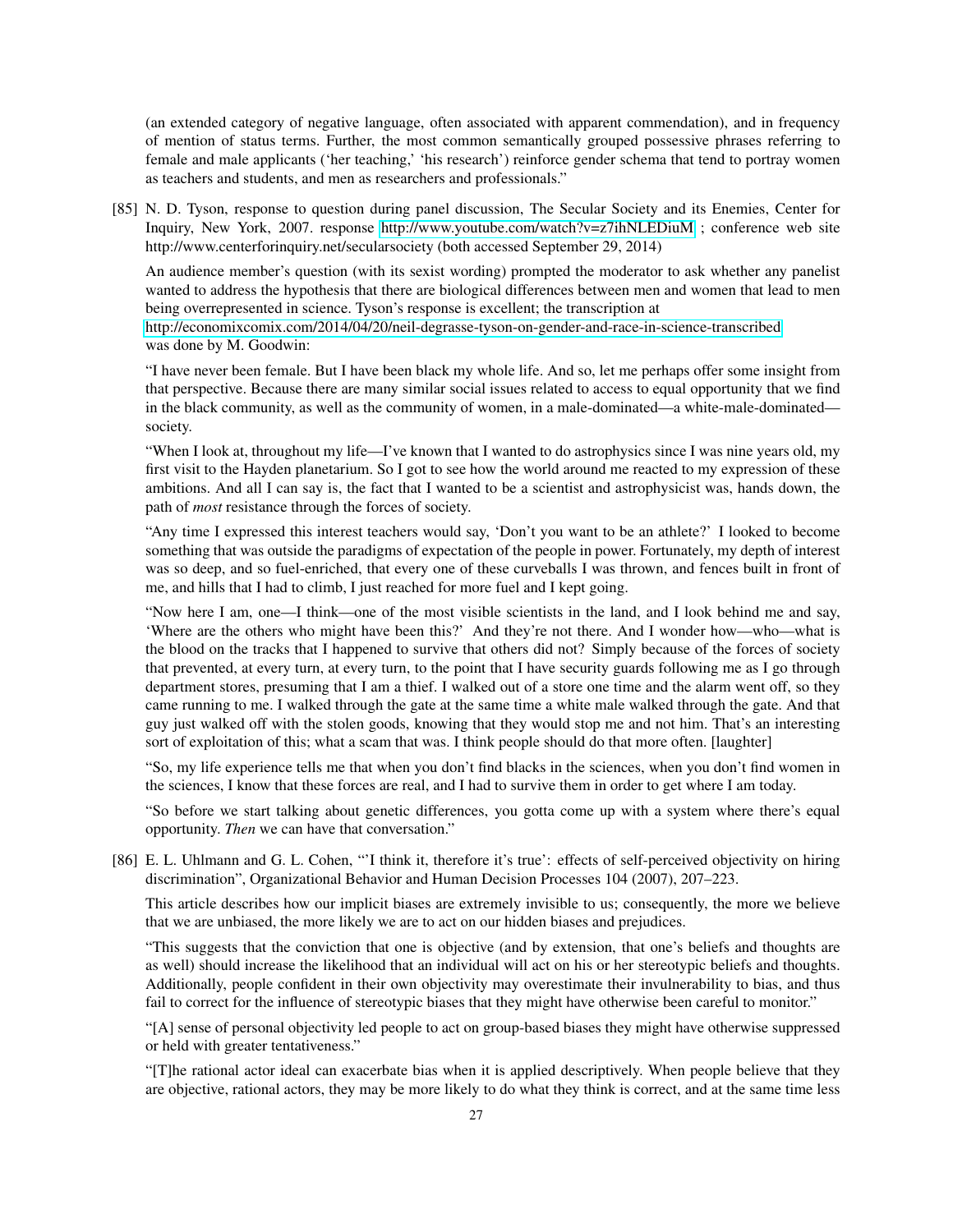likely to take into account alternative viewpoints. However, as Study 3 indicates, what people think is correct can arise not simply from stereotypic beliefs, but from incidental, environmentally primed concepts like 'pink' and 'Barbie'."

"When people feel that they are objective, rational actors, they act on their group-based biases more rather than less. . . . Indeed, from the actor's perspective, it may seem rational to act on stereotypic thoughts that, though they may arise from incidental environmental cues, subjectively feel like objective reflections of reality."

<span id="page-27-0"></span>[87] D. H. Uttal, Beliefs about genetic influences on mathematics achievement: A cross-cultural comparison, Genetica 99 (1997), 165–172.

From the abstract: "Contrary to the beliefs of many Americans, the East Asian advantage in mathematics is probably not due to a genetically-based advantage in mathematics. Instead, differences in beliefs about the role of genetics may be partly responsible. Asians strongly believe that effort plays a key role in determining a child's level of achievement, whereas Americans believe that innate ability is most important. In addition, despite the relatively poor performance of their children, American parents are substantially more satisfied with their children's performance than Asian parents. The American emphasis on the role of innate ability may have several consequences for children's achievement. For example, it may lead children to fear making errors and to expend less effort on mathematics than their Asian counterparts."

- [88] V. Valian, Recruitment and retention: guidelines for chairs, heads, and deans, The Gender Equity Project, Hunter College, City University of New York, updated February 2011. <http://www.hunter.cuny.edu/genderequity/resources/equitymaterials> (accessed November 17, 2014)
- <span id="page-27-1"></span>[89] V. Valian, D. Sperber, *et al.*, For gender equality at academic conferences, <http://forgenderequityatconferences.blogspot.fr> ; http://www.gopetition.com/petitions/commitment-to-genderequity-at-scholarly-conferences.html (accessed July 28, 2014)

These web sites announce a movement for academics to commit themselves to appropriate representation of women and men at academic conferences. Included are an online petition and a thoughtful list of frequently asked questions, two of which are quoted here.

"Q. To the best of my knowledge, I am unbiased. I resent the idea that bias against women is at work in the invitations I make.

"A. The word 'bias' here is not meant to imply deliberate bias. Although there may be deliberate cases, those are not the ones we are concerned about. Rather, we are concerned about the subtle, unintentional examples. Men's names come to mind more readily than women's, leading to more invitations to men, leading to greater visibility for men, leading to yet easier availability of men's names. Both men and women, to the same extent, tend to evaluate women more negatively than men in professional contexts."

"An analogy with geographical distribution may be helpful. Organizers of international conferences often make an attempt to have geographical diversity, even if it takes more time and effort."

"Q. To invite women, I would have to go slightly off-topic.

"A. In our experience, not everyone fits neatly into a program, even when they are all men or all women. Themes are sometimes loosely adhered to. Make sure you are not using different criteria for men and women; you don't want to require that women adhere more closely to the theme than men do. Also, in the very choice and description of topics, you may have been influenced by the competencies and interests of the people you initially had in mind to invite. If you had thought of more women to invite, you might have ended up formulating a somewhat different but no less interesting and relevant topic. The choice of topics itself may not always be gender-neutral."

<span id="page-27-2"></span>[90] D. van Dijk, O. Manor, and L. B. Carey, Publication metrics and success on the academic job market, Current Biology 24 (2014), no. 11, R516–R517.

This article shows how men are more likely to become principal investigators (PIs) on academic research laboratories and groups, even correcting for other variables.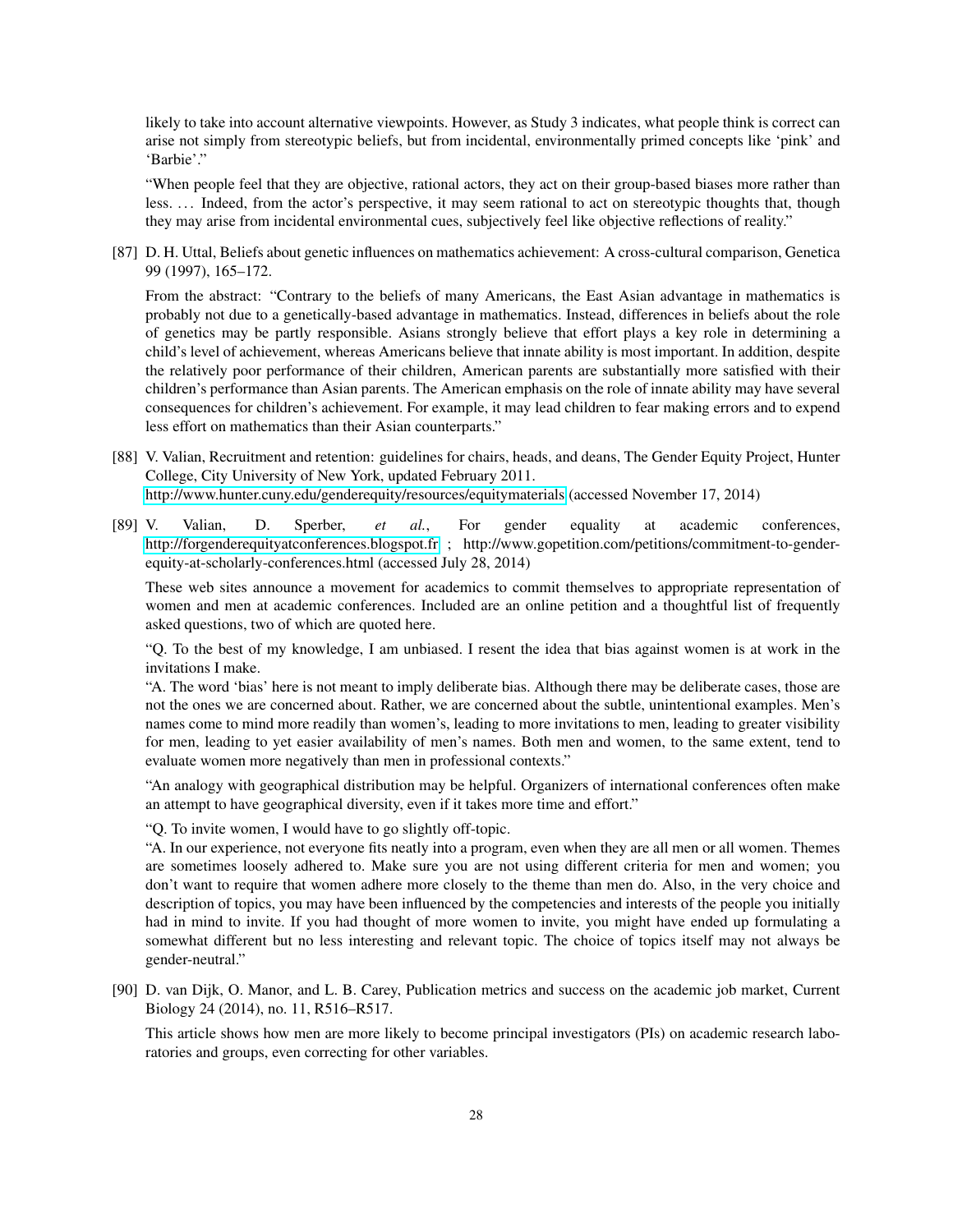"Men are overrepresented as PIs, yet even after correcting for all other publication and non-publication derived features, being male is positively predictive of becoming a PI.... Given the same publication record, men are more likely than women to become PIs" (a figure of 7% more likely is given elsewhere in the paper).

<span id="page-28-0"></span>[91] K. Wellhousen, Do's and don'ts for eliminating hidden bias, Childhood Education 73 (1996), no. 1, 36–39.

This article describes how classroom teachers unconsciously favor boys over girls, to the detriment of the girls' education and self-image. It also gives recommendations for teachers wishing to avoid such unequal treatment.

"Boys quickly raise their hands to respond or contribute to discussions, wave their hand around and up and down, change the arm they have raised when it gets tired, jump out of their seat and make noise or plead with the teacher to call on them. Girls, however, raise their hand but will soon put it down if they are not acknowledged. As a result, teachers call on boys and interact with them most of the time, while girls' passive, compliant behavior often means they are ignored."

"In addition to allowing boys more time to respond, teachers often extend boy's answers by asking a follow-up question or by asking them to support their previous response. Girls are more likely to receive an 'accepted' response from teachers such as 'Okay' or 'Uh-huh.' ... These behaviors send a very negative message about the importance of girls' contributions to class discussions."

"Boys call out answers (when the teacher does not call on them) eight times more often than girls do. . . . Teachers often respond to boys' calling out, thus reinforcing the behavior. When girls call out, however, teachers are more likely to remind them that they are not following the class rules."

Many references are given to the book *Failing At Fairness: How our schools cheat girls* (Scribner, 1995) by M. Sadker and D. Sadker, which would be an excellent source for further reading.

<span id="page-28-2"></span>[92] C. Wennerås and A. Wold, Nepotism and sexism in peer-review, Nature 387 (1997), 341–343.

This article describes some of the strongest research we found on the inability of peer reviewers to ignore gender stereotypes in evaluating academics' work.

"Our study strongly suggests that peer reviewers cannot judge scientific merit independent of gender. The peer reviewers overestimated male achievements and/or underestimated female performance. . . ."

"Did men and women with equal scientific productivity receive the same competence rating by the MRC reviewers? No! As shown in Fig. 1 for the productivity variable 'total impact', the peer reviewers gave female applicants lower scores than male applicants who displayed the same level of scientific productivity. In fact, the most productive group of female applicants, containing those with 100 total impact points or more, was the only group of women judged to be as competent as men, although only as competent as the least productive group of men (the one whose members had fewer than 20 total impact points)."

"[F]or a female scientist to be awarded the same competence score as a male colleague, she needed to exceed his scientific productivity by 64 impact points.

"This represents approximately three extra papers in Nature or Science . . . or 20 extra papers in a journal with an impact factor of around 3, which would be an excellent specialist journal. . . . Considering that the mean total impact of this cohort of applicants was 40 points, a female applicant had to be 2.5 times more productive than the average male applicant to receive the same competence score as he. . . ."

- [93] Women in Number Theory, Female Number Theorists. [http://womeninnumbertheory.org/index.php?option=com](http://womeninnumbertheory.org/index.php?option=com_content) content&view=section&id=6&Itemid=13 (accessed November 17, 2014)
- <span id="page-28-1"></span>[94] WISELI, online brochures and booklets, Women in Science & Engineering Leadership Institute (Madison). *Advancing women in science and engineering: advice to the top*, <http://wiseli.engr.wisc.edu/docs/AdviceTopBrochure.pdf> ; *Benefits and challenges of diversity in academic settings*, http://wiseli.engr.wisc.edu/docs/Benefits Challenges.pdf ; *Fostering success for women in science and engineering*, http://wiseli.engr.wisc.edu/docs/FosteringSuccessBrochure.pdf ; *Reviewing applicants: research on bias and assumptions*, http://wiseli.engr.wisc.edu/docs/BiasBrochure 3rdEd.pdf . Accessed July 28, 2014.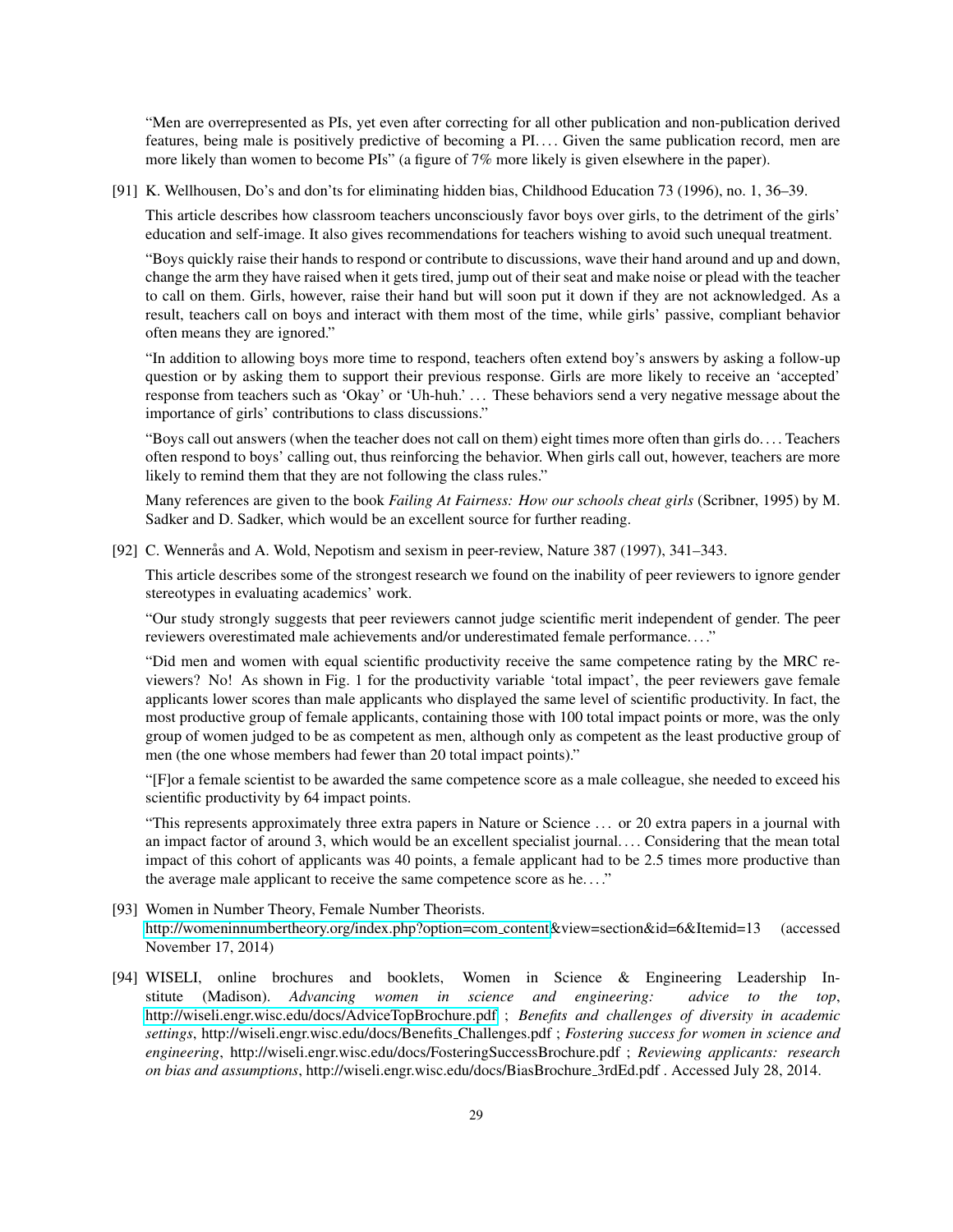These are four brochures published by the Women in Science & Engineering Leadership Institute, presumably for the express purpose of introducing institutions to the problems of gender-based inequality in STEM fields, some of their causes, and some ways to overcome the problems and the benefits of doing so.

*Benefits and challenges of diversity in academic settings* contains, among other information, a list of "Top 10 Tips for Academic Leaders to Accelerate the Advancement of Women in Science and Engineering".

*Fostering success for women in science and engineering* gives the following summary of its contents: "Four main factors are responsible for the relatively low representation of women in leadership positions in academic science and engineering: Subtle bias; Discrimination and harassment; Lack of role models and encouragement; Work-life balance"

We obtained quite a few sources of information by looking through the citations in *Benefits and challenges of diversity in academic settings* and *Reviewing applicants: research on bias and assumptions*.

<span id="page-29-0"></span>[95] WISELI, Searching for Excellence & Diversity: A guide for search committees, Women in Science & Engineering Leadership Institute (Madison), 2012.

As the title indicates, this is a set of practices and recommendations that search committees can use to mitigate the effects of gender-based implicit biases on their decisions.

"Element III, 'Raise Awareness of Unconscious Assumptions and their Influence on Evaluation of Applicants', presents research findings from a variety of disciplines (including cognitive psychology, social psychology, economics, and organizational behavior) that demonstrate how unconscious assumptions can influence the evaluation of applicants."

"Element IV, 'Ensure a Fair and Thorough Review of Applicants', relies on research findings to suggest methods for overcoming the influence of unconscious bias and assumptions on the evaluation of applicants. It also provides suggestions and instruments for conducting equitable evaluations."

APPENDIX: GENDER DATA FOR CONFERENCES, PRIZES, AND EDITORIAL BOARDS

This section contains all of the data used to calculate the statistics reported in Section 1.2 of [\[55\]](#page-17-0); we are grateful to W. Miao for gathering this data. In the tables below, the column heading **FS** counts the number of female speakers (in which we include also panelists, prizewinners, and editors), TS the total number of speakers, FO the number of female organizers (in which we include also moderators, chairs, and introducers), and TO the total number of organizers. Genders were determined via internet searches. Asterisks (\*, \*\*, \*\*\*) represent one, two, or three speakers whose genders could not be determined; these speakers were not counted in the total number of speakers.

#### Joint AMS/MAA Winter Meeting, Baltimore, January 2014

| <b>Session</b>                                                       |   |  |
|----------------------------------------------------------------------|---|--|
| Continuing Influence of Paul Erdős in Number Theory                  |   |  |
| Graphs Don't Have to Lie Flat: The Shape of Topological Graph Theory |   |  |
| Mathematics and Effective Thinking                                   |   |  |
| Six Crash Courses on Mapping Class Groups                            |   |  |
| Uniform Distribution, Discrepency, and Related Fields                | 6 |  |
| Unreasonable Effectiveness of Modern Mathematics                     |   |  |

MAA Invited Paper Sessions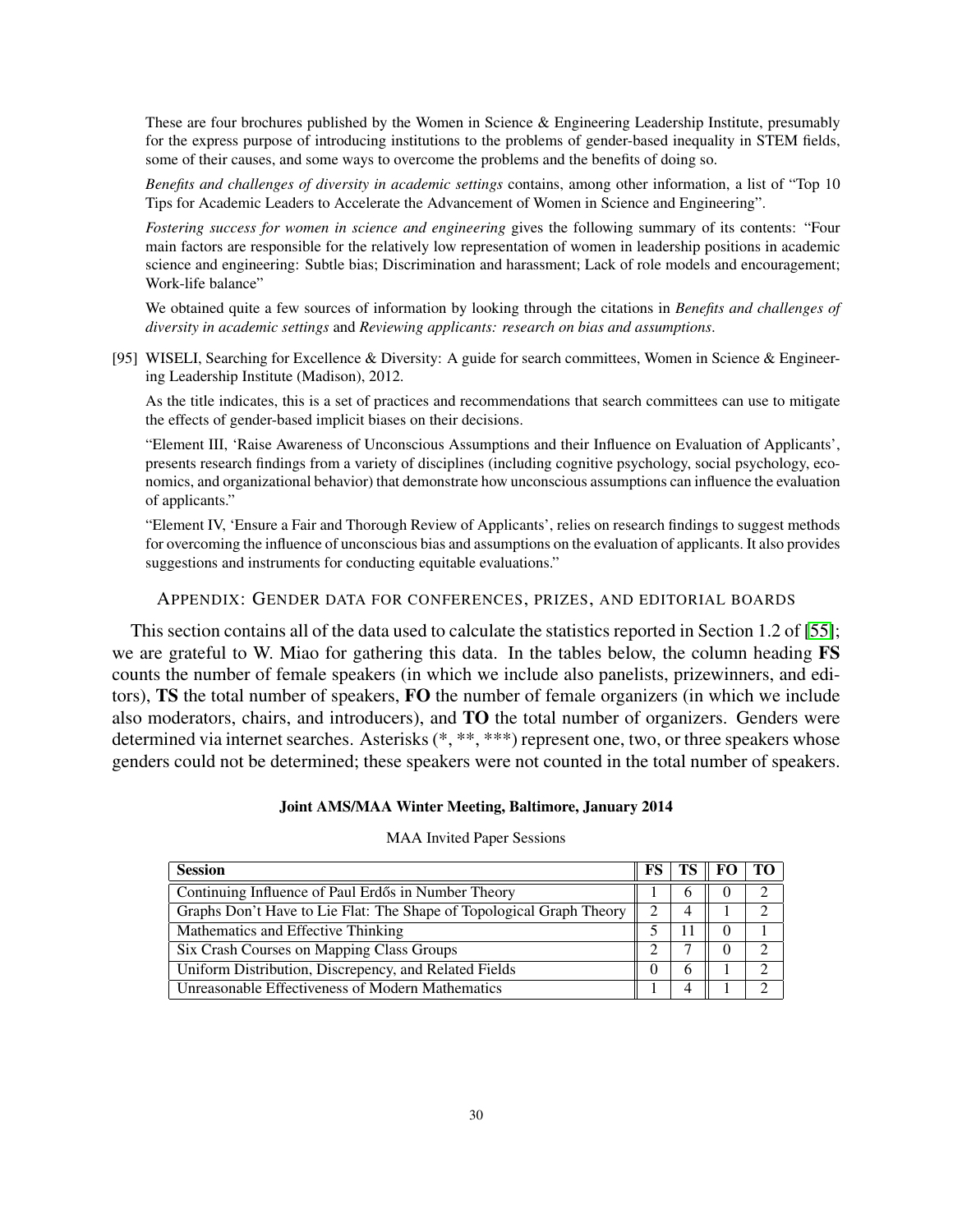## Invited Addresses

| Category                                 | -FS | B |
|------------------------------------------|-----|---|
| Joint Invited Addresses                  |     |   |
| <b>AMS</b> Invited Addresses             |     |   |
| <b>MAA</b> Invited Addresses             |     |   |
| Invited Addresses of Other Organizations |     |   |

# AMS Special Sessions

| <b>Session</b>                                                                           | <b>FS</b>       | $\overline{\text{TS}}$ | $\overline{FO}$  | <b>TO</b>               |
|------------------------------------------------------------------------------------------|-----------------|------------------------|------------------|-------------------------|
| Accelerated Advances in Higher Order Invexities/Univexities with Applications            |                 |                        |                  |                         |
| to Optimization and Mathematical Programming                                             | 2               | 10                     | $\theta$         | 2                       |
| Advances in Analysis and PDEs                                                            | 5               | 14                     | $\overline{0}$   | $\overline{2}$          |
| Algebraic Geometry*                                                                      | $\mathbf{1}$    | 11                     | $\overline{0}$   | $\overline{2}$          |
| Algebraic Structures Motivated by Knot Theory                                            | 11              | $\overline{22}$        | $\mathbf{1}$     | $\overline{5}$          |
| Algebraic and Analytic Aspects of Integrable Systems and Painlevé Equations              | $\overline{3}$  | 14                     | $\overline{0}$   | $\overline{\mathbf{3}}$ |
| <b>Analytic Number Theory</b>                                                            | 6               | $\overline{24}$        | $\overline{0}$   | $\overline{3}$          |
| Applied Harmonic Analysis: Large Data Sets, Signal Processing, and Inverse<br>Problems   | $\overline{2}$  | 12                     | $\theta$         | 3                       |
| Banach Spaces, Metric Embeddings, and Applications                                       | $\mathbf{1}$    | 14                     | $\mathbf{1}$     | $\overline{2}$          |
| Big Data: Mathematical and Statistical Modeling, Tools, Services, and Training           | $\overline{2}$  | 6                      | $\overline{0}$   | 1                       |
| <b>Categorical Topology</b>                                                              | $\theta$        | $\overline{10}$        | $\theta$         | $\overline{2}$          |
| The Changing Education of Preservice Teachers in Light of the Common Core                | $\overline{12}$ | $\overline{19}$        | 2                | $\overline{4}$          |
| <b>Classification Problems in Operator Algebras</b>                                      | $\overline{2}$  | $\overline{17}$        | $\overline{0}$   | $\overline{2}$          |
| Communication of Mathematics via Interactive Activities                                  | $\overline{4}$  | $\overline{10}$        | $\overline{0}$   | $\overline{2}$          |
| Complex Dynamics, I (a Mathematics Research Communities Session)                         | 9               | $\overline{20}$        | $\mathbf{1}$     | $\overline{3}$          |
| Computability in Geometry and Topology                                                   | $\overline{4}$  | $\overline{15}$        | $\theta$         | $\overline{2}$          |
| De Bruijn Sequences and Their Generalizations                                            | $\overline{2}$  | $\overline{12}$        | $\overline{0}$   | $\overline{2}$          |
| Deformation Spaces of Geometric Structures on Low-Dimensional Manifolds                  | $\overline{4}$  | $\overline{17}$        | 2                | $\overline{4}$          |
| Difference Equations and Applications                                                    | $\overline{2}$  | 14                     | $\overline{0}$   | $\mathbf{1}$            |
| Dispersive and Geometric Partial Differential Equations                                  | $\overline{4}$  | $\overline{18}$        | $\boldsymbol{0}$ | $\overline{3}$          |
| Ergodic Theory and Symbolic Dynamics                                                     | 6               | $\overline{22}$        | $\mathbf{1}$     | $\overline{2}$          |
| Fractal Geometry: Mathematics of Fractals and Related Topics                             | $\overline{2}$  | $\overline{20}$        | $\theta$         | $\overline{4}$          |
| Fractional, Stochastic, and Hybrid Dynamic Systems with Applications                     | $\overline{4}$  | $\overline{20}$        | $\mathbf{1}$     | $\overline{3}$          |
| Geometric Applications of Algebraic Combinatorics                                        | 10              | $\overline{24}$        | $\overline{2}$   | $\overline{2}$          |
| Geometric Group Theory, I (a Mathematics Research Communities Session)                   | $\overline{5}$  | $\overline{20}$        | $\overline{1}$   | $\overline{4}$          |
| Global Dynamics and Bifurcations of Difference Equations                                 | $\overline{3}$  | $\overline{15}$        | $\overline{0}$   | $\overline{2}$          |
| Graph Theory: Structural and Extremal Problems                                           | 1               | $\overline{22}$        | $\overline{0}$   | $\overline{2}$          |
| Heavy Tailed Probability Distributions and Their Applications                            | $\overline{0}$  | $\overline{12}$        | $\mathbf{0}$     | $\overline{2}$          |
| Highlighting Achievements and Contributions of Mathematicians of the African<br>Diaspora | 5               | 14                     | $\mathbf 1$      | $\mathfrak{2}$          |
| <b>History of Mathematics</b>                                                            | $\overline{8}$  | 22                     | $\overline{2}$   | 3                       |
| Homological and Characteristic p Methods in Commutative Algebra                          | 8               | $\overline{22}$        | 0                | $\overline{3}$          |
| Homotopy Theory                                                                          | $\overline{7}$  | $\overline{22}$        | $\boldsymbol{0}$ | $\overline{5}$          |
| Hyperplane Arrangements and Applications*                                                | $\overline{2}$  | $\overline{19}$        | $\boldsymbol{0}$ | $\overline{3}$          |
| Logic and Probability                                                                    | $\overline{3}$  | $\overline{20}$        | $\overline{2}$   | $\overline{4}$          |
| Mathematics and Mathematics Education in Fiber Arts                                      | $\overline{8}$  | $\overline{12}$        | $\overline{2}$   | $\overline{2}$          |
| Mathematics in Natural Resource Modeling                                                 | $\overline{6}$  | $\overline{15}$        | $\overline{c}$   | $\overline{2}$          |
| Mathematics of Computation: Differential Equations, Linear Algebra, and<br>Applications* | 5               | 15                     | 1                | $\overline{2}$          |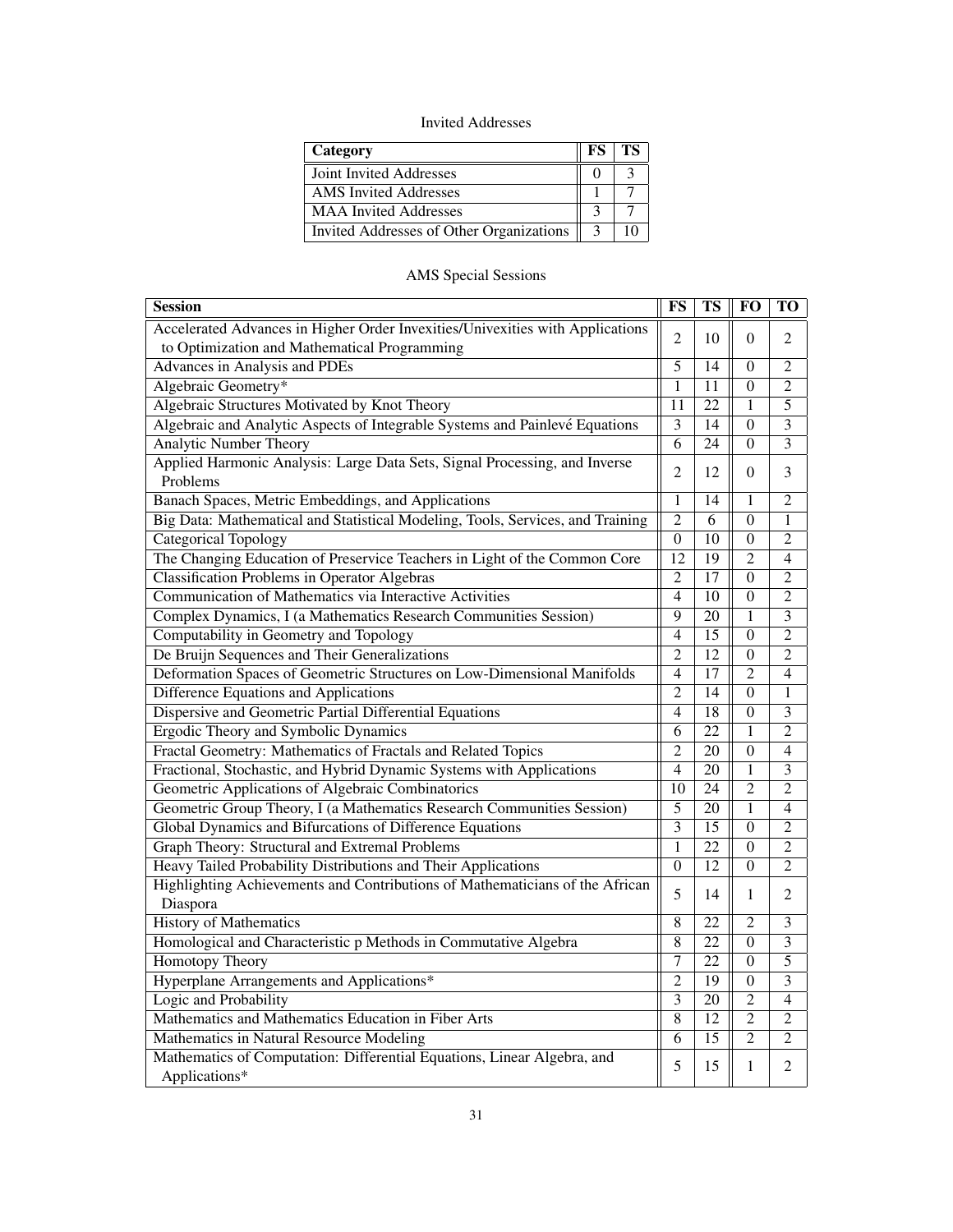| <b>Session</b>                                                                            | FS               | <b>TS</b> | FO             | <b>TO</b>      |
|-------------------------------------------------------------------------------------------|------------------|-----------|----------------|----------------|
| My Favorite Graph Theory Conjectures                                                      | 3                | 19        | 1              | 2              |
| Nineteenth Century Algebra and Analysis                                                   | 2                | 10        | 1              | 3              |
| Nonlinear Systems: Polynomial Equations, Nonlinear PDEs, and Applications                 | $\theta$         | 20        | $\Omega$       | 1              |
| Outreach for Mathematically Talented Youth                                                | 9                | 15        | $\overline{2}$ | 3              |
| Progress in Free Analysis and Free Probability                                            | $\overline{2}$   | 15        | $\Omega$       | $\overline{2}$ |
| Quantum Walks, Quantum Computation, and Related Topics***                                 | $\boldsymbol{0}$ | 14        | $\Omega$       | $\overline{4}$ |
| Random Matrices: Theory and Applications                                                  | 1                | 10        | $\Omega$       | $\overline{2}$ |
| Reaction Diffusion Equations and Applications                                             | $\overline{4}$   | 16        | $\Omega$       | $\overline{2}$ |
| Recent Advances in Homogenization and Model Reduction Methods for Multiscale<br>Phenomena | 3                | 16        | 1              | $\overline{2}$ |
| Recent Progress in Geometric and Complex Analysis                                         | 3                | 19        | $\Omega$       | 3              |
| Recent Progress in Multivariable Operator Theory                                          | 7                | 22        | $\Omega$       | $\overline{2}$ |
| Recent Progress in the Langlands Program                                                  | $\Omega$         | 18        | $\Omega$       | 2              |
| Regularity Problem for Nonlinear PDEs Modeling Fluids and Complex Fluids, I (a            | 5                | 20        | $\Omega$       |                |
| Mathematics Research Communities Session)                                                 |                  |           |                | 4              |
| Representation Theory of p-adic Groups and Automorphic Forms                              | 1                | 8         | $\overline{0}$ | $\overline{2}$ |
| Research in Mathematics by Undergraduates and Students in Post-Baccalaureate<br>Programs  | 16               | 30        | 1              | 6              |
| Set-Valued Optimization and Variational Problems with Applications                        | 4                | 16        | 1              | 4              |
| Symplectic and Contact Structures on Manifolds with Special Holonomy                      | $\overline{2}$   | 14        | 1              | 3              |
| Topological Graph Theory: Structure and Symmetry                                          | 1                | 22        | $\theta$       | $\overline{2}$ |
| Trends in Graph Theory                                                                    | 6                | 16        | 1              | 1              |
| Tropical and Nonarchimedean Analytic Geometry, I (a Mathematics Research                  | $\overline{4}$   | 20        |                | 3              |
| <b>Communities Session</b> )                                                              |                  |           | 1              |                |
| The Ubiquity of Dynamical Systems                                                         | 3                | 9         | 1              | $\overline{2}$ |

# AMS Special Sessions (continued)

## MAA General Contributed Paper Sessions (2 female organizers, 3 total organizers)

| <b>Session</b>                                          | FS                          | TS             |
|---------------------------------------------------------|-----------------------------|----------------|
| <b>Assessment and Outreach</b>                          | 3                           | 6              |
| Assorted Topics I & II                                  | 6                           | 23             |
| Calculus                                                | 4                           | 8              |
| History and Philosophy of Mathematics                   | 3                           | 10             |
| <b>Interdisciplinary Topics</b>                         | 4                           | 4              |
| Mathematics Education I, II, & III                      | 24                          | 47             |
| Mathematics and Technology                              | 4                           | 9              |
| Modeling and Applications of Mathematics I, II, & III*  | 20                          | 43             |
| Probability and Statistics I & II*                      | 7                           | 24             |
| Research in Algebra and Topology I & II*                | 7                           | 21             |
| Research in Analysis                                    | $\mathfrak{D}$              | $\overline{7}$ |
| Research in Applied Mathematics I & II                  | 4                           | 30             |
| Research in Geometry and Linear Algebra                 | $\mathcal{D}_{\mathcal{L}}$ | 13             |
| Research in Graph Theory and Combinatorics I, II, & III | 12                          | 44             |
| Research in Number Theory I & II*                       | 1                           | 22             |
| Teaching Introductory Mathematics*                      | 3                           | 11             |
| Teaching Mathematics Beyond the Calculus Sequence       | 3                           | 8              |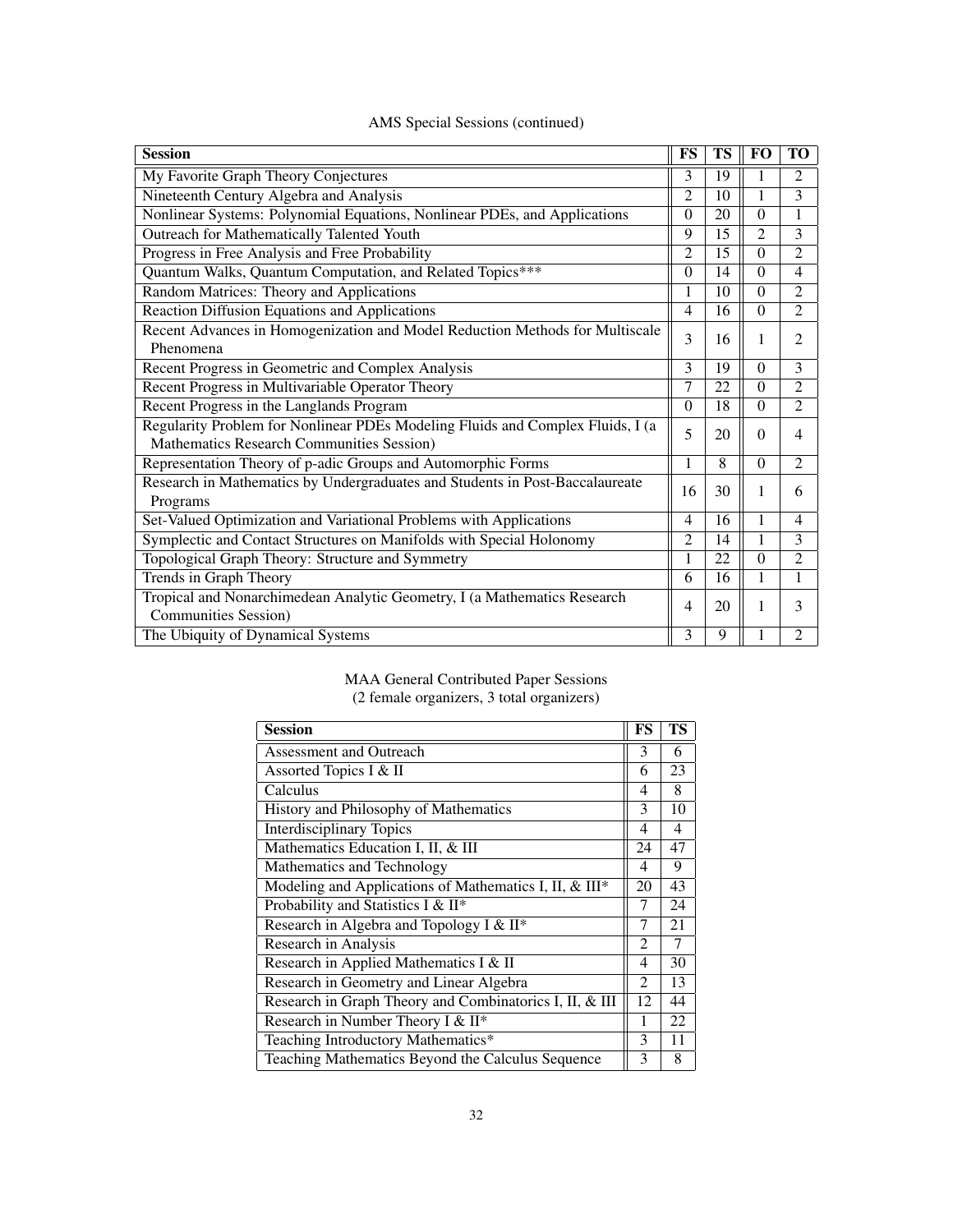| <b>Session</b>                                                         | FS                       | TS              |
|------------------------------------------------------------------------|--------------------------|-----------------|
| Algebraic Geometry                                                     | 3                        | 21              |
| Analysis and Partial Differential Equations                            | $\overline{\mathcal{L}}$ | $\overline{13}$ |
| Applied Mathematics I: Mechanics, Fluids, Waves                        | $\overline{4}$           | $\overline{15}$ |
| Applied Mathematics II*                                                | $\overline{4}$           | $\overline{11}$ |
| C*-Algebras and Analysis                                               | $\overline{2}$           | 9               |
| <b>Combinatorics and Number Theory</b>                                 | $\overline{3}$           | $\overline{16}$ |
| Combinatorics I & II                                                   | $\overline{12}$          | 29              |
| Commutative Algebra and Homological Methods                            | 5                        | 12              |
| <b>Complex and Geometric Analysis</b>                                  | $\overline{3}$           | $\overline{11}$ |
| Difference Equations, Approximations, Sequences, and Special Functions | $\overline{4}$           | $\overline{13}$ |
| Differential and Integral Equations and Their Applications             | $\overline{2}$           | 12              |
| Fractal Geometry, Complex Dynamics, and Dynamical Systems              | $\overline{5}$           | $\overline{16}$ |
| Game Theory and Computing                                              | $\overline{4}$           | 11              |
| Geometric Applications of Combinatorics and K-Theory                   | $\overline{5}$           | $\overline{14}$ |
| Geometry and General Topology**                                        | $\overline{5}$           | $\overline{19}$ |
| <b>Graph Theory</b>                                                    | 4                        | $\overline{12}$ |
| <b>Group Theory</b>                                                    | 6                        | $\overline{19}$ |
| History of Mathematics*                                                | 6                        | $\overline{12}$ |
| <b>Knots and Their Invariants</b>                                      | $\overline{5}$           | $\overline{11}$ |
| Knots, Topological Graphs, and Algebraic Topology                      | $\overline{5}$           | $\overline{19}$ |
| Lattices, Polynomials, and Linear Algebra                              | 3                        | 13              |
| Logic and Probability                                                  | 6                        | 16              |
| Mathematical Modeling and Mathematical Biology                         | 7                        | 12              |
| <b>Mathematics Education</b>                                           | 9                        | $\overline{12}$ |
| Natural Resource Modeling and Mathematical Biology*                    | 7                        | $\overline{15}$ |
| Noncommutative Algebra and Lie Theory                                  | $\overline{2}$           | 13              |
| Number Theory I & II*                                                  | 6                        | $\overline{22}$ |
| Numerical Methods and Computing I & II                                 | $\overline{9}$           | 22              |
| <b>Operator Theory and Banach Spaces</b>                               | $\overline{6}$           | $\overline{16}$ |
| Optimization, Calculus of Variations, Nonlinear Programming            | $\overline{7}$           | $\overline{14}$ |
| <b>Partial Differential Equations</b>                                  | $\overline{6}$           | $\overline{20}$ |
| Probability and Stochastic Dynamical Systems                           | 9                        | 17              |
| Statistical Modeling, Big Data, and Computing                          | $\overline{7}$           | 12              |
| Structural and Extremal Problems in Graph Theory                       | $\overline{3}$           | 6               |
| Undergraduate Research in Algebra, Combinatorics and Number Theory     | $\overline{3}$           | $\overline{13}$ |
| Undergraduate Research in Analysis and Topology                        | $\overline{7}$           | $\overline{13}$ |
| <b>Undergraduate Research in Applied Mathematics</b>                   | $\overline{5}$           | $\overline{12}$ |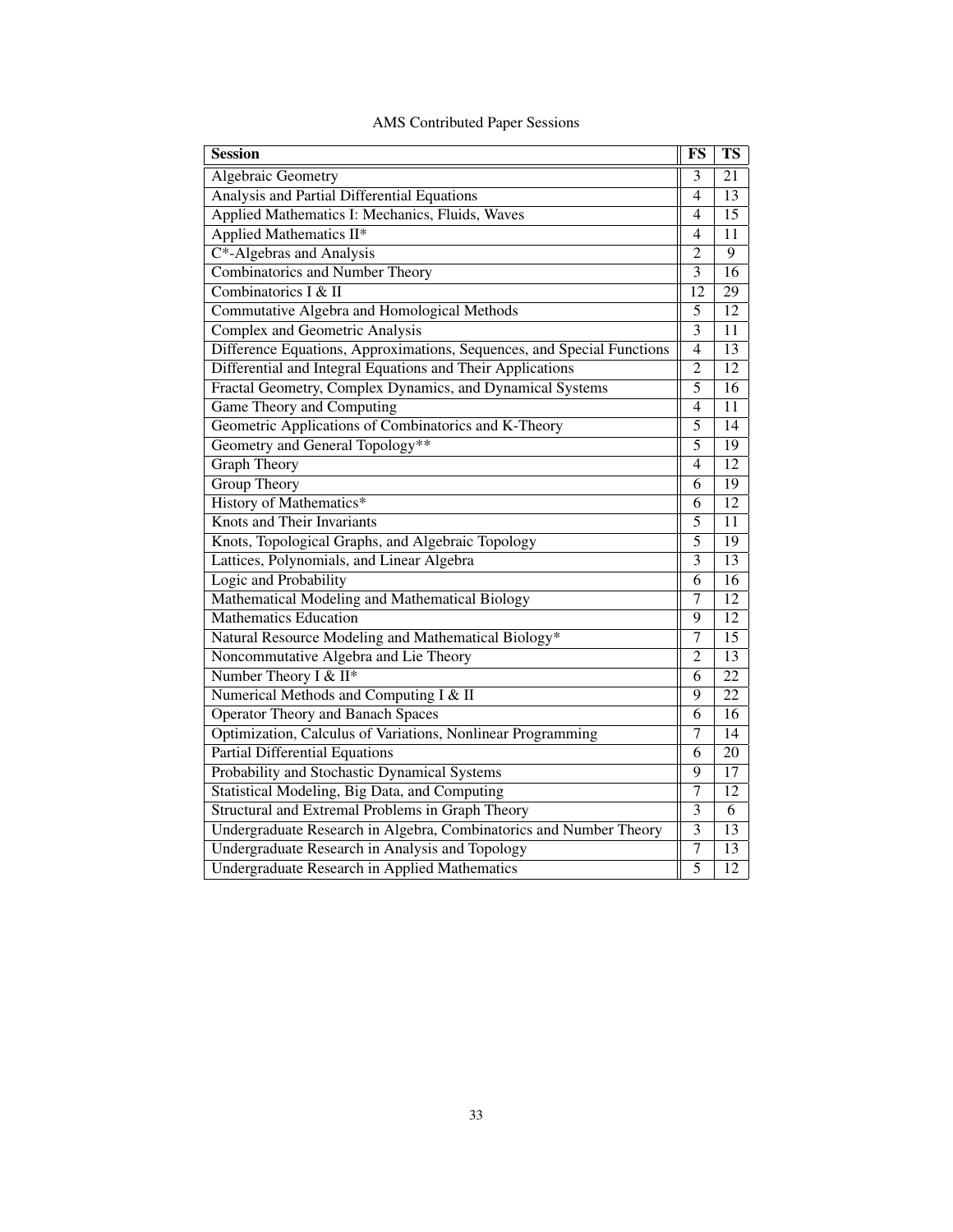| <b>Session</b>                                                                | FS              | <b>TS</b>       | <b>FO</b>        | <b>TO</b>      |
|-------------------------------------------------------------------------------|-----------------|-----------------|------------------|----------------|
| Assessing Quantitative Reasoning and Literacy                                 | $\overline{4}$  | 8               | 1                | $\overline{4}$ |
| <b>Assessing Student Learning: Alternative Approaches</b>                     | 16              | 32              | 2                | $\overline{5}$ |
| Assessment of Proof Writing Throughout the Mathematics Major                  | $\overline{2}$  | $\overline{4}$  | $\overline{2}$   | $\overline{2}$ |
| Bridging the Gap: Designing an Introduction to Proofs Course                  | $\overline{8}$  | $\overline{13}$ | $\mathbf{1}$     | $\mathbf{1}$   |
| Data, Modeling, and Computing in the Introductory Statistics Course           | $\overline{8}$  | $\overline{15}$ | $\boldsymbol{0}$ | $\overline{3}$ |
| <b>Flipping the Classroom</b>                                                 | $\overline{15}$ | 38              | $\overline{2}$   | $\overline{2}$ |
| <b>History of Mathematical Communities</b>                                    | $\overline{4}$  | 10              | $\overline{c}$   | $\overline{2}$ |
| Innovative and Effective Ways to Teach Linear Algebra                         | $\overline{5}$  | 15              | 1                | $\overline{3}$ |
| Instructional Approaches to Increase Awareness of the Societal Value of       | 4               | 8               | $\overline{2}$   | $\overline{2}$ |
| Mathematics                                                                   |                 |                 |                  |                |
| The Intersection of Mathematics and the Arts                                  | 19              | 40              | $\theta$         | 1              |
| Is Mathematics the Language of Science?                                       | $\theta$        | 7               | $\theta$         | 3              |
| Mathematics Experiences in Business, Industry, and Government                 | $\overline{5}$  | $\overline{17}$ | 1                | $\overline{3}$ |
| Mathematics and Sports                                                        | 5               | 24              | $\theta$         | $\overline{2}$ |
| <b>Open Source Mathematics Textbooks</b>                                      | $\mathbf{1}$    | 15              | $\boldsymbol{0}$ | $\overline{2}$ |
| Programs and Approaches for Mentoring Women and Minorities in Mathematics     | $\overline{7}$  | 8               | $\overline{2}$   | $\overline{2}$ |
| Projects, Demonstrations, and Activities that Engage Liberal Arts Mathematics | 13              | 22              | 1                | 1              |
| <b>Students</b>                                                               |                 |                 |                  |                |
| Putting a Theme in a History of Mathematics Course                            | $\overline{4}$  | 9               | $\overline{0}$   | $\overline{2}$ |
| Reinventing the Calculus Sequence                                             | $\mathbf{1}$    | 8               | $\overline{0}$   | $\overline{2}$ |
| Research on the Teaching and Learning of Undergraduate Mathematics            | 6               | 19              | $\mathbf{1}$     | $\overline{3}$ |
| Scholarship of Teaching and Learning in Collegiate Mathematics                | $\overline{9}$  | $\overline{15}$ | $\overline{c}$   | $\overline{5}$ |
| <b>Student Activities</b>                                                     | $\overline{9}$  | $\overline{20}$ | $\overline{2}$   | $\overline{2}$ |
| Teaching with Technology: Impact, Evaluation, and Reflection                  | $\overline{6}$  | 23              | $\overline{0}$   | $\overline{1}$ |
| Topics and Techniques for Teaching Real Analysis                              | $\overline{5}$  | 18              | $\boldsymbol{0}$ | $\overline{4}$ |
| Trends in Undergraduate Mathematical Biology Education                        | $\overline{4}$  | $\overline{12}$ | $\Omega$         | $\mathbf{1}$   |
| USE Math: Undergraduate Sustainability Experiences in the Introductory        | 5               | 9               | $\overline{2}$   | 3              |
| <b>Mathematics Classroom</b>                                                  |                 |                 |                  |                |
| Using Online Resources to Augment the Traditional Classroom                   | $\overline{5}$  | 17              | $\Omega$         | $\overline{2}$ |
| Wavelets in Undergraduate Education                                           | $\overline{5}$  | 12              | 1                | $\overline{3}$ |
| We Did More with Less: Streamlining the Undergraduate Mathematics Curriculum  | $\overline{3}$  | $\overline{5}$  | 1                | $\overline{2}$ |

#### MAA Contributed Paper Sessions

One of the aspects of the data in which we are interested is how having women among the organizers of a session is correlated with the proportion of female speakers in their sessions. J. Bryan performed a statistical analysis on the data from this JMM that includes organizers as well as speakers, fitting a binomial regression to the data using the percentage of female organizers as the explanatory variable and the percentage of female speakers as the outcome. As is standard, the data point corresponding to each session was weighted by the number of speakers in each session.

These data points, and the fitted function, are plotted in the figure on the next page. As Bryan (personal communication) writes: "The statistical significance of the term that capture the association between female proportion in speakers vs. organizers is extremely high. The 'z-score' is 7.146 and is something you can compare to a standard normal distribution. Therefore the 'p-value' i.e., the probability of seeing a result as or more extreme under the null of no association—is  $8.91\times10^{-13}$ ."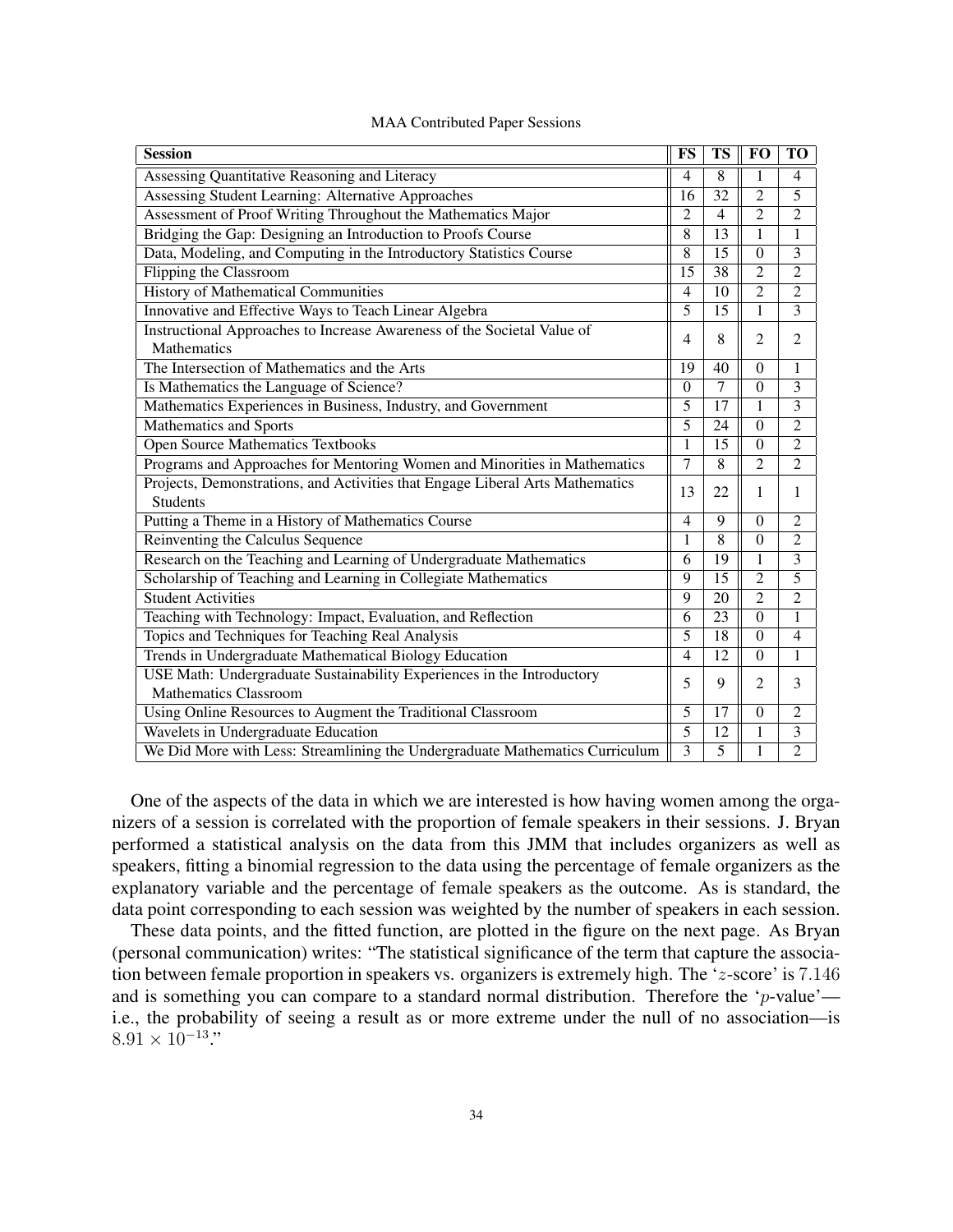

# The 2014 ICM in Seoul

# Invited ICM Panels

| Panel                                                                         | FS | TS |  |
|-------------------------------------------------------------------------------|----|----|--|
| Panel 1. Why STEM?                                                            |    |    |  |
| Panel 2. How should we teach better?                                          |    |    |  |
| Panel 3. Mathematics is everywhere                                            |    |    |  |
| Panel 4. R&D policy (ERC+NRF)                                                 |    |    |  |
| Panel 5. IMAGINARY - Panel: Math communication for the future - a Vision Slam |    | 4  |  |

# Panels organized by IMU

| Panel                                                 |  | $FS$   TS    FO    TO |  |
|-------------------------------------------------------|--|-----------------------|--|
| Panel 1. Mathematical Massive Open Online Courses   0 |  |                       |  |
| Panel 2. Future of Publishing                         |  |                       |  |
| Panel 3. World Digital Mathematics Library            |  |                       |  |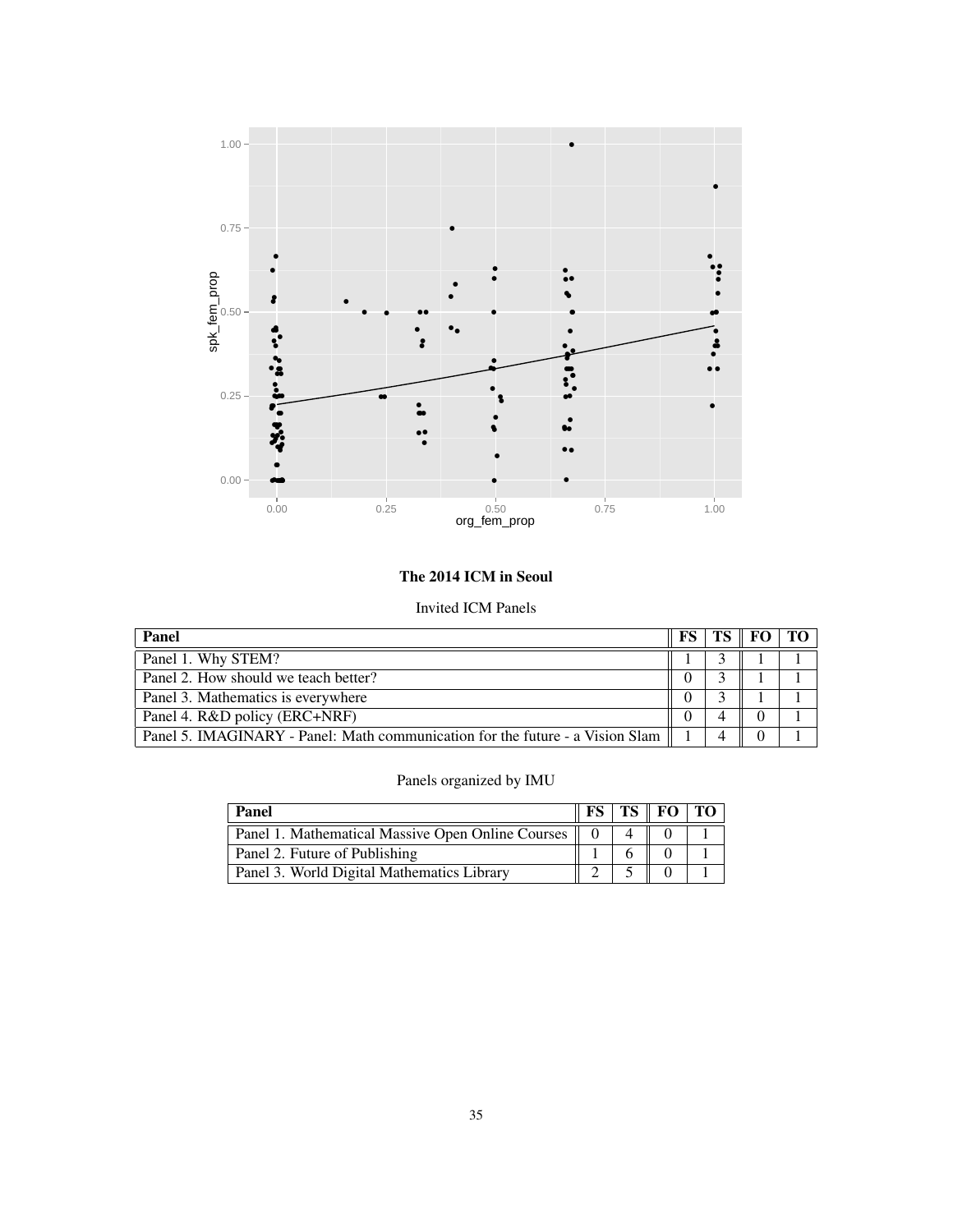## ICM Sections

| <b>Section</b>                                                     | FS                          | TS |
|--------------------------------------------------------------------|-----------------------------|----|
| <b>Plenary Lectures</b>                                            |                             | 20 |
| Algebra                                                            | $\mathfrak{D}$              | 9  |
| Algebraic and Complex Geometry                                     | $\theta$                    | 11 |
| Analysis and its Applications                                      | 3                           | 17 |
| Combinatorics                                                      | 3                           | 11 |
| Control Theory and Optimization                                    | 1                           | 6  |
| Dynamical Systems and Ordinary Differential Equations              | $\mathfrak{D}$              | 11 |
| Geometry*                                                          | $\mathfrak{D}$              | 15 |
| <b>History of Mathematics</b>                                      | 0                           | 3  |
| Lie Theory and Generalizations                                     | 1                           | 11 |
| Logic and Foundations                                              |                             | 6  |
| Mathematical Aspects of Computer Science                           | 1                           | 8  |
| <b>Mathematical Physics</b>                                        | $\mathcal{D}_{\mathcal{A}}$ | 12 |
| Mathematics Education and Popularization of Mathematics (panels)   | $\mathfrak{D}$              | 8  |
| Mathematics Education and Popularization of Mathematics (speakers) | 1                           | 3  |
| Mathematics in Science and Technology                              | 5                           | 10 |
| Number Theory                                                      |                             | 15 |
| Numerical Analysis and Scientific Computing                        | 1                           | 6  |
| Partial Differential Equations                                     | 3                           | 13 |
| Probability and Statistics                                         | $\Omega$                    | 13 |
| Topology                                                           | 0                           | 10 |

## Mathematics Awards

### AMS Prizes

| <b>Prize</b>                                                                 | FS       | <b>TS</b> |
|------------------------------------------------------------------------------|----------|-----------|
| George David Birkhoff Prize in Applied Mathematics                           | 1        | 16        |
| Bôcher Memorial Prize                                                        | $\Omega$ | 33        |
| Frank Nelson Cole Prize in Algebra                                           | $\Omega$ | 26        |
| Frank Nelson Cole Prize in Number Theory                                     | $\theta$ | 29        |
| Levi L. Conant Prize                                                         | 1        | 18        |
| Joseph L. Doob Prize                                                         | $\theta$ | 6         |
| Leonard Eisenbud Prize for Mathematics and Physics                           | $\Omega$ | 5         |
| Delbert Ray Fulkerson Prize**                                                | 3        | 65        |
| E. H. Moore Research Article Prize                                           | $\theta$ | 6         |
| Frank and Brennie Morgan Prize for Outstanding Research in Mathematics by an | 3        | 19        |
| Undergraduate Student                                                        |          |           |
| David P. Robbins Prize                                                       | 1        | 4         |
| Ruth Lyttle Satter Prize in Mathematics                                      | 13       | 13        |
| Leroy P. Steele Prize for Lifetime Achievement                               | 1        | 25        |
| Leroy P. Steele Prize for Mathematical Exposition                            | 1        | 29        |
| Leroy P. Steele Prize for Seminal Contribution to Research                   | 1        | 34        |
| Oswald Veblen Prize in Geometry                                              | $\Omega$ | 29        |
| Albert Leon Whiteman Memorial Prize                                          | $\Omega$ | 4         |
| Norbert Wiener Prize in Applied Mathematics                                  | $\Omega$ | 13        |